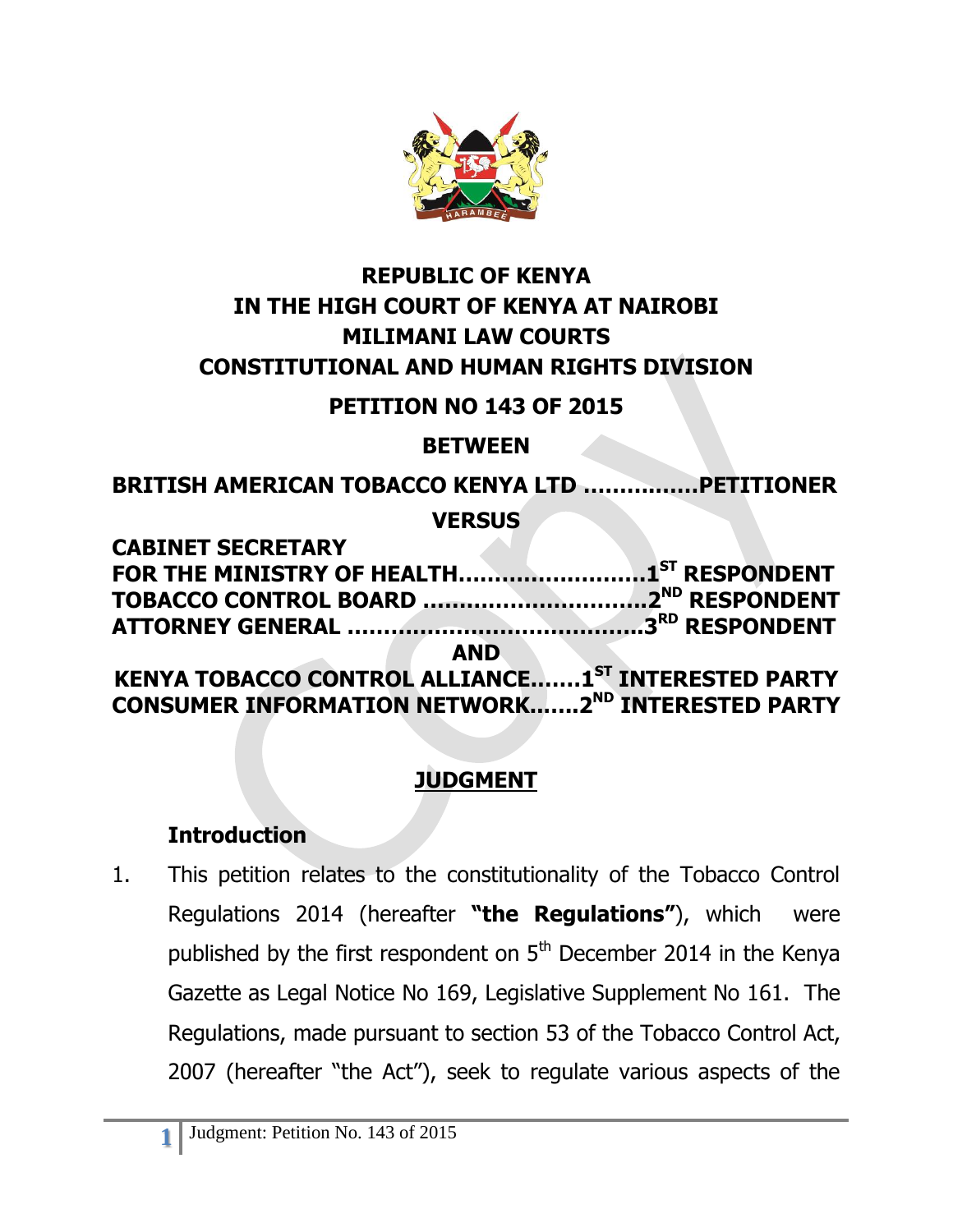tobacco sector in Kenya, in which the petitioner is one of the major players.

- 2. In its petition, the petitioner contended that the Regulations were to come into force on  $5<sup>th</sup>$  June 2015, and consequently sought interim orders seeking to stay their implementation.
- 3. In a ruling dated  $4<sup>th</sup>$  June 2015, this Court granted interim orders to restrain the implementation of the regulations pending hearing and determination of the petition. This judgment relates to the substantive issues raised in the petition.

# **The Parties**

4. The petitioner is a public limited liability company incorporated under the provisions of the Companies Act, Chapter 486 of the Laws of Kenya. It has instituted the present proceedings against the Cabinet Secretary in the Ministry of Health (hereafter "**CS Health")**, who is responsible for making regulations under the Act; the Tobacco Control Board (hereafter **"the Board"**), a body established under section 5 of the Act and whose functions include the making of recommendations to the Minister and to participate in the formulation of Regulations under the Act, and the office of the Attorney General (hereafter **"AG"**), whose office is established under Article 156 as the principal advisor to the national government and its legal representative in civil proceedings.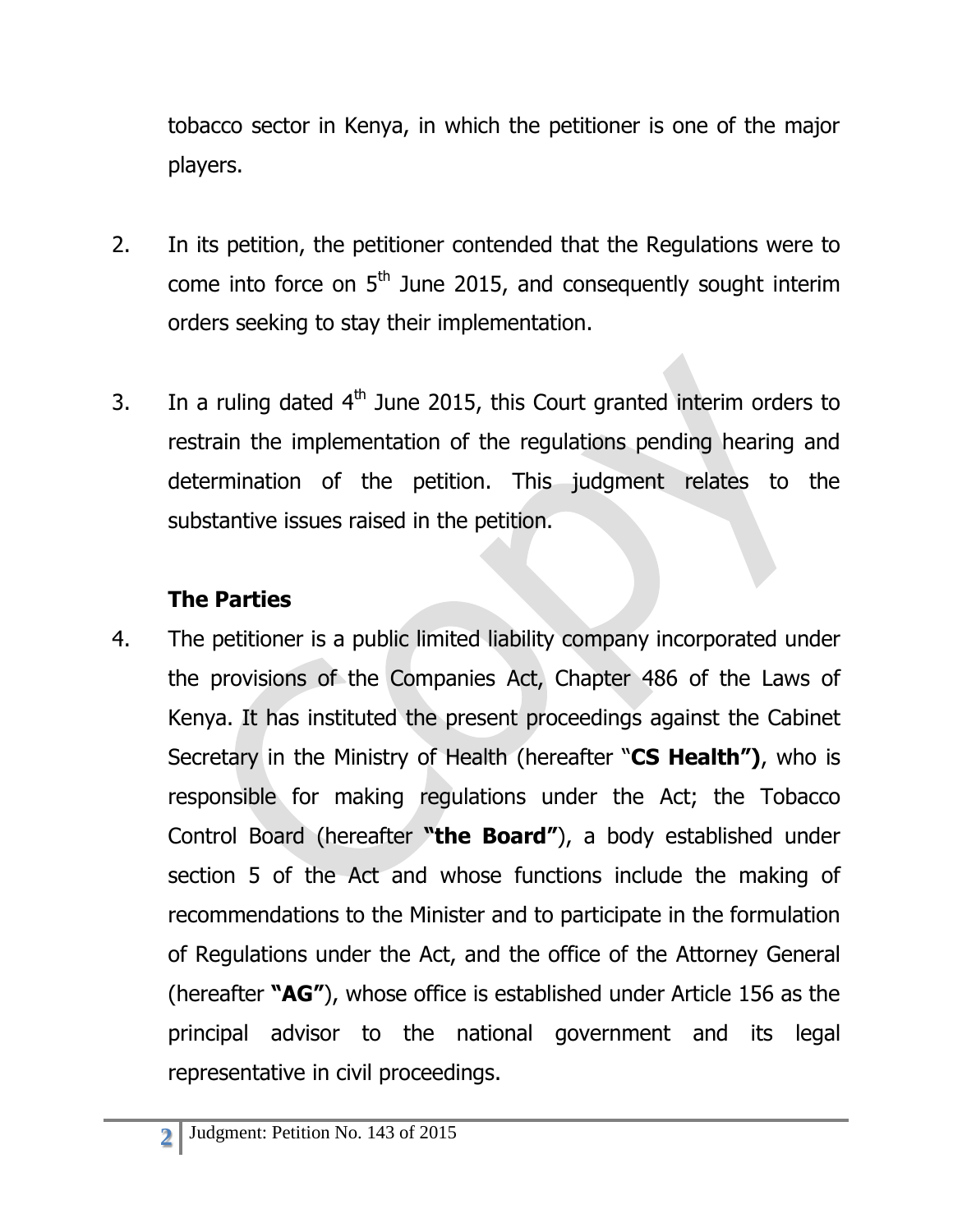5. Pursuant to a consent order entered into on  $7<sup>th</sup>$  July, 2015, the **Kenya Tobacco Control Alliance** and the **Consumer Information Network** were joined to the proceedings as interested parties.

#### **The Pleadings The Petitioner's Case**

- 6. The petitioner's case is contained in its petition dated  $14<sup>th</sup>$  April, 2015, as well as the affidavits sworn by **Mrs. Constance Anjiri Anyika** on 14<sup>th</sup> April 2015 and 1<sup>st</sup> September 2015, the further affidavit sworn by Mr. Simukai Munjanganja on 27<sup>th</sup> April, 2015 and the further supplementary affidavit of **Mr. Rowlands Nadida** sworn on  $6<sup>th</sup>$  May, 2015. The petitioner also filed two sets of submissions dated  $1<sup>st</sup>$  September, 2015 and  $4<sup>th</sup>$  December, 2015. Learned Counsel, Mr. Kiragu Kimani, Mr. Walter Amoko and Mrs. Kashindi represented the petitioner.
- 7. The petitioner's grievance relates to the manner of formulation and enactment of the Tobacco Control Regulations 2014. It contends that in late 2013, it obtained two different documents, both referred to as Tobacco Control Regulations, 2012. By a letter dated 4<sup>th</sup> November, 2013, it sought audience with the AG to discuss the procedural and substantive concerns it had with regard to the Regulations. Its efforts were, however, in vain.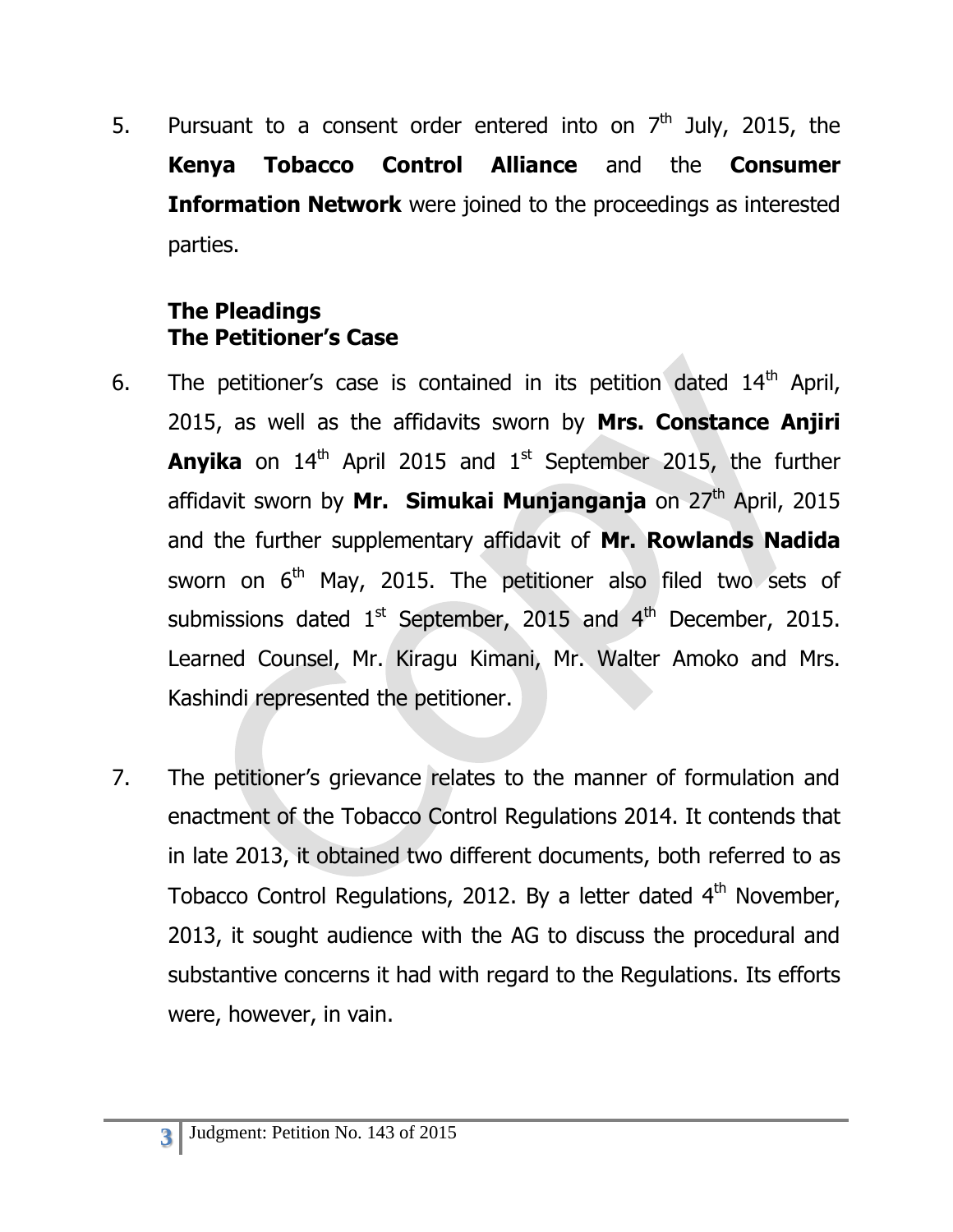- 8. On or about  $11<sup>th</sup>$  February, 2014, it became aware that draft Tobacco Control Regulations, 2013 had been prepared by the Board and on the said date, at the Laico Regency Hotel in Nairobi, the National Assembly's Departmental Committee on Health was briefed by the Tobacco Control Board on the said Regulations, **Article 5.3 of the World Health Organization Framework Convention on Tobacco Control**, and the Guidelines for implementation of the aforesaid Article.
- 9. It further contends that on  $18<sup>th</sup>$  March, 2014, a national stakeholders' forum on tobacco control was convened by the Ministry of Health where the 2013 draft Regulations were shared, and by a letter dated 25<sup>th</sup> March, 2014 addressed to the Board, it set out its concerns regarding the draft Regulations but it did not receive any response thereon. Further, that by its letter dated 4<sup>th</sup> June, 2014 addressed to the AG, which was written following its failure to get any response from the Board and the Ministry of Health, it sought audience with the AG to discuss the draft Regulations. It did not, however, get a response from the AG either.
- 10. It is further averred on behalf of the petitioner that it was notified by the Kenya Association of Manufacturers about a World Health Organization (**WHO) Technical Barriers to Trade Agreement** meeting that was held on 22<sup>nd</sup> September, 2014. Its Regulatory Affairs Manager, a Ms. Emily Waita, who sat at the public gallery at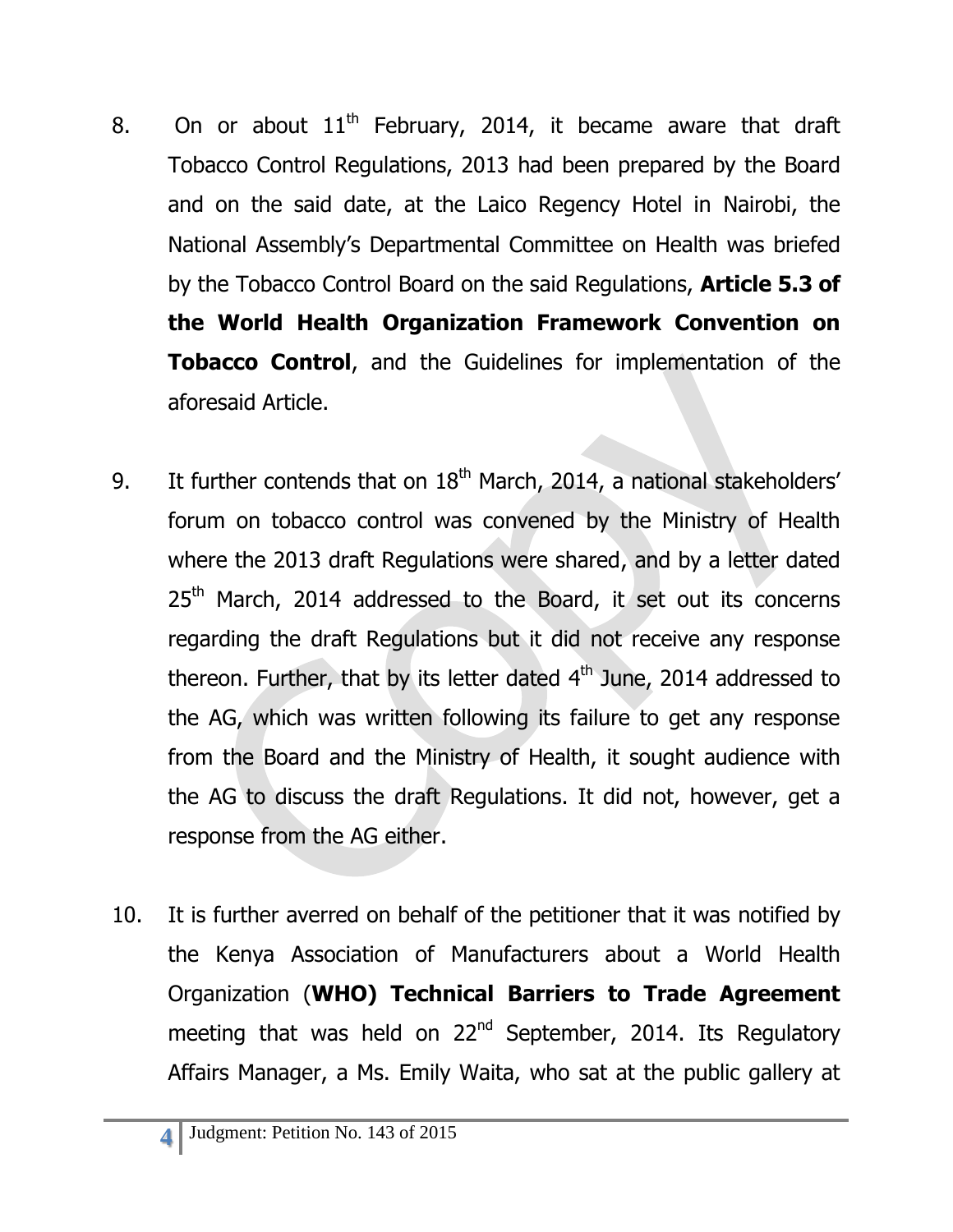the aforementioned meeting, was never given a chance to make any representations. It contends that based on the minutes of the said meeting, it is evident that members complained that there had been poor stakeholders involvement in preparation of the 2013 draft Regulations, and as a result, the Technical Barriers to Trade Agreement Committee rejected the draft Regulations and made recommendations to the effect that the said Regulations be reversed and the enactment process be started afresh so as to address the concerns that had been raised.

- 11. It is the petitioner's contention that the suggested revisions and fresh enactment was never done, and by a letter dated  $1<sup>st</sup>$  December, 2014, it wrote to the AG setting out some of the key issues with regard to the said draft Regulations and further requesting for review so as to ensure that due process was followed and the issues arising addressed, but again the AG never responded. On 5<sup>th</sup> December, 2014, the Tobacco Control Regulations, 2014 were published by way of notice in the Kenya Gazette.
- 12. It was the petitioner's case therefore that the CS for Health and the Board did not engage with the tobacco industry as stakeholders in the process of developing the 2012 proposed Regulations. With regard to the 2013 Regulations, its contention was that the engagement of stakeholders was limited and entirely unsatisfactory. It is its contention that it was never given an opportunity to comment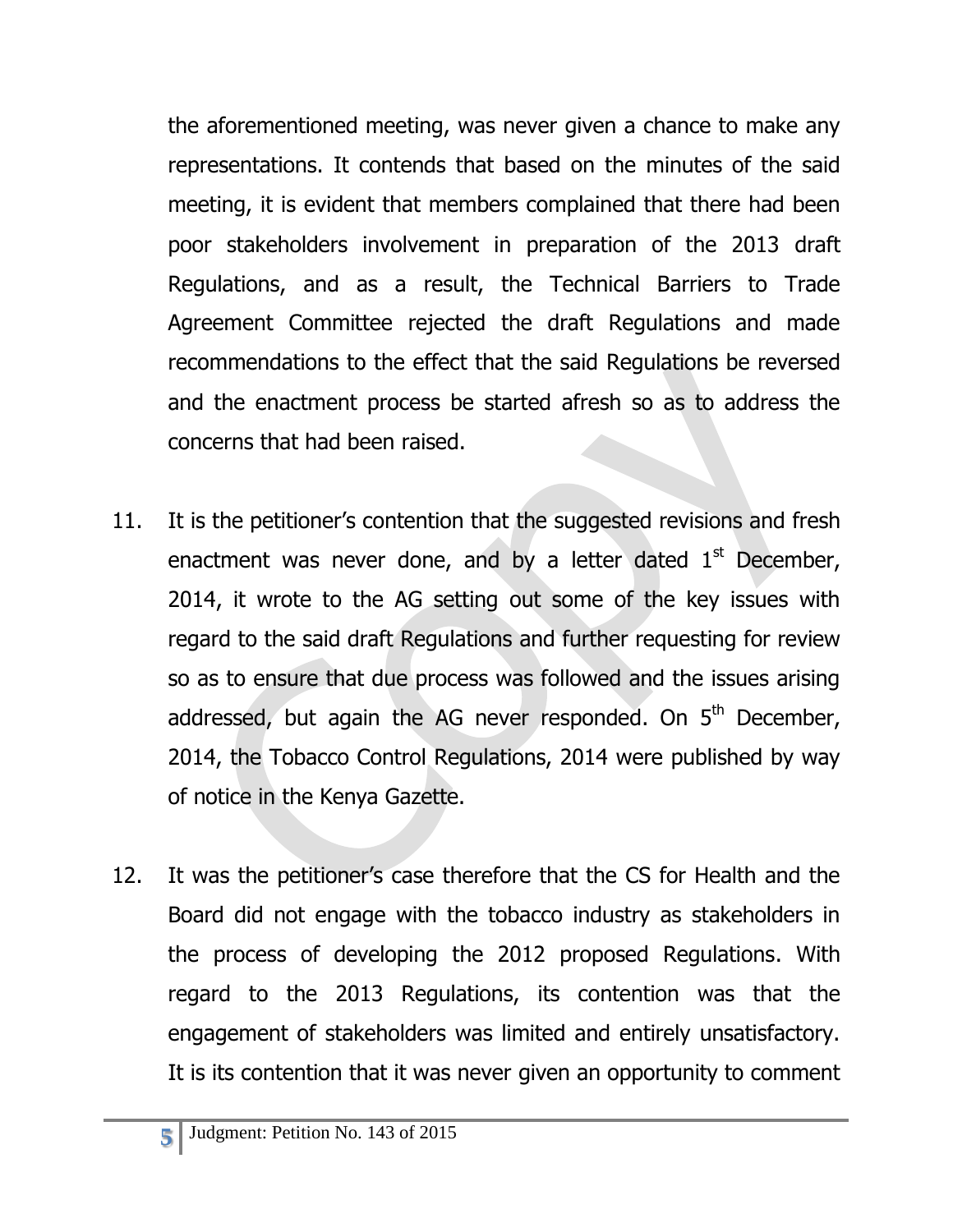on the 2012 proposed Regulations, while its submissions with regard to the 2013 draft Regulations were not considered.

- 13. The petitioner alleges that it had great difficulty in obtaining the 2014 Regulations, and it was not until  $2^{nd}$  February, 2015 that the Board published the Regulations in the Daily Nation and The Standard newspapers. It is its contention that under section 5 (1) of the Statutory Instruments Act, 2013, where a proposed regulation is likely to have a substantial direct or indirect impact upon business or restrict competition, the regulatory authority is required to consult with persons likely to be affected.
- 14. The petitioner asserts that the Regulations have a substantial direct and indirect effect on the petitioner's business and that of other players in the tobacco industry in Kenya. It contends that it shall, for instance, incur substantial additional costs to comply with new labelling and packaging requirements under the Regulations.
- 15. It is also its case that the Regulations impose significant costs on it, the tobacco industry generally and the community, and that despite the significant costs to be imposed, it is not aware of any publication in the Kenya Gazette or in any newspaper of a regulatory impact statement as required under section 6 of the Statutory Instruments Act. It contends therefore that no such regulatory impact statement was prepared, and the CS for Health and the Board did not obtain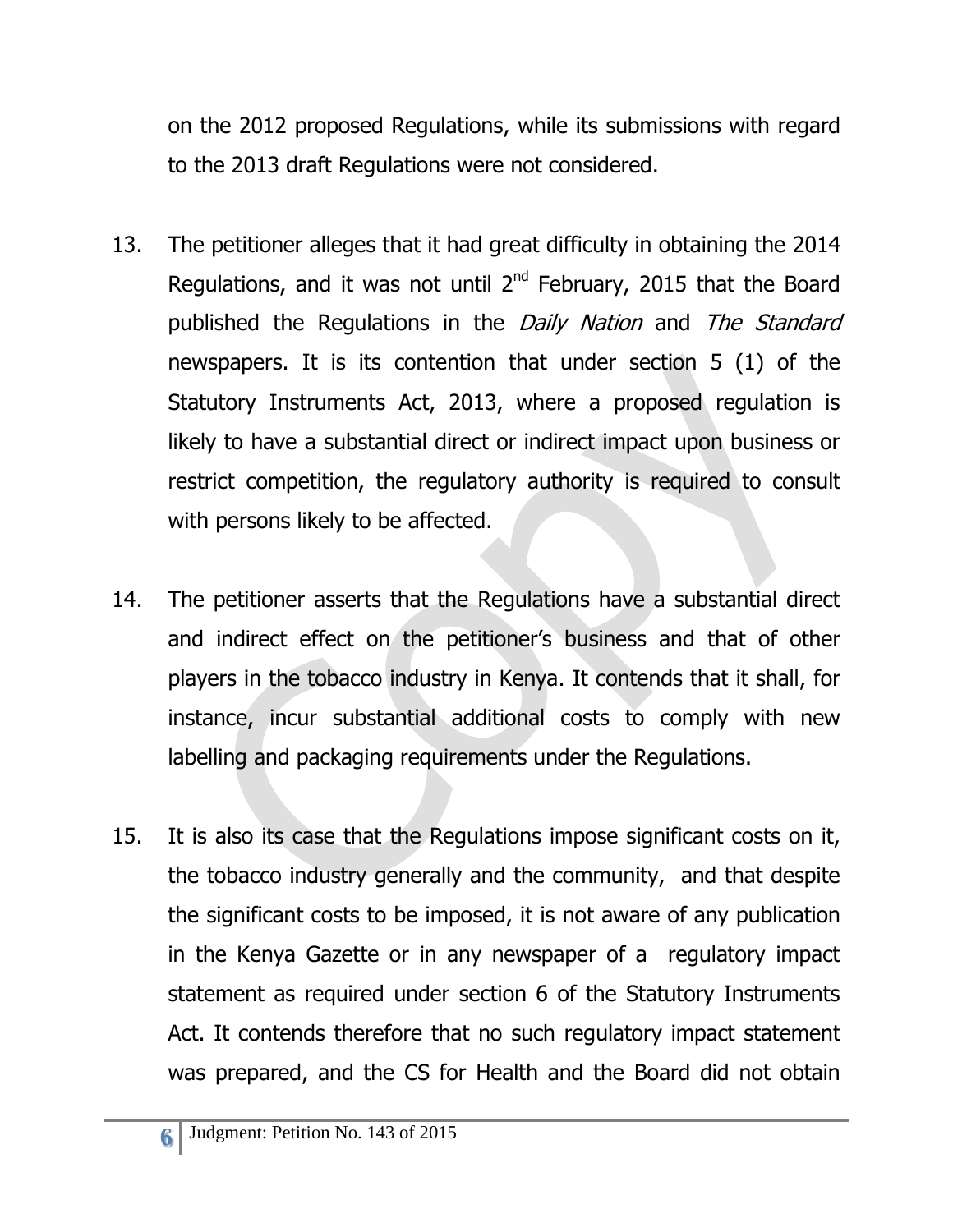any independent advice on the adequacy of the impact statement, prepare the compliance certificate as required by law, or table the regulatory impact statement and compliance certificate before Parliament.

- 16. According to the petitioner, it wrote to the CS Health on  $27<sup>th</sup>$  January, 2015 seeking access to any regulatory impact statement and any other information evidencing compliance with the requirements under the Statutory Instruments Act. It further contends that Ms. Anjiri also wrote seeking access to any such regulatory impact statement and information relating thereto in exercise of her rights under Article 35 of the Constitution. In response thereto, the Board, in its letter dated  $28<sup>th</sup>$  January, 2015, while not providing the information sought by Ms. Anjiri, contended that her request could be a tactic by the industry to derail the process of adoption of the regulations, and that Article 5.3 of the WHO Guidelines requires Member States to protect national policies from vested industry interests.
- 17. The petitioner further contends that by a letter dated  $9<sup>th</sup>$  March, 2015 addressed to the Board, it made a further request for the technical repository and digital storage device in follow up to its letter dated  $27<sup>th</sup>$  January, 2015 which had not been responded to. On  $13<sup>th</sup>$  March, 2015, it received an email from a Mr. Ibrahim Longolomoi indicating that the Board could not provide the requested information until consent was obtained from the CS of Health, who was by then on a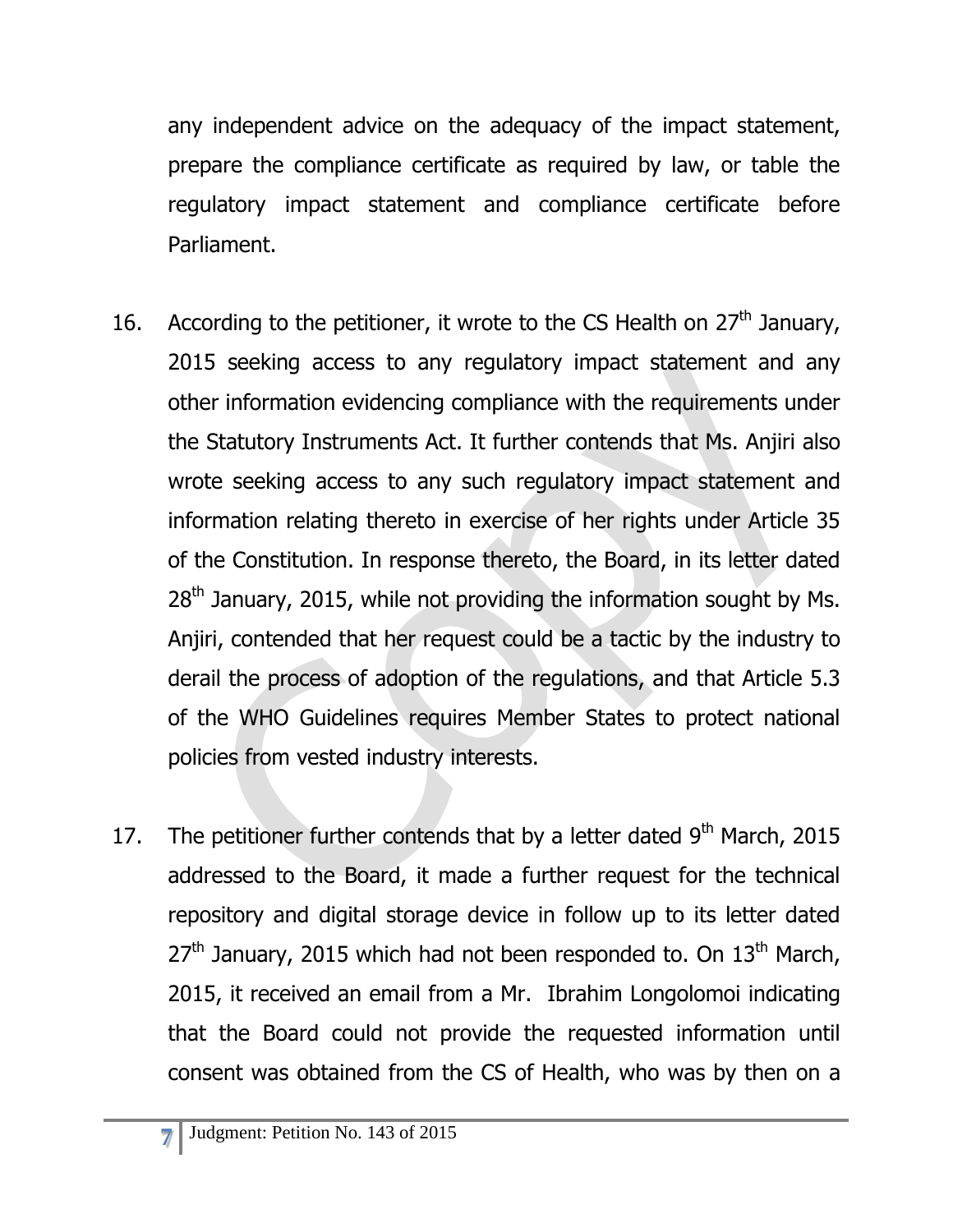trip abroad. It made a further, unsuccessful request by its letter dated  $26<sup>th</sup>$  March, 2015.

- 18. Aside from the lack of stakeholder engagement in the process of enacting the regulations and the failure by the Board to avail information relating to the regulatory impact statement and the technical repository and digital storage device, the petitioner is also aggrieved by the introduction, through the Regulations, of the **solatium compensatory contribution**.
- 19. It is its contention that it was never heard on the issue and has never received any written reasons on the basis for imposing the said contribution, that the contribution is unconstitutional and otherwise unlawful because the amount is set without any reference to a determination of a lawful obligation to pay compensation or as to the amount, and that it has not received any reasons for the imposition or been given a chance to review such reasons. It is also its case that the said contribution is discriminatory as other industries, including those that deal in controlled substances, have not been subjected to similar measures.
- 20. It argues, further, that the wording in Regulation 38 that the contribution shall be two per cent of the value of the tobacco products manufactured or imported is vague and uncertain as it is not clear which information will be used to ascertain the value of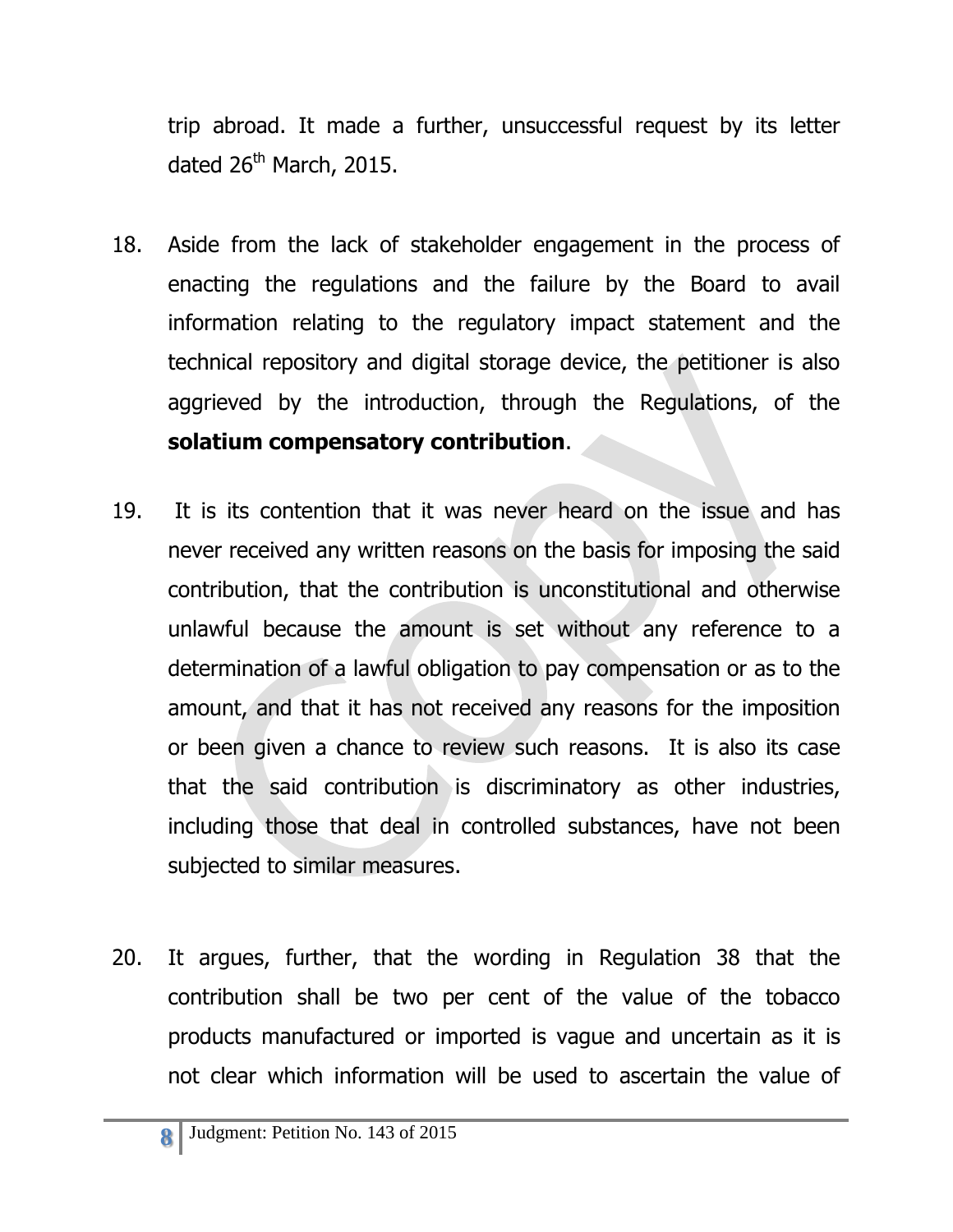manufactured or imported tobacco. It is also its contention that the imposition of the two per cent contribution is oppressive, irrational and unreasonable considering that tobacco manufacturers and importers are already subject to many other taxes including excise duty which is set at a very high level.

- 21. Further, the said contribution will have a significant effect on its operations and will have an impact on its employees, suppliers, contractors and investors. It contends further that to the extent that the contribution affects products manufactured for export, it will affect the export of tobacco product from Kenya to foreign markets, and therefore government revenue. In its view, the solatium compensatory contribution is primarily meant to punish tobacco manufacturers and importers for engaging in what is legal trade in the tobacco industry.
- 22. The petitioner is also aggrieved by the limitation in the Regulations of contact between public officers and tobacco industry players. According to the petitioner, the CS for Health has no power to prescribe a code of conduct for any public officer involved in implementing public health policies for tobacco control. It asserts that the tobacco industry is engaged in legal business; that the petitioner and other industries are licensed to carry out their legal business within Kenya, and that no other industry, including those dealing in controlled substances, are subjected to similar limitations on their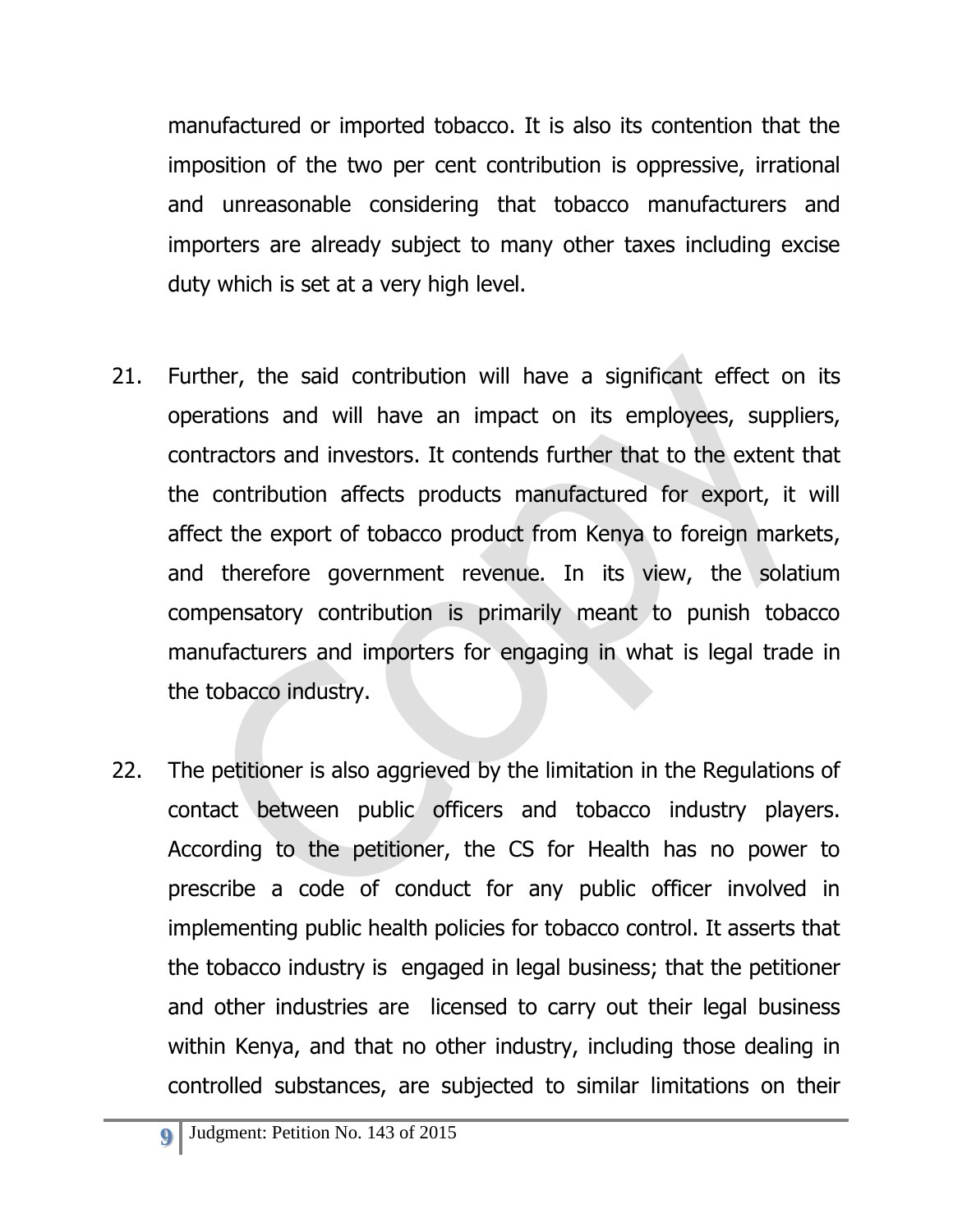interactions with public officers or authorities. In its view, by singling out the tobacco industry and providing that it should not benefit from incentives and privileges to establish and run its businesses, the Regulations constitute discrimination against it and other investors in the tobacco industry.

- 23. It is also its contention that the excessive limitation of the tobacco industry's interaction with public officers undermines its right to fair administrative action and offends the principles of good governance, including public participation, inclusiveness and non-discrimination. In particular, the petitioner singles out Part V of the Regulations as preventing the tobacco industry from participating in administrative and regulatory decisions likely to impact on the industry and denies it the right to a fair process as it advocates that members of the industry be condemned unheard.
- 24. With respect to the requirements in the Regulations regarding the packaging and labelling of tobacco products, the petitioner challenged the constitutionality of Regulation 3. It was its assertion that the total surface area of packaging and labelling of tobacco products is unclear, and the size of pictorial warnings to be displayed is not specified in terms of size and the mode of the display. It contends that through its letters dated  $27<sup>th</sup>$  January, 2015,  $17<sup>th</sup>$ February, 2015,  $9<sup>th</sup>$  March, 2015 and 26<sup>th</sup> March, 2015, it had requested the CS Health to supply it with technical information and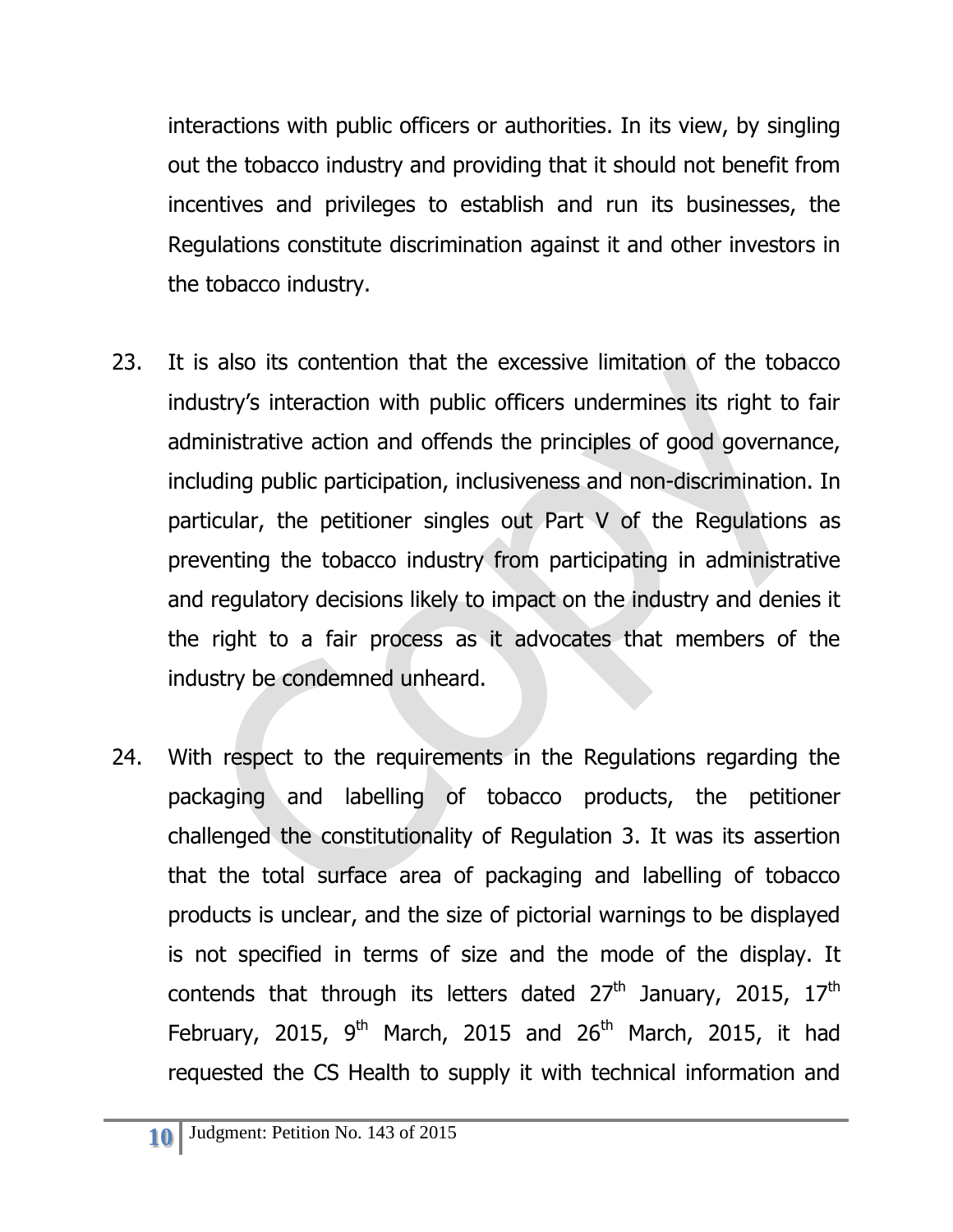guidance documents in accordance with Regulation 10 but no response was given. It is its contention therefore that it is unable to start making preparations for the printing of any warnings as required because it does not know exactly what is required.

- 25. The petitioner further contends with regard to the labelling and packaging that local printers have expressed concern over the Regulations. According to the petitioners, the printers claim that the requirements with regard to labelling will adversely affect their business.
- 26. The petitioner asserts that it has lost time within which it would have started making arrangements to comply with the requirements for pictorial health warnings as a result of the failure on the part of the CS Health to avail information on the requirements of packaging and labelling; that the warning requirements may prevent it from fully using its trademarks and the full get up on its package, particularly if the size of the pictures and pictograms exceeds the present size requirements; and that the warning requirements, dependent upon clarification of size, may make it impossible for it to use its trademarks consisting of logos, colours, and other devices placed at certain positions on the package, including , but not limited to, position marks and entire marks.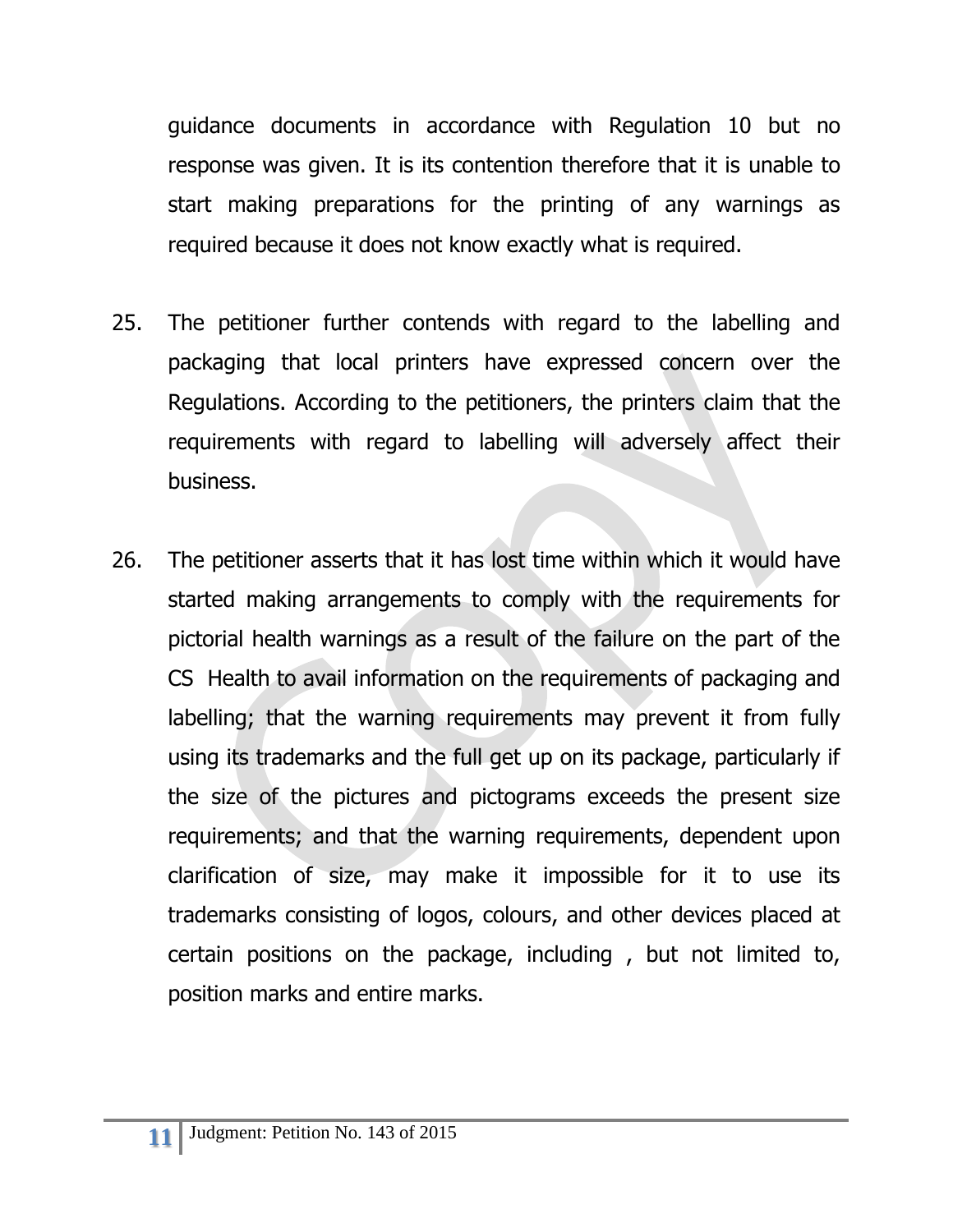- 27. The petitioner further argues that the warning requirements under the Regulations are not necessary or proportional/ This is because, in its view, the public, including youth, are already well informed of the risks of smoking, existing warnings as required by section 21 of the Tobacco Control Act have been displayed on cigarette packs in Kenya since September, 2008, there is no evidence to show that the warnings are not seen and assimilated by consumers or that trademarks neutralise consumers' existing awareness of the risks of smoking.
- 28. Its contention is that the real drivers of smoking initiation are factors such as personal influence, risk preferences, peer influence, socioeconomic factors, access and price, and that pictorial health warnings have not been shown to reduce smoking or significantly alter beliefs and intentions about smoking. It contends further that the warnings required under the Regulations go beyond anything necessary to effectively warn consumers, and would not prevent youth access to tobacco products but could create unintended consequences that undermine the health objectives, including by driving down prices and increasing illicit trade, and that there are a number of more effective and less restrictive measures targeted to reduce smoking such as creating offences of proxy purchase, youth purchase, smoking by minors in public, implementing more targeted youth education programmes aimed at preventing young people from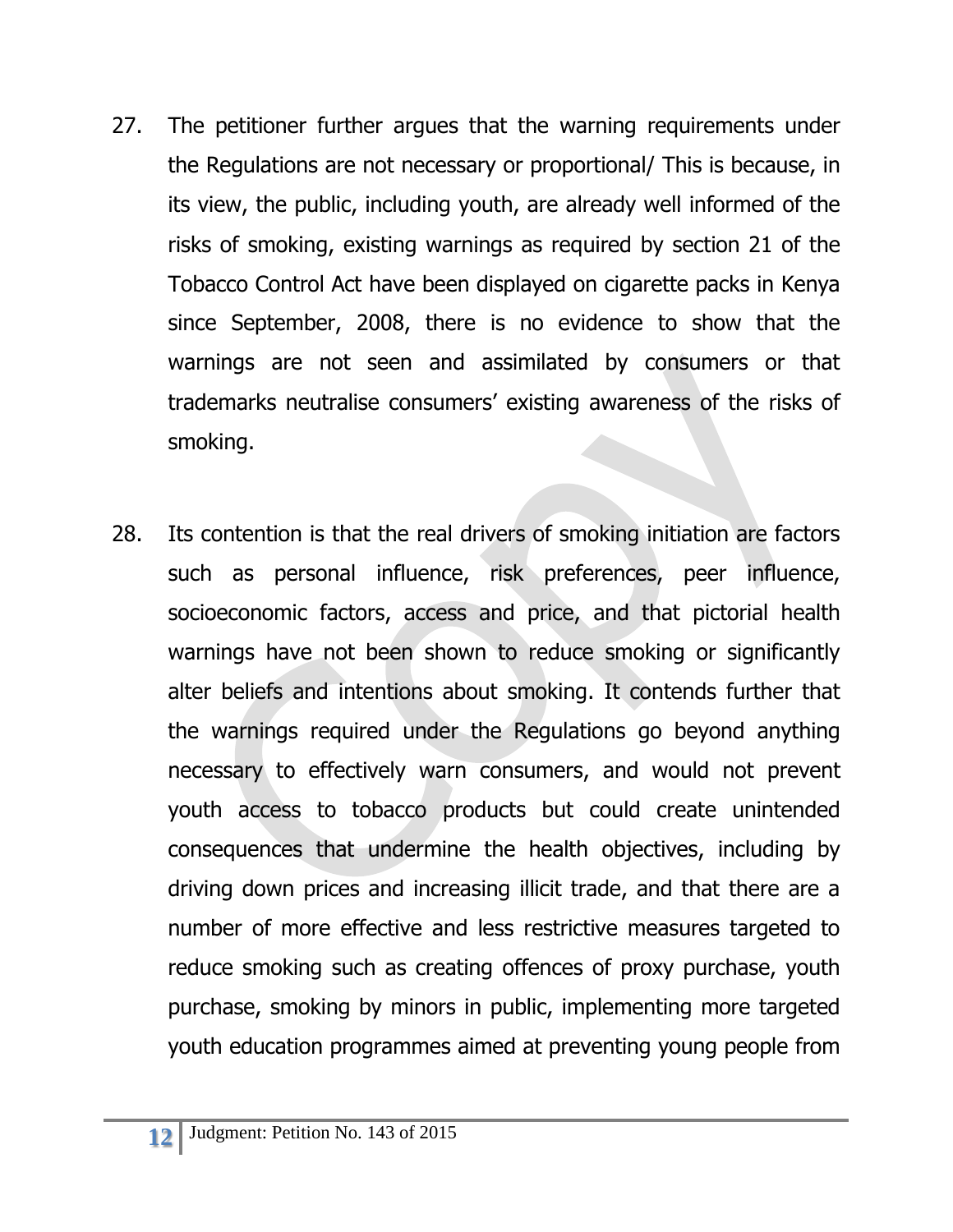taking up smoking and increasing measures to prevent the trade in illicit tobacco.

- 29. It is also the petitioner's case that the Regulations are unreasonable, disproportionate, irrational and onerous because there is an **East African Standard, EAS 110:2005**, which provides the specifications for cigarettes and is administered by the Kenya Bureau of Standards; that all manufacturers and importers of cigarettes have to ensure that their cigarettes meet the specifications; that it submits its cigarette packs and products for annual testing and certification by the Kenya Bureau of Standards which are tested as per the EAS standards and as such, there is in existence a mechanism for ensuring that all cigarettes manufactured or imported for sale in Kenya meet the stringent specifications, and in its view, there is no validated methodology for testing effects of tobacco ingredients on health, or its addictive effects.
- 30. Additionally, the petitioner argues that the product information required to be disclosed under Regulation 42, aside from the risk posed that such product information may be made accessible to the public, comprises manufacturers' trade secrets or sensitive information, and if such information is availed to the public, manufacturers' competitors, including illicit manufacturers, would be able to manufacture identical products and this may result to loss of trade and tax revenues to the government.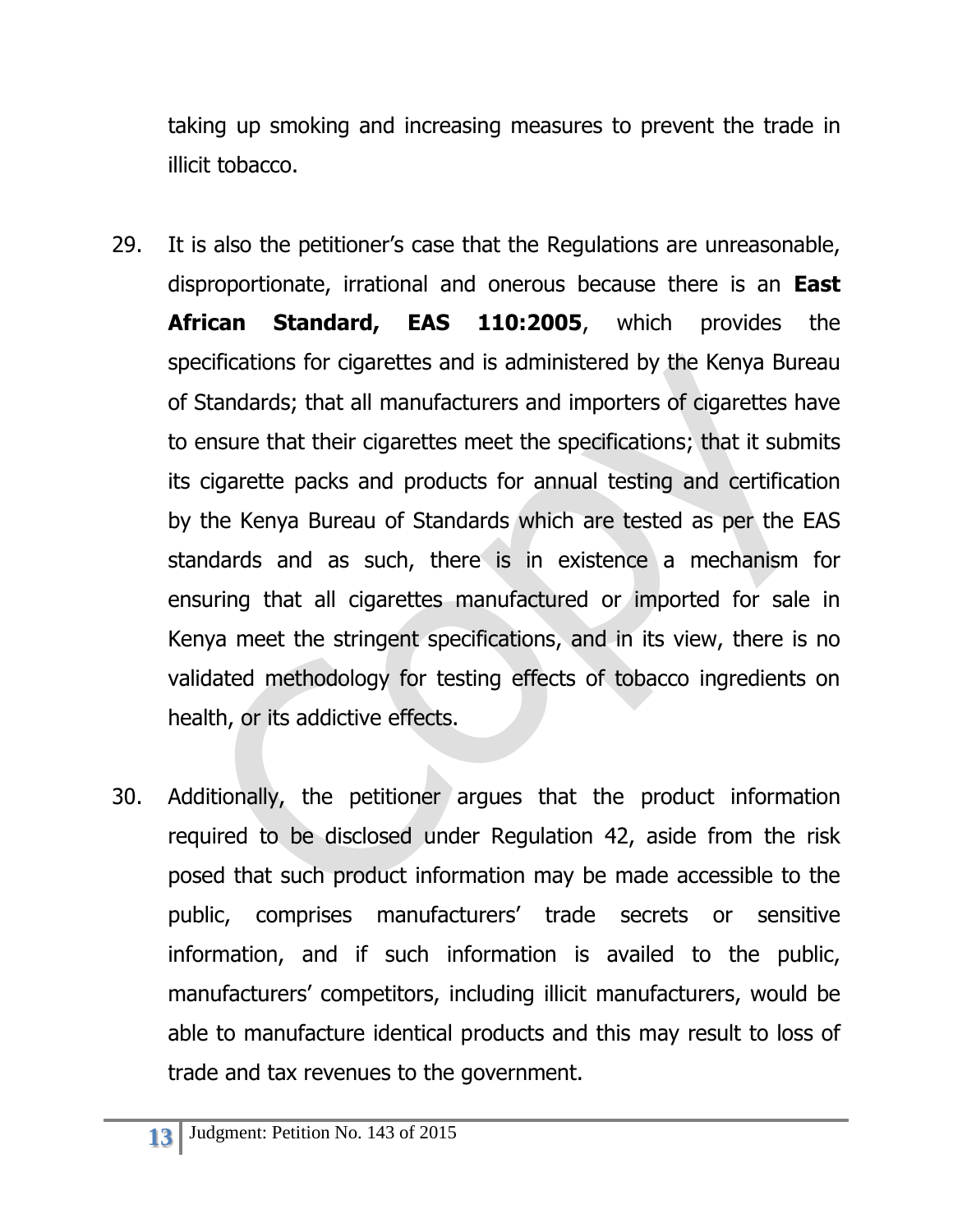- 31. It is also the petitioner's contention that there is a risk of the product information misleading the public if it is made accessible to them. It gives such an instance as including a case where the public may deem one product to be less risky than another based on the information received and yet cigarettes without ingredients are no more or less harmful than those with ingredients. It contends that in jurisdictions where such disclosure is permitted, steps are taken to ensure that trade secrets and other confidential information is not shared with the public.
- 32. With respect to the requirement in Regulation 13 regarding market share, the petitioner asserts that there is no way any manufacturer can ascertain its market share without the benefit of information on the productions and sales of other manufacturers. The requirement, therefore, is unreasonable as manufacturers cannot provide information they do not have, and it is irrational to require manufacturers of tobacco products to provide information that is not available or that they cannot ascertain, particularly since Regulation 14 makes it an offence to declare false information.
- 33. The petitioner also impugned regulation 15 on the basis that it is unconstitutional as it prohibits smoking in streets, walkways and verandas adjacent to public places. Its contention was that section 33 (7) of the Act vests the CS Health with powers to regulate areas where smoking may not be permitted, such regulation being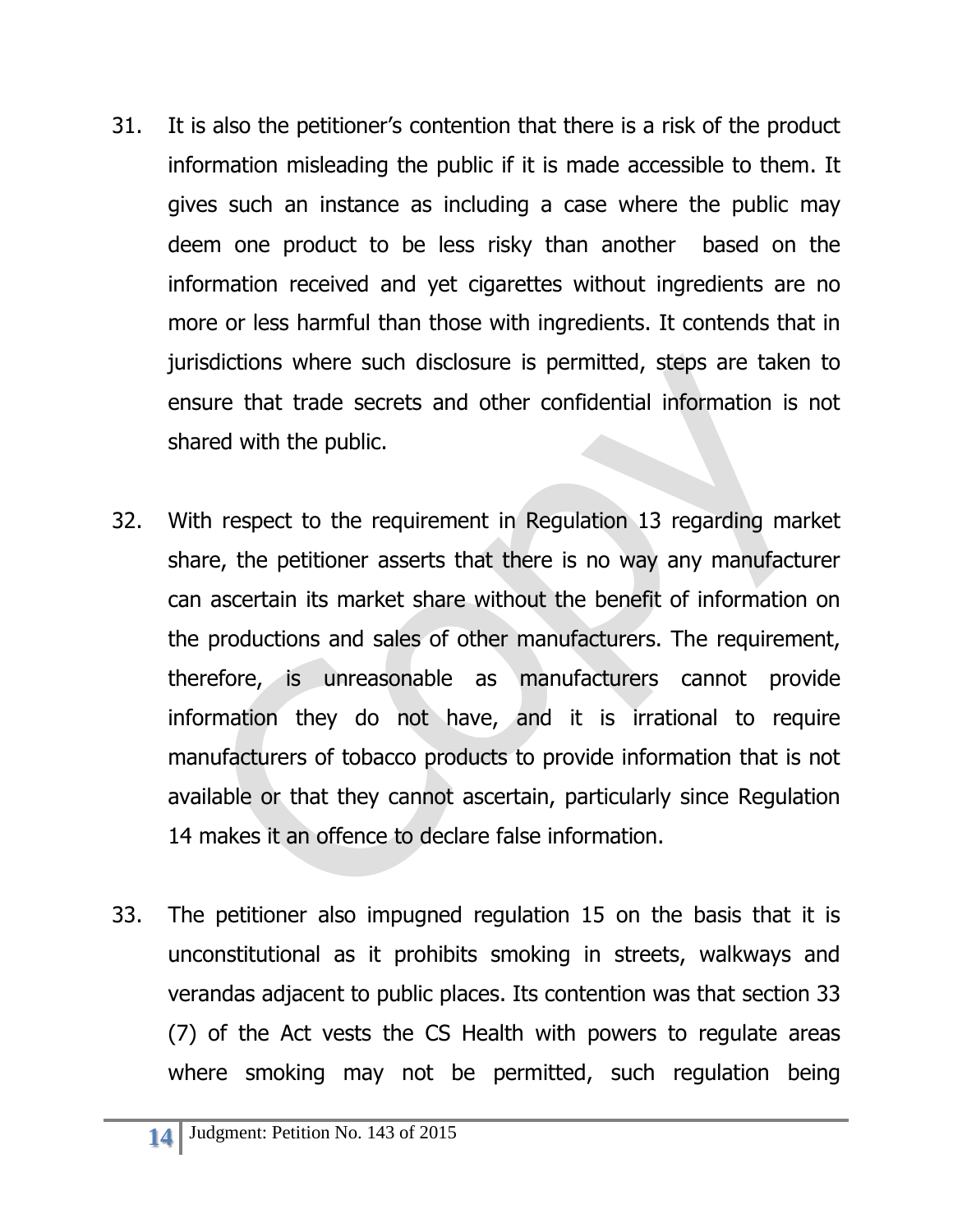restricted to buildings or vessels, or part thereof, or a class of buildings or vessels, or part thereof, to which members of the public have access. In its view therefore, regulation 15 (b) had extended the restriction to areas not contemplated under section 33 (7).

- 34. The petitioner has also challenged regulation 45 which prescribes a penalty of a fine not exceeding five hundred thousand shillings or imprisonment for a term not exceeding three years for breach of any provision of the Regulations. It contends that the regulation is *ultra* vires section 24 (5) of the Statutory Instruments Act which only allows a penalty for breach of any provision of regulations to be a penalty not exceeding twenty thousand shillings or imprisonment not exceeding six months or both.
- 35. Finally, the petitioner contends that neither the CS Health nor the Board has any power, either pursuant to section 53 of the Act or otherwise, to make legislation to domesticate or implement Article 5.3 of the WHO Framework Convention on Tobacco and the Guidelines thereto. It prays that the Court should allow the petition and grant the following orders:
	- **(1) A declaration that Tobacco Control Regulations, 2014, being Legal Notice No. 169 of 2014 published in the Kenya Gazette Supplement 161, Legislative Supplement No. 156 of 2014 are void in their entirety having failed to comply with the applicable provisions of the Statutory Instruments Act, 2013 and Article 10 of the Constitution.**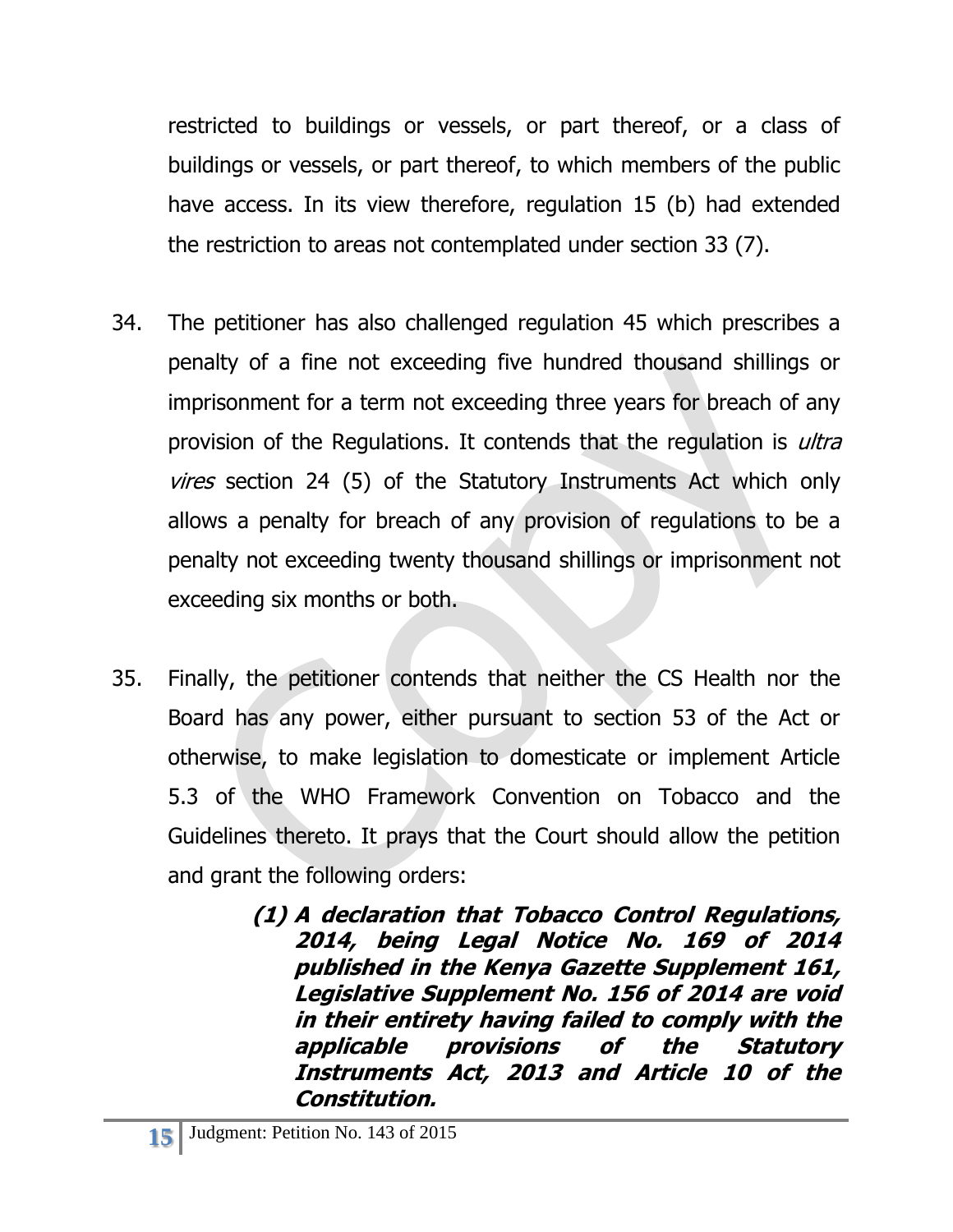- **(2) An order for Judicial Review by way of Certiorari to remove into the High Court and quash the Tobacco Control Regulations, 2014 in their entirety.**
- **(3) In the alternative to (2) above, an order for Judicial Review by way of Certiorari to remove into the High Court and quash regulations 3 to 39 (both inclusive) and regulation 45 of the Tobacco Control Regulations, 2014.**

#### **(4) In the alternative to (1) and (2) above:**

- **a. A declaration that Regulation 1 of the Tobacco Control Regulations, 2014 is not applicable to Part II of the Regulations.**
- **b. A declaration that Part VI (Regulations 37 and 38) of the Tobacco Control Regulations, 2014 is void.**
- **c. A declaration that Part V (Regulations 20 to 36) of the Tobacco Control Regulations, 2014 is void.**
- **d. A declaration that Part II (Regulations 3 to 7) of the Tobacco Control Regulations, 2014 is void.**
- **e. A declaration that Regulation 15 (b) of the Tobacco Control Regulations, 2014 is void.**
- **f. A declaration that Regulation 45 of the Tobacco Control Regulations, 2014 is void.**
- **g. A declaration be made that Section 7 (2) (f) of the Tobacco Control Act, 2007 is void.**
- **(5) Any further order or relief that this Court deems fit to make to meet the interests of justice.**
- **(6) The costs of this petition be awarded to the petitioner**.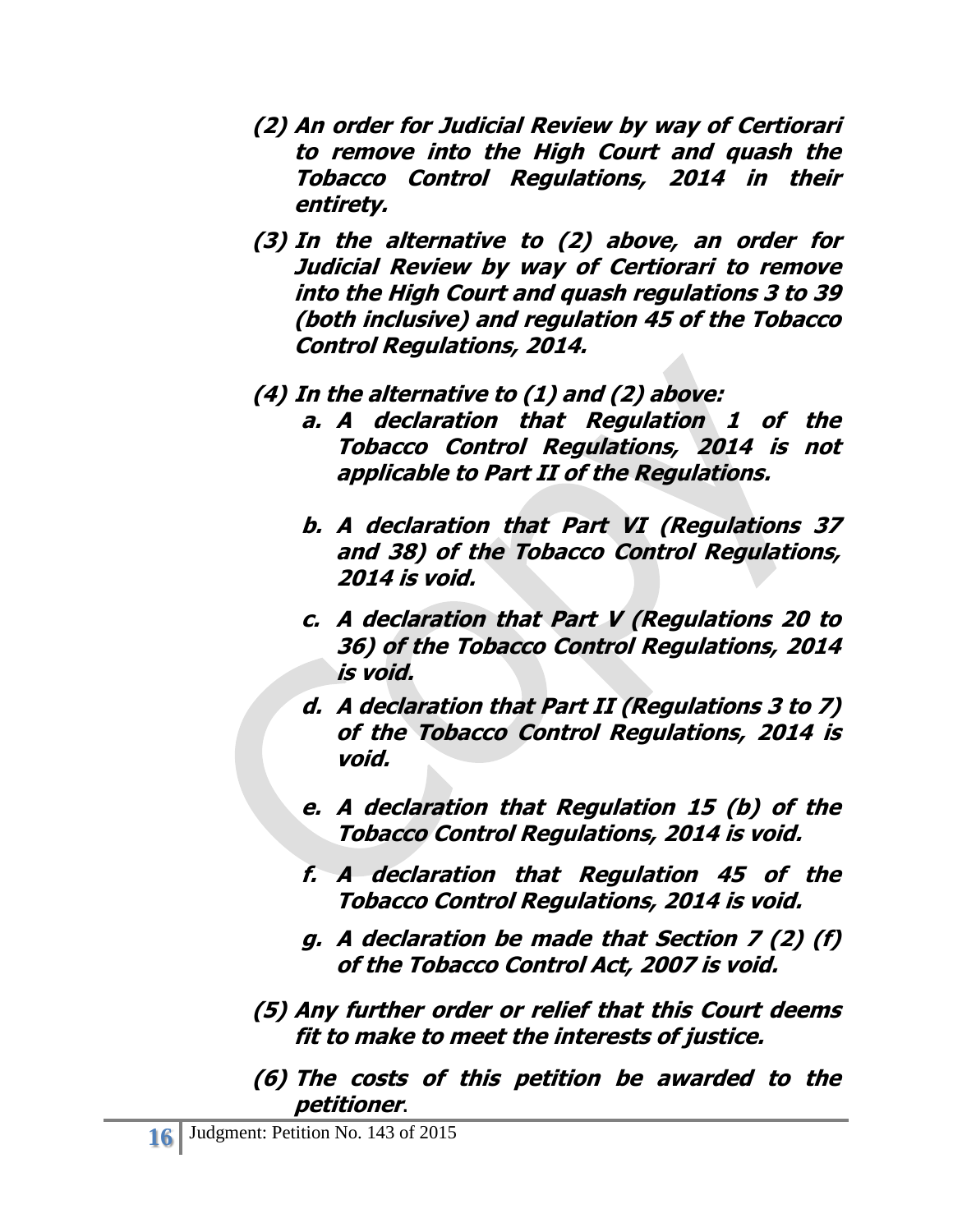## **The Case for the Respondents**

- 36. The case for the respondents, which was presented on behalf of the AG by Learned State Counsel, Mr. Mohamed Ado, is set out in the affidavit in reply sworn by the CS Health, **Mr. James W. Macharia** on 28<sup>th</sup> July, 2015, a supplementary affidavit also sworn by Mr. Macharia on 23rd July, 2015, a replying affidavit sworn by **Prof. Peter A. Odhiambo** on 19<sup>th</sup> August, 2015 and written submissions dated 23<sup>rd</sup> September, 2015.
- 37. The respondents take the position that as a signatory to the WHO Framework Convention on Tobacco Control, Kenya is obligated to fulfil its obligations under the Convention by enacting and implementing legislation and regulations compliant with the Convention. They describe the convention as one that provides a framework and set of legally-binding measures to be implemented in countries that have ratified it, and as an evidence-based treaty that affirms the right of all people to the highest standard of health. It is on this basis that the Regulations impugned in this petition were formulated and enacted.
- 38. In his affidavit, Mr. Macharia deposes that on  $11<sup>th</sup>$  December, 2014, he transmitted a copy of the Regulations to the Clerk of the National Assembly through a letter dated  $9<sup>th</sup>$  December, 2014, together with an Explanatory Memorandum, a regulatory impact statement and a certificate of compliance. He further states that the Board, pursuant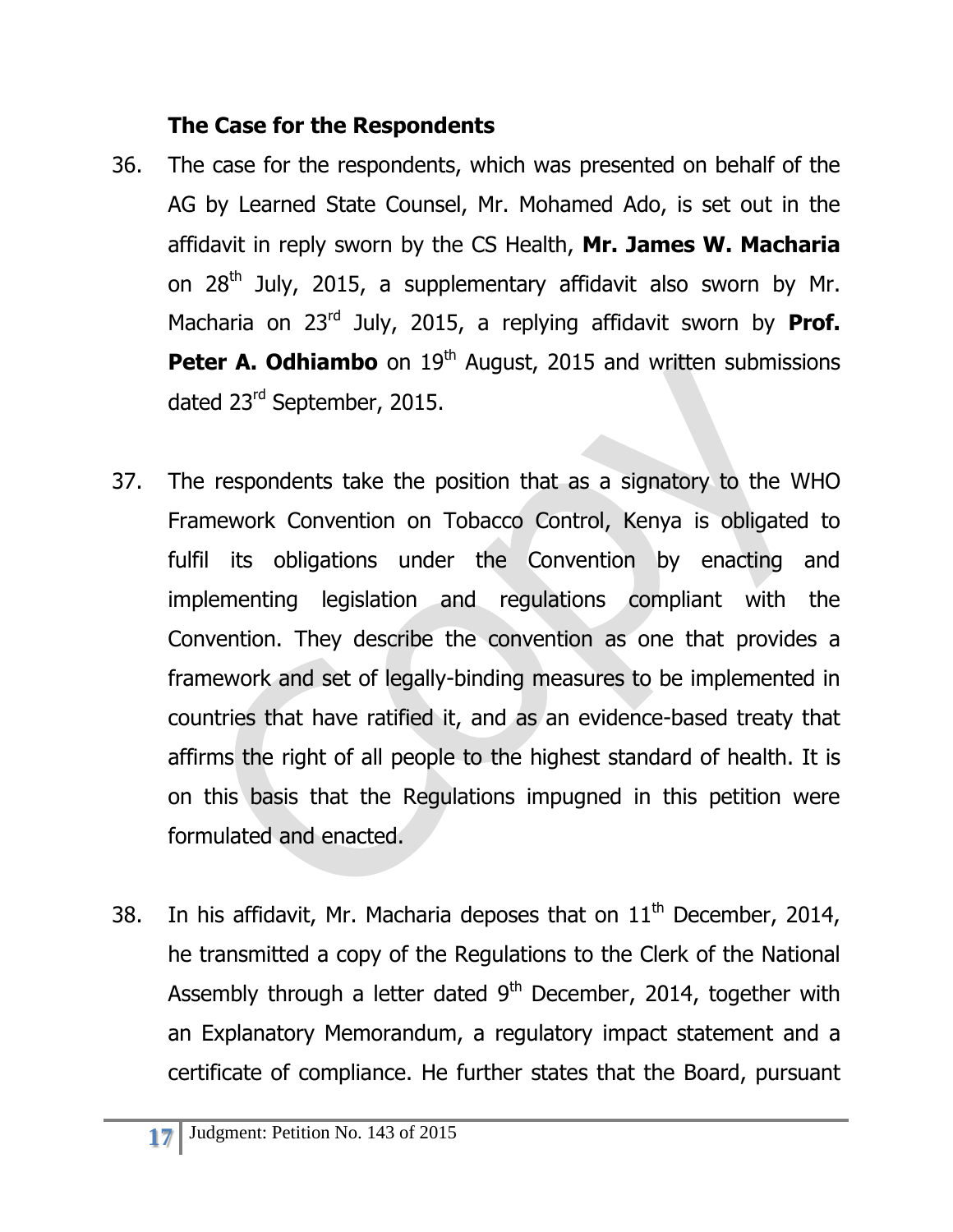to its meeting on  $29<sup>th</sup>$  October, 2014, recommended to him that there was need for publishing the regulatory impact statement as required under section 9 of the Statutory Instruments Act, which he did. It was his deposition that under **section 9 (g) and (h)** of the **Statutory Instruments Act**, a regulatory impact statement need not be prepared for publication if the proposed legislation is a matter arising under legislation that is substantially uniform or complementary with legislation of the national government or any county, and a matter advance notice of which would enable someone to gain unfair advantage.

- 39. It was also his averment that the impugned Regulations are for the benefit of the community and shall not impose significant costs on the community or part of the community, and there was therefore no need to prepare and publish the regulatory impact statement. In any event, in his view, the petitioner, which is a juridical or legal entity, did not qualify as a "community" as defined under section 6 of the Statutory Instruments Act, that is as a society of people living in the same place, under the same laws and regulations, and who have common rights and privileges.
- 40. According to the respondents, the CS Health had, in compliance with section 7 (3) of the Statutory Instruments Act, sought and obtained independent advice from a reputable Public Policy and Legislative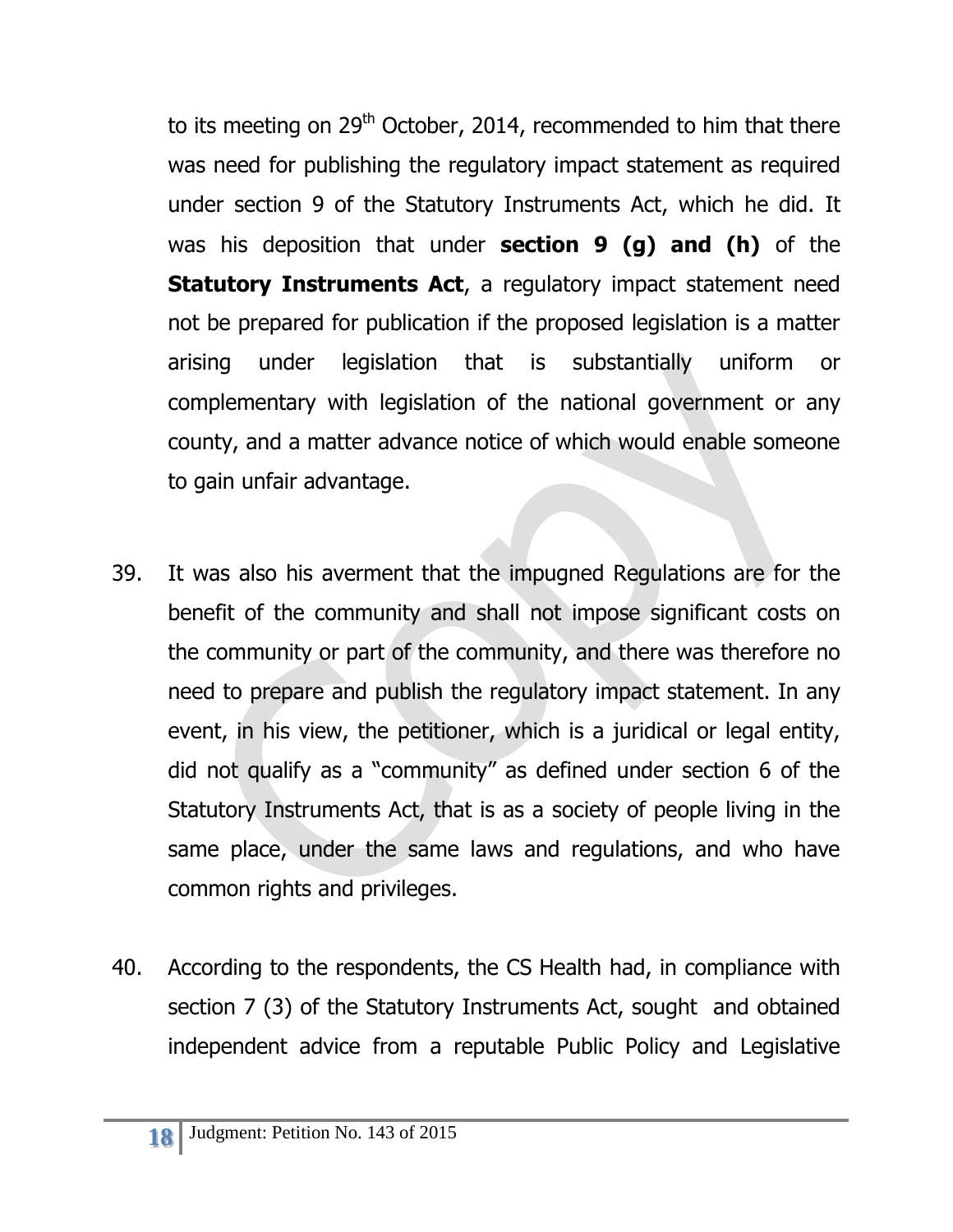Consultant on the adequacy of the regulatory impact statement, and had duly considered such advice before gazetting the Regulations.

- 41. It is also their contention that the petitioner had made its presentations under section 5 of the Statutory Instruments Act, which were duly considered; and that there had been a stakeholders' meeting held on 18<sup>th</sup> March 2014 at the Kenya School of Government in which the petitioner and other representatives of the tobacco industry participated. A subsequent stakeholders' meeting, in which the petitioner and other representatives of the tobacco industry participated, was held on  $14<sup>th</sup>$  August 2014. In addition, parliamentary consultative meetings were held on  $11<sup>th</sup>$  February 2014 and  $21<sup>st</sup>$  August 2014 with the Parliamentary Departmental Committee on Health, and on  $13<sup>th</sup>$  November, 2014 with the Parliamentary Committee on Delegated Legislation at the Laico Regency Hotel where the Regulations were presented to the Committees. A further consultative meeting was held on  $7<sup>th</sup>$  May, 2014 with various other Parliamentary Departmental Committees.
- 42. According to Mr. Macharia, various other public participation meetings were held in eight other counties in which the graphic health warnings were subjected to various pre-testing. It is the respondents' case therefore that the petitioner and other industry stakeholders were properly consulted and they participated in the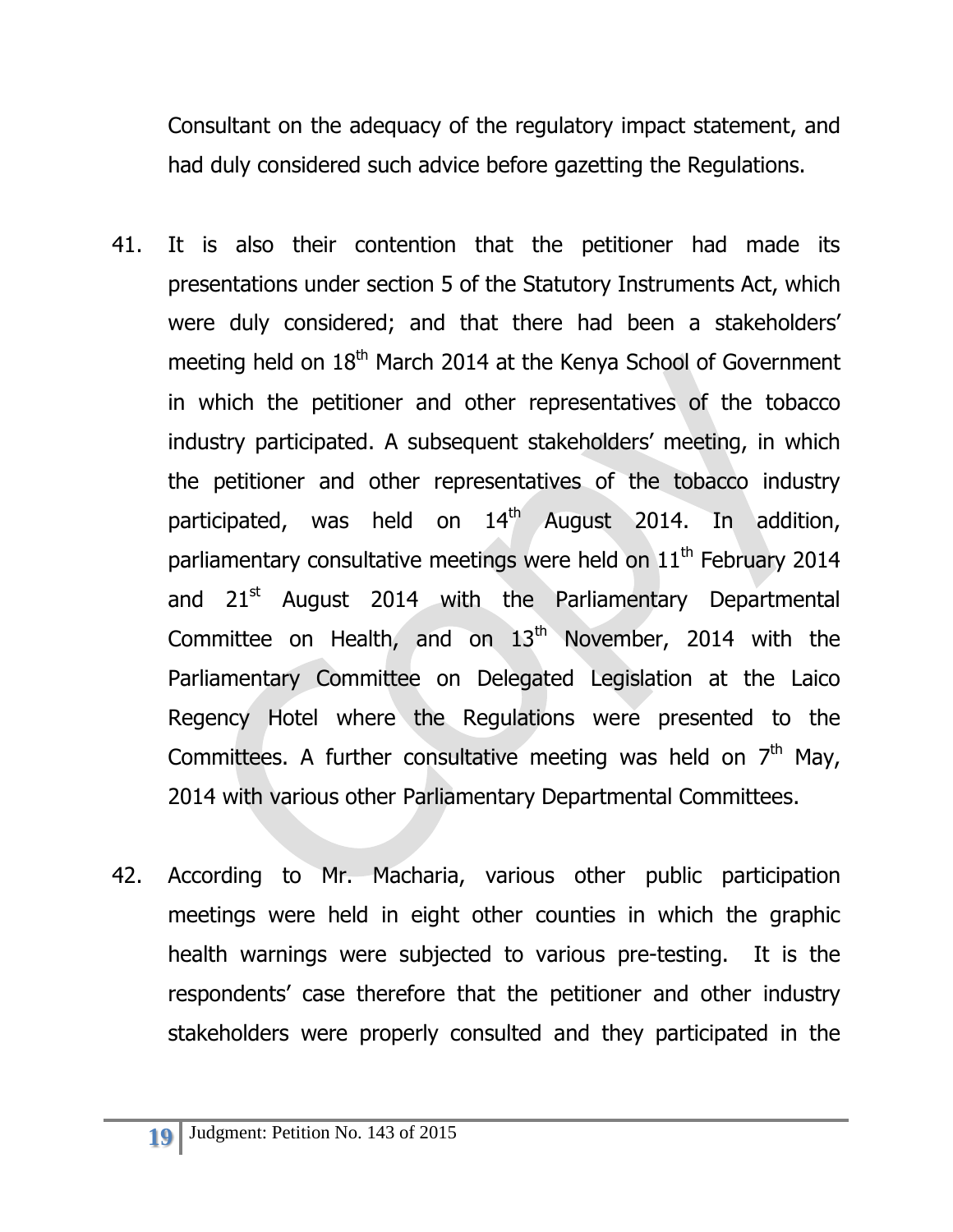process of making the Regulations, and their submissions with respect thereto were duly considered.

- 43. The respondents contend that sections 5, 6, 7, 9 and 11 of the Statutory Instruments Act were fully complied with in making the Regulations; that there are various legislation that govern the tobacco industry and the Ministry of Health is keen on enforcement of tobacco control laws domestically within the confines of the Tobacco Control Act, 2007, Tobacco Control Policy, 2012 and as stipulated under the WHO Framework Convention while curbing the effects of the tobacco epidemic locally and globally and safeguarding the greater public health concerns.
- 44. Mr. Macharia sets out in his affidavit the effects of tobacco usage in Kenya and asserts that the Regulations are intended to effectively implement the life-saving measures already contained in the Tobacco Control Act. It is his averment that the Regulations have been enacted in order to address the negative effects of tobacco use which have impacted negatively on the lives of the people of Kenya, the economy and the environment.
- 45. While conceding that the tobacco industry pays tax to the government, the respondents aver that the government spends huge sums of money to cure tobacco related illnesses. Their position is that the proper implementation of these Regulations will ease the burden of diseases and disabilities both from the community and the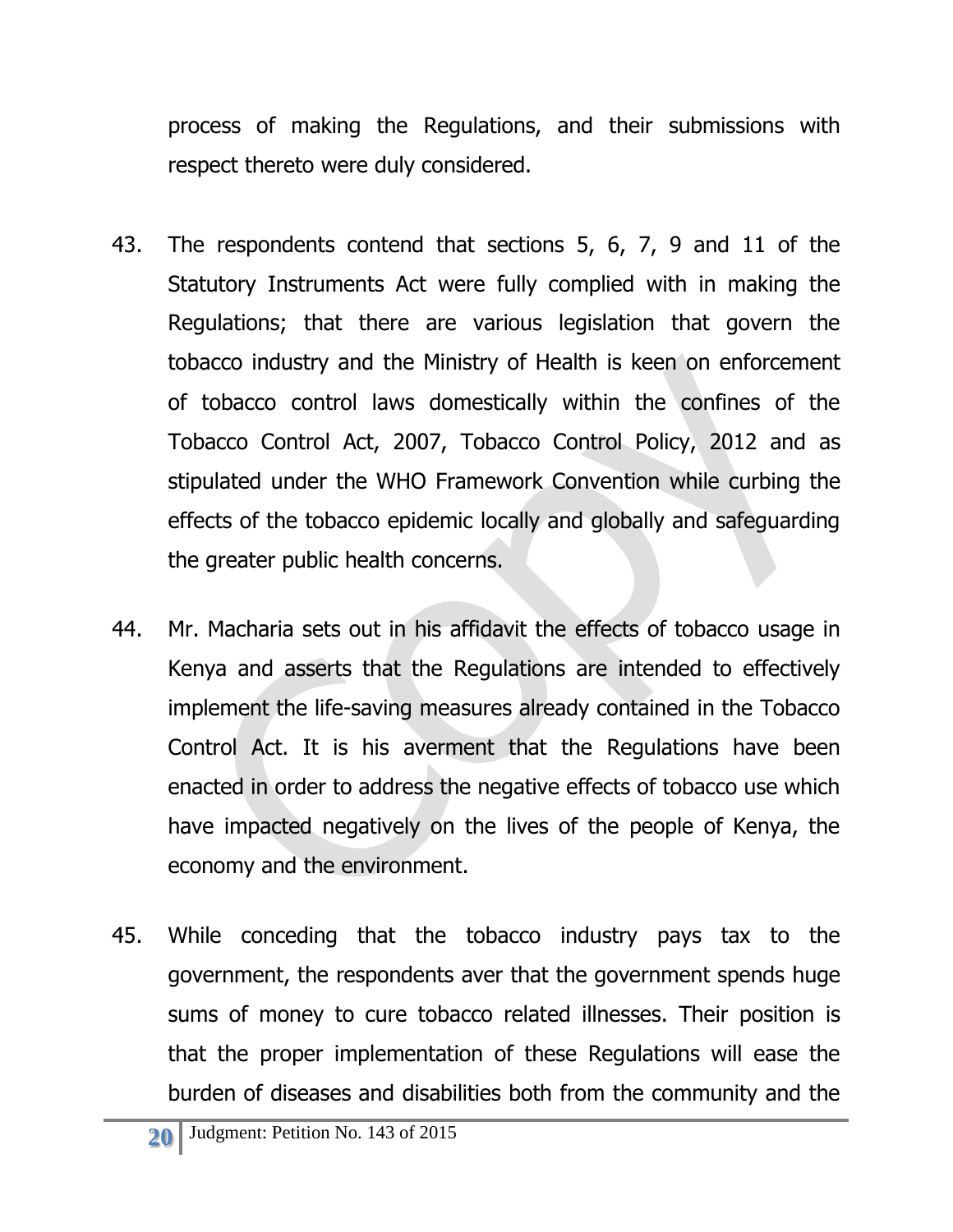State which shall ensure that basic rights to life, health and clean environment are achieved as envisaged under the Bill of Rights.

- 46. According to the respondents, there are currently no regulations to regulate the production, manufacture, sale, distribution and farming of tobacco products. They term the petitioner's motive in challenging the Regulations as suspect and assert that it simply does not want the industry regulated.
- 47. With respect to the **East Africa Standards 110: 2005** which the petitioner argues provides for health warnings and is administered by the Kenya Bureau of Standards, the respondents aver that the said Standards do not provide for graphic health warnings but instead specifies the methods for sampling and testing of cigarettes. It is their position therefore that the said standards cannot be substituted with Regulations made under section 53 of the Act. It is their case, further, that Kenya is the only country in East Africa that has enacted tobacco control legislation hence the need for regulations to implement the provisions of the Act.
- 48. The respondents aver that many other countries, including the United Kingdom, France, Ireland and Australia have moved towards standardized plain packaging to achieve important public health benefits  $vis a vis$  the vested interests of the tobacco industry, and which effectively removes the opportunity to advertise and promote tobacco products by the tobacco industry. They assert that Part II of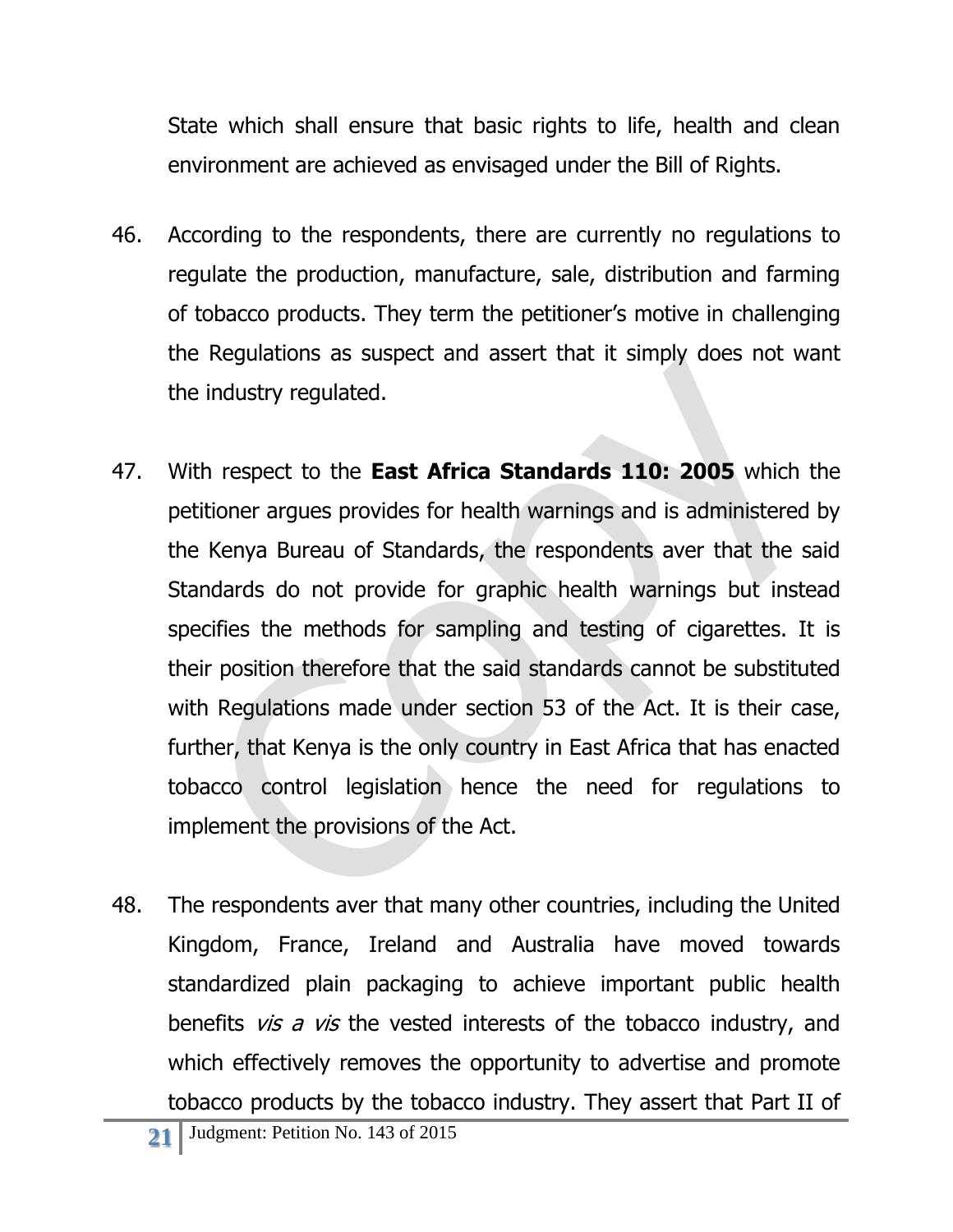the Regulations is in conformity with sections 16, 21, 22, 23, 24, 25 and 26 of the Tobacco Control Act and the schedule thereto and are therefore not unconstitutional or *ultra vires* the mandate of the CS Health.

- 49. It is the respondents' case that warning labels are highly effective in reducing tobacco consumption; that research has established that large, graphic warning labels on tobacco products is an effective way to inform consumers about the harmful impact of tobacco, encourage users to quit and deter non-users from starting smoking; that pictorial warning labels have a greater impact than the text-only labels; and that large and clear images depicting the real effect of tobacco use placed on both sides of the package are more effective in educating members of the public before they engage in tobacco consumption; and the pictorial warnings help tobacco users to easily visualize the nature and severity of tobacco-caused diseases.
- 50. The respondents argue that vulnerable groups such as low-literacy people, children, and minorities can understand images more than the writings; that the larger warnings reduce the part of the package available for tobacco branding and advertising; and that it is a legal requirement to use multiple graphic health warnings and to rotate them periodically in order to avoid over exposure and prevent people from becoming desensitized from a single image and to test which set of images is more suited to achieve cessation and prevention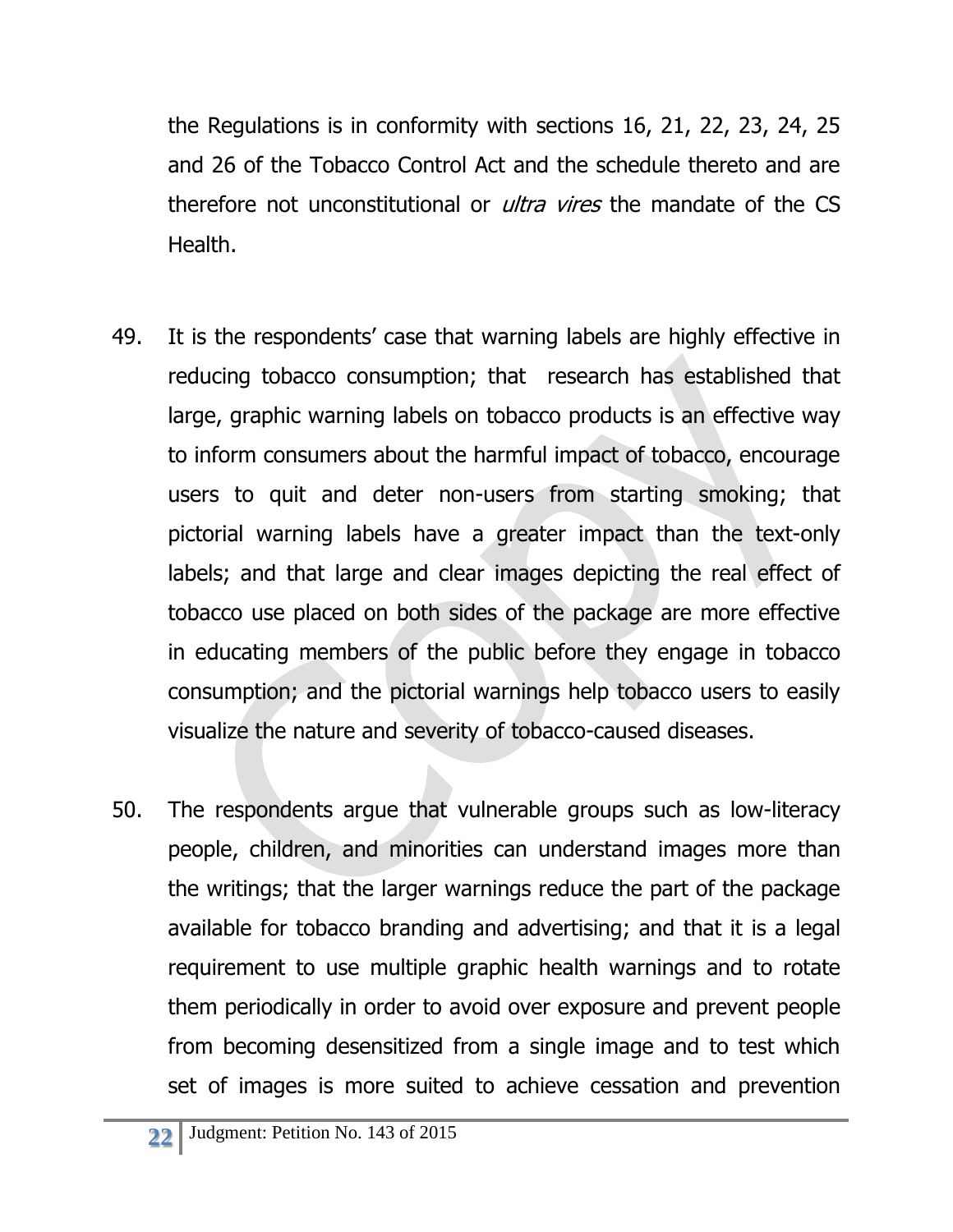objectives. They further aver that Article 8 of the WHO Framework Convention requires states parties to adopt effective national legislation and actively promote effective regulations that requires 100% smoke-free environments in all indoor public places, indoor workplaces on all means of public transport, and, as appropriate, other public places with no exceptions that provide for smoking areas.

- 51. With respect to the petitioner's complaint about the disclosure requirements under the Regulations, the respondents argue that Part III of the Regulations is in conformity with section 4 of the Act, and the disclosures required under this part are meant for counteractive measures in order to control and mitigate tobacco related health perils. They also assert that the disclosures are required as tobacco products contain over four hundred (400) harmful ingredients which need to be regulated, controlled and their quantity monitored. The disclosure requirements are therefore reasonable and justifiable in an open and democratic society.
- 52. The respondents further aver that sections 23 and 25 of the Tobacco Control Act and Article 13 of The WHO Framework Convention outlaw all forms of advertising and promotion through false, misleading and deceptive means aimed at creating an erroneous impression about the characteristics, health effects, hazards and emissions of a tobacco product. It is also their contention that Part IV of the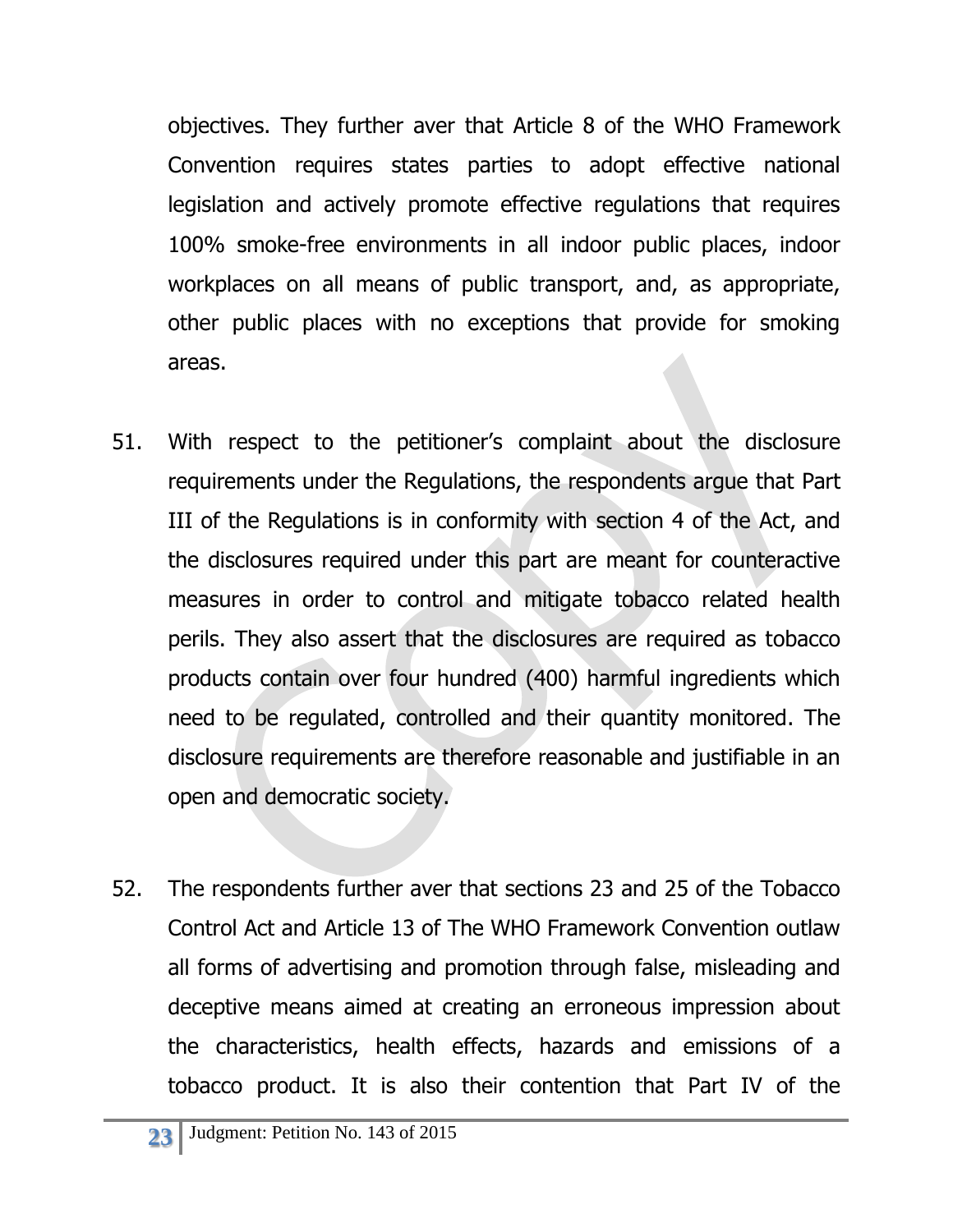Regulations is in conformity with sections 32, 33, 34 and 35 of the Tobacco Control Act and not *ultra vires* the powers and authorities granted to the CS Health under the Act.

- 53. With respect to the limitations on contact between public officers and members of the tobacco industry, the respondents argue that the restrictions, which are imposed under Part V of the Regulations, are in conformity with Chapter 6 of the Constitution, the Tobacco Control Act, 2007, the Public Officers Ethics Act, 2003 and the Leadership and Integrity Act. They are also in keeping with the provisions of Article 5.3 of the WHO Framework Convention and Guidelines, and are therefore not *ultra vires* any law or the powers of the CS Health. Mr. Macharia averred that the restrictions are meant to prevent integration of tobacco industry's policies with that of government and protect government policies from the interference of commercial and other vested interests of the petitioner and the tobacco industry generally.
- 54. With regard to the imposition of the 2% **solatium compensatory contribution**, the respondents averred that Part VI of the Regulations is in conformity with the Constitution and provided for under section 7 (2) (f) of the Act and Article 6 of the WHO Framework Convention. Mr. Macharia deposed that the contribution is meant to cater for the health perils caused by tobacco, is not unconstitutional, and is just like any other levy such as the tourism levy fund under section 105 of the Tourism Act, Chapter 383, Laws of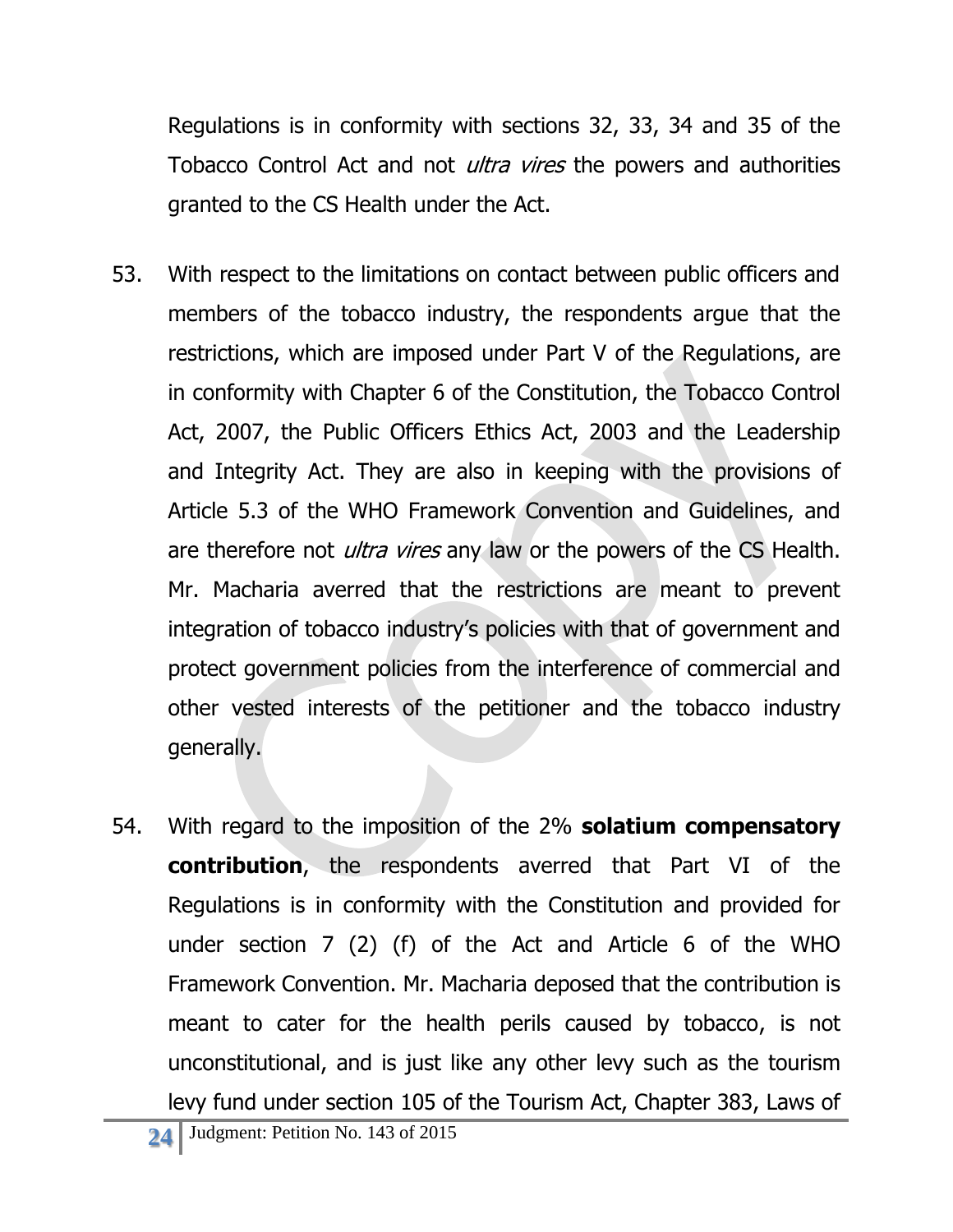Kenya and the fuel levy fund, and that it is to be utilized for the functions captured under section  $7$  (4) (a), (b) (c) of the Act. According to the respondents, the health perils and harm caused by tobacco is enormous and cannot be underestimated hence the need to share the cost of handling tobacco consumption related diseases and other health complications caused by tobacco consumption and use.

- 55. As regards the petitioner's complaints concerning the technical repository, Mr. Macharia averred that through the office of the AG, via a letter dated  $23<sup>rd</sup>$  July, 2015, the digital storage device containing the technical repository was released to the petitioner's advocate for onward transmission to the petitioner.
- 56. **Prof. Peter A. Odhiambo**, the Chairman of the Tobacco Control Board, made various depositions regarding the implications and impact on health of tobacco consumption. It was his averment that tobacco consumption affects all parts of the human body particularly the vital organs such as the brain, lungs, heart, arteries and veins and causes non-communicable diseases; that it predisposes to many communicable diseases including tuberculosis, and that it harms foetuses and children. He deposes that since prevention is far better than cure, undertaking the protection of the health of the people of Kenya should be prioritized at all costs as spelt out in the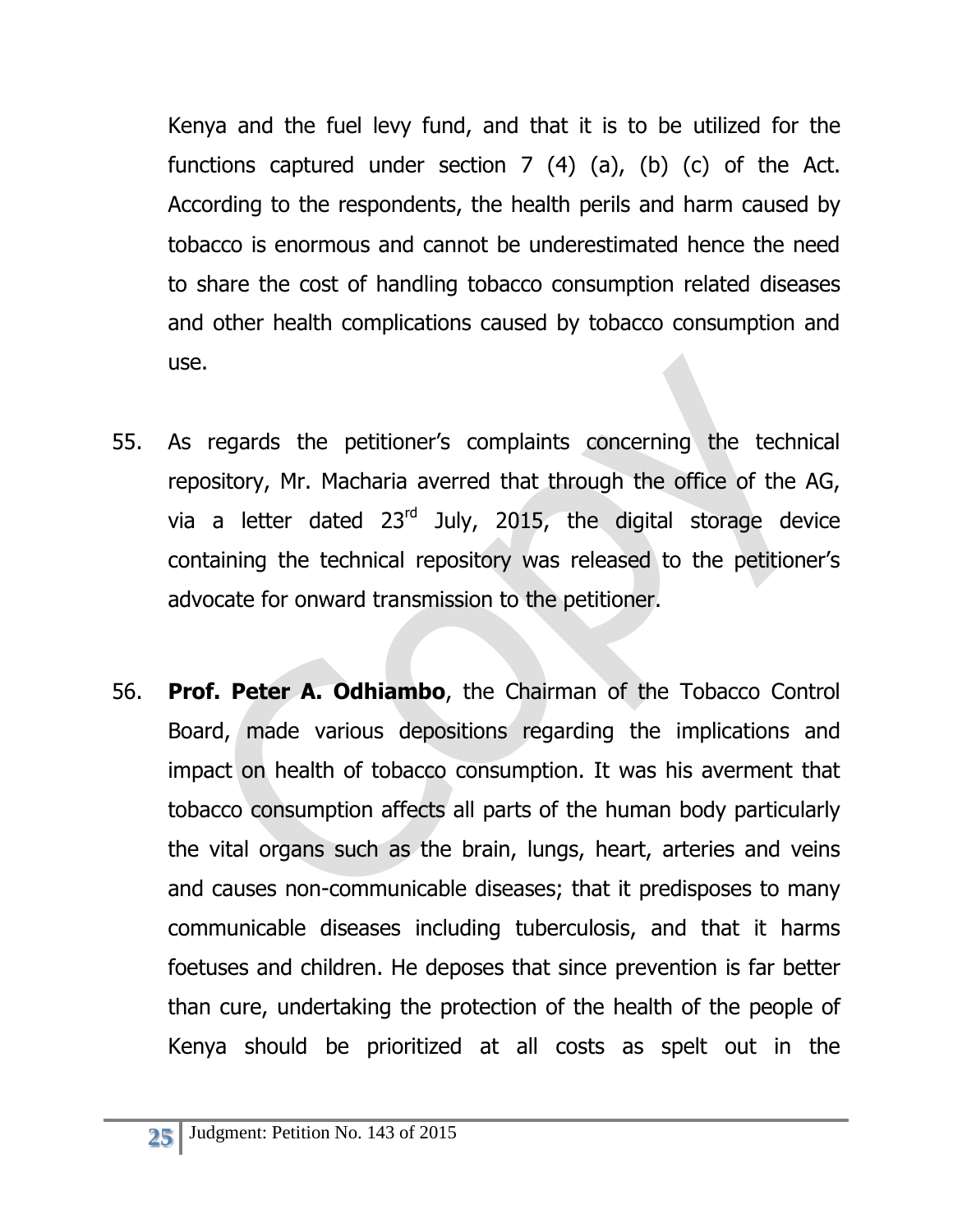Constitution, the provisions of the Act, the WHO Framework Convention and the Tobacco Control Regulations 2014.

## **The 1st Interested Party's Case**

- 57. The  $1<sup>st</sup>$  interested party, the Kenya Tobacco Control Alliance, filed an affidavit in opposition to the petition sworn on 23rd July, 2015 by Joel S. Gitali. It also filed written submissions dated  $17<sup>th</sup>$  September, 2015. Its case was presented by its Learned Counsel, Mr. Mbullo.
- 58. Mr. Gitali's depositions focus largely on the various negative effects of tobacco use. He avers that such use results in death, poverty, and health concerns among others. He has annexed to his affidavit various documents and articles which support his assertions with regard to tobacco consumption.
- 59. He asserts that tobacco use must be controlled, and it is his deposition, on behalf of the  $1<sup>st</sup>$  interested party, that the impugned Regulations do not in any way contravene the Constitution or any other law. Further, that the Regulations do not discriminate against the petitioner; and the solatium compensatory contribution fund is in line with the Constitution as it was established pursuant to the WHO Framework Convention and does not violate any property rights as provided under Article 40 of the Constitution. It was also his averment that the law applies uniformly to the tobacco industry and thereby ensures equality before the law for all players in the tobacco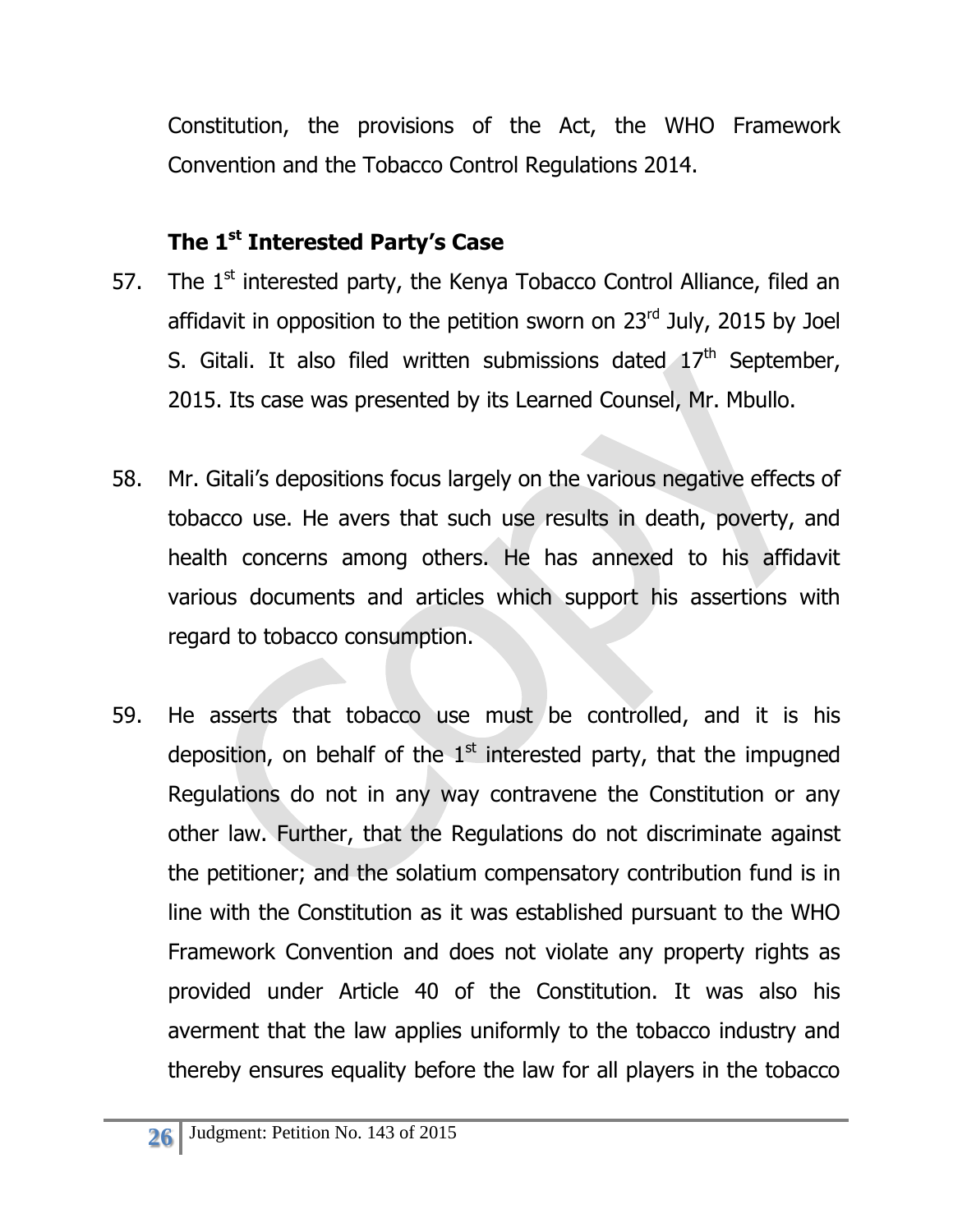industry. He urged the Court to allow the implementation of the Regulations as such implementation would go a long way in curbing the negative effects of tobacco.

# **The 2nd Interested Party's Case**

- 60. The Consumer Information Network, the  $2<sup>nd</sup>$  interested party, filed an affidavit in opposition to the petition sworn by Mr. Samuel J. Ochieng on 23rd July 2015.
- 61. Mr. Ochieng deposes that to declare the Regulations void will be disastrous as their nullification would deny the citizens their opportunity to exercise their rights under Article 46 of the Constitution. In addition, it was his averment that the grant of the orders sought in the petition would deny citizens their right to access information as required under Article 35 of the Constitution, and would enable the petitioner to continue exploiting the ignorant and poor populace who would otherwise benefit from the implementation of the Regulations.
- 62. According to the  $2^{nd}$  interested party, the petitioner should not be allowed to oppose the implementation of the Regulations while in the countries it manufacturers and exports cigarettes to, it has complied with the printing of the public health warnings; and further, that such requirements have been accorded global compliance. Additionally, that the petitioner is applying double standards in attempting to oppose the use of graphic warnings as it has already printed in its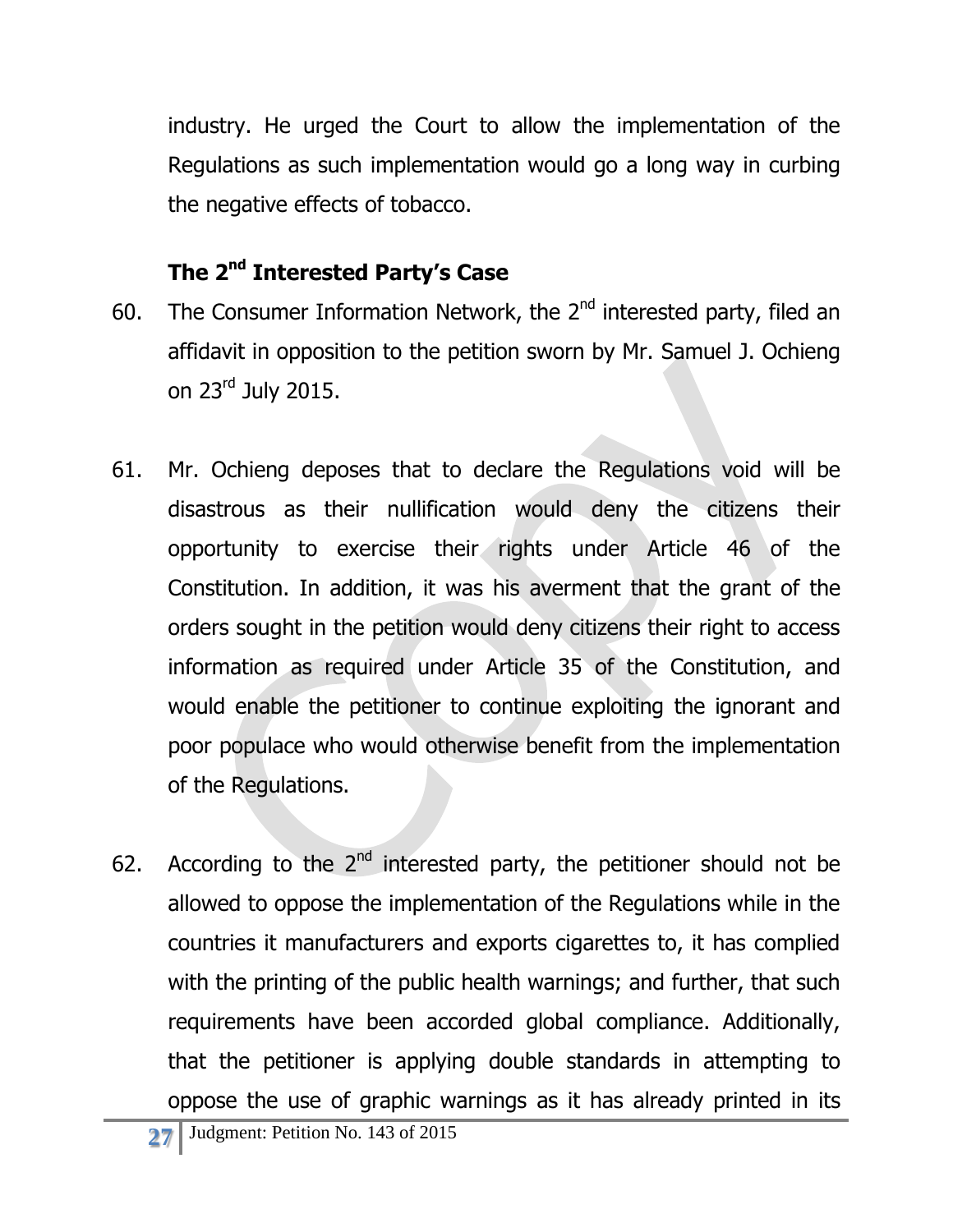products that the use of tobacco is harmful to the health by causing lung diseases.

63. Mr. Ochieng highlighted the practice in various jurisdictions with regard to regulations in the tobacco industry and reiterated and supported the position taken by the respondents with respect to the Regulations.

## **Analysis and Determination**

- 64. I have read and considered the pleadings of the parties, which I have set out in some detail in the preceding paragraphs. I have also read and considered their written submissions, which I shall advert to in the course of rendering my determination of the matters raised in the petition.
- 65. The parties, particularly the respondents and interested parties, have made detailed averments and submissions with respect to the health consequences of tobacco consumption, both to smokers and to the general public, which I note that the petitioner does not dispute. At the hearing of this matter, Mr. Amoko submitted on behalf of the petitioner that the averments and submissions on the harmful effects of tobacco are not relevant to the narrow inquiry that the court is required to undertake.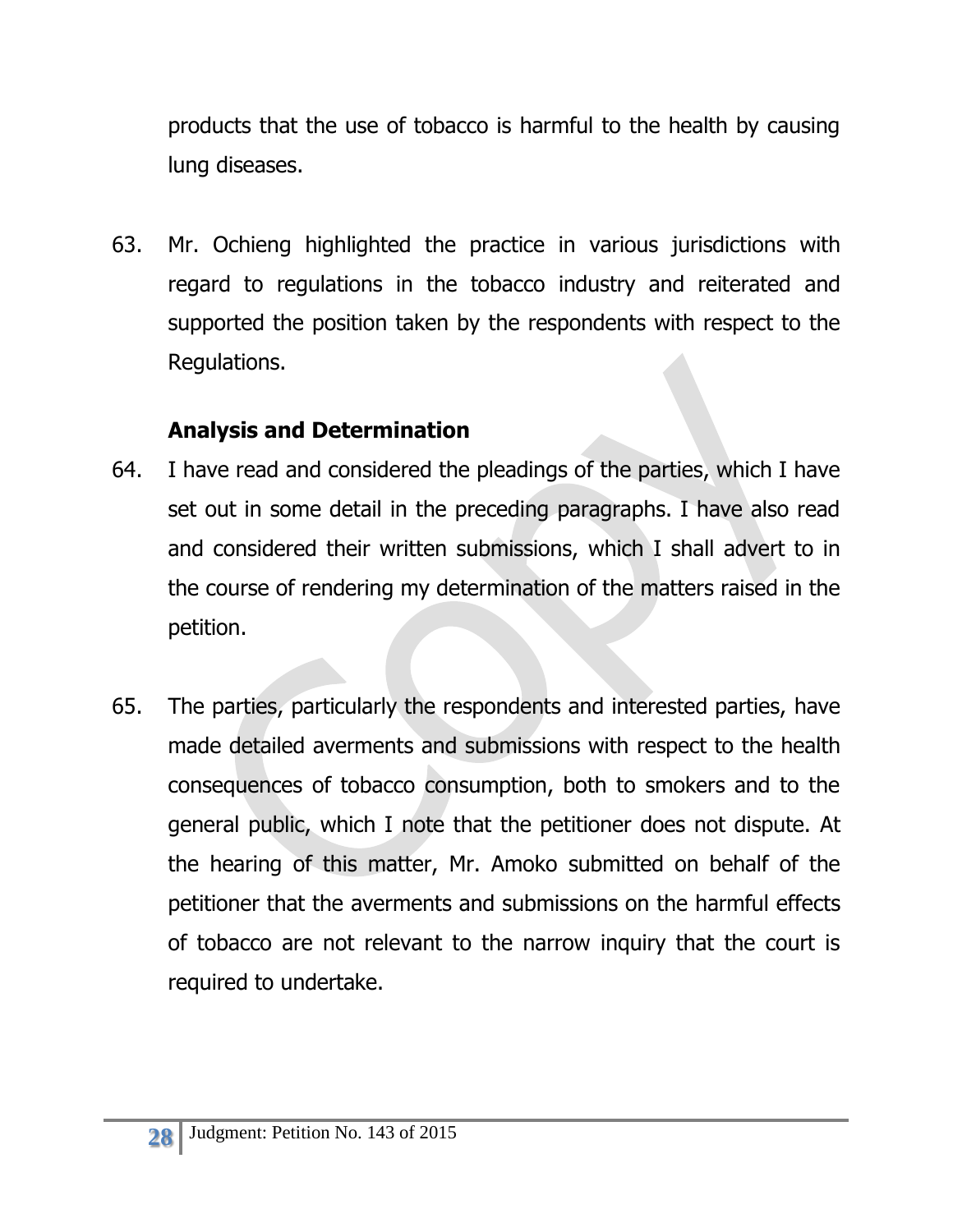- 66. However, having read the pleadings and submissions, as well as the documents relied on to show the effects of tobacco consumption, and having mulled over the intentions of the legislation and the implications of tobacco consumption on public health and the health of the individual, I am unable to agree with the petitioners on this point. The effects of a product on the health rights of others cannot be divorced from the process and need for its regulation. Consequently, in considering the issues that properly fall within the constitutional jurisdiction of this Court regarding the enactment and implementation of the impugned Tobacco Control Regulations which the petitioner raises, I will do so within the context of a public health system and the needs thereof *vis a vis* the commercial rights and interests of tobacco manufacturers such as the petitioner.
- 67. I believe that the petitioner's case, and the responses thereto, fall into two limbs. The first relates to the petitioner's contention that the process of formulating the Regulations was unconstitutional as it did not involve the participation of stakeholders. The second limb also challenges the constitutionality of the Regulations, this time in terms of their content, on the basis that they are unconstitutional for either being arbitrary or unreasonable, or for being in violation of its constitutional rights.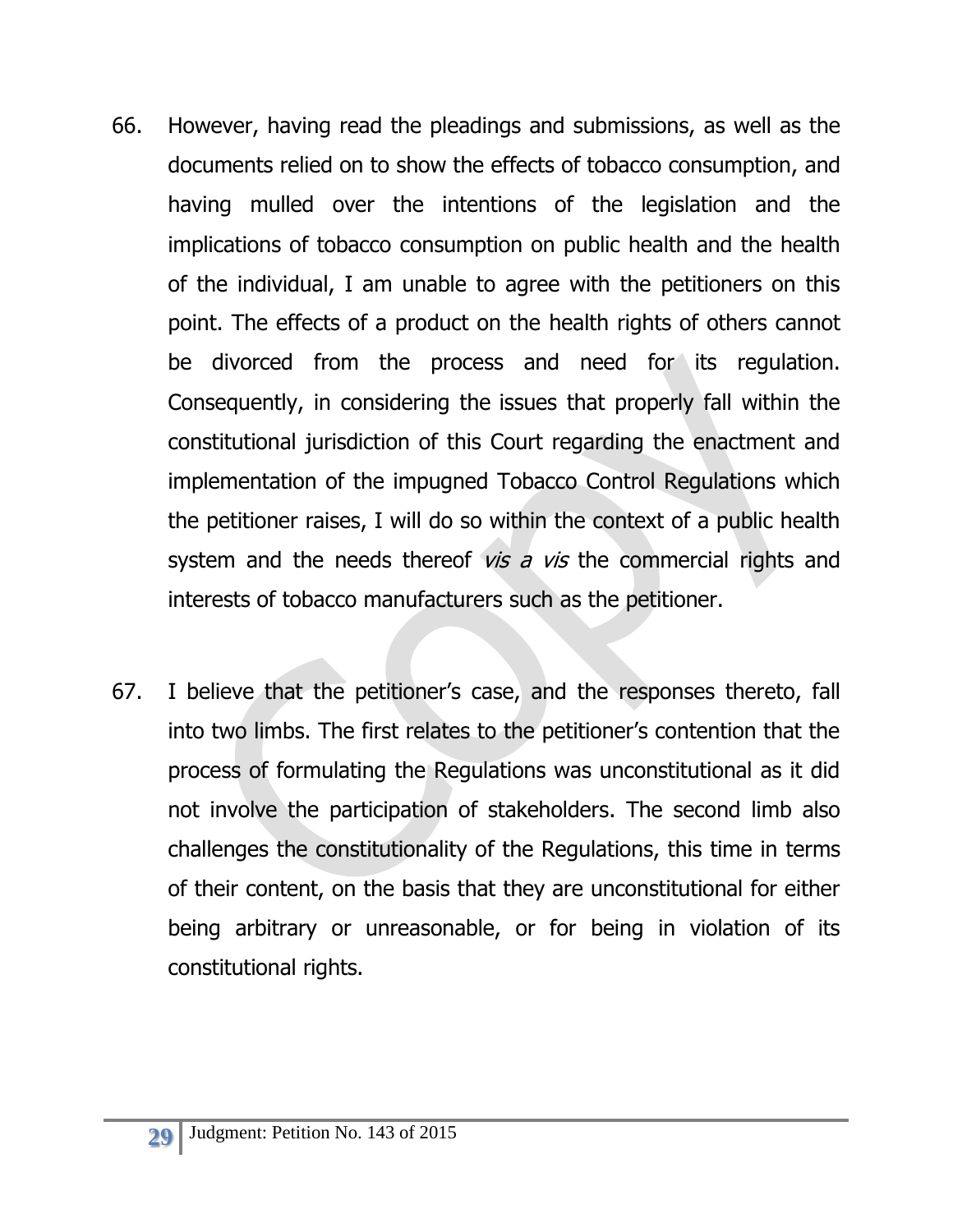68. In determining the petition therefore, I will address myself to three issues that arise consequent on the two limbs of the petitioner's case:

#### **a) Whether the process leading to the enactment of the Tobacco Regulations, 2014 was lawful;**

- **b) Whether specific Regulations are unconstitutional for being arbitrary or unreasonable;**
- **c) Whether a violation of the petitioner's constitutional rights has been made out.**

### **Whether the Process Leading to the Enactment of the Tobacco Regulations, 2014 was Lawful**

- 69. The petitioner's contention in this regard is that the process leading to the making of the Regulations was unlawful and unconstitutional as appropriate consultations were not conducted and a regulatory impact statement was not prepared and published as required by law.
- 70. The petitioner has relied on several decisions including **Nairobi Metropolitan PSVs Saccos Ltd and Others vs County Government of Nairobi and Others [2014] eKLR, Richard Dickson Ogendo and 2 Others vs Attorney General and Others, [2014] eKLR** and **Doctors for Life International vs Speaker of the National Assembly, 2006 (12) BCLR 1399**, in which Courts have considered the meaning and implication of the constitutional requirement for public participation and consultation. It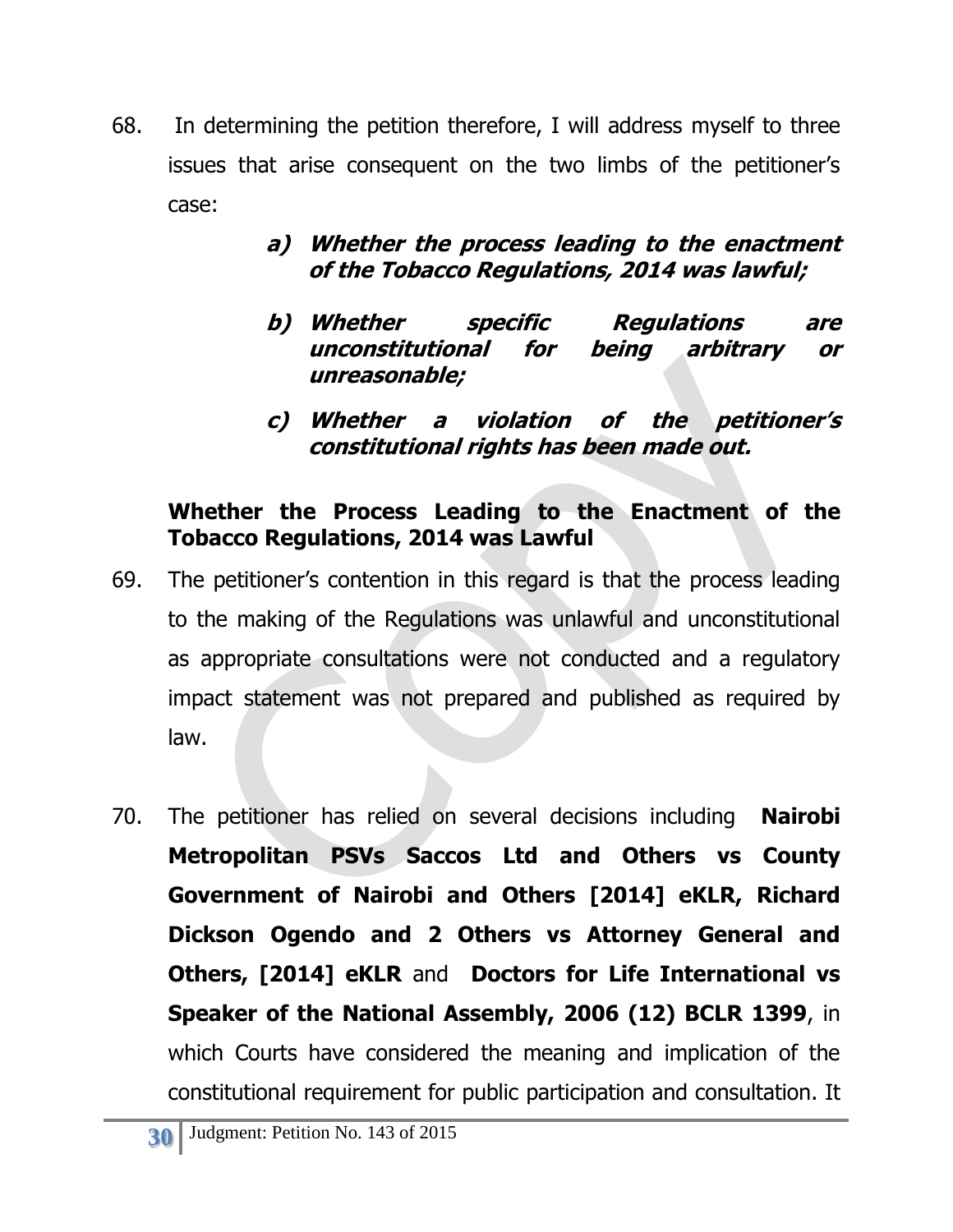submits that the respondents are duty bound to demonstrate that appropriate consultations were undertaken before the enactment of the Regulations.

- 71. Its argument is that the respondents have not shown the extent to which the consultations they allege took place drew on the knowledge of persons having expertise in the Regulations or ensured that persons who are likely to be affected by the Regulations had an adequate opportunity to comment on the contents of the Regulations. It is also its submission that the respondents have failed to show how the alleged consultation involved direct notification or advertisement to the bodies that are likely to be affected by the Regulations or invitations that submissions be made, or held public hearing as required by the Statutory Instruments Act. In its view, the consultation that occurred does not amount to genuine, appropriate consultation within the intent of the Constitution and the Statutory Instruments Act as its representations and those of others were not taken into considerations before the enactment of the Regulations.
- 72. It was therefore its submission that the respondent failed to provide a meaningful opportunity for public participation, and the alleged opportunities for consultations that were provided also failed to ensure that the petitioner had an opportunity to comment on the Regulations. It therefore argues, in reliance on the decision in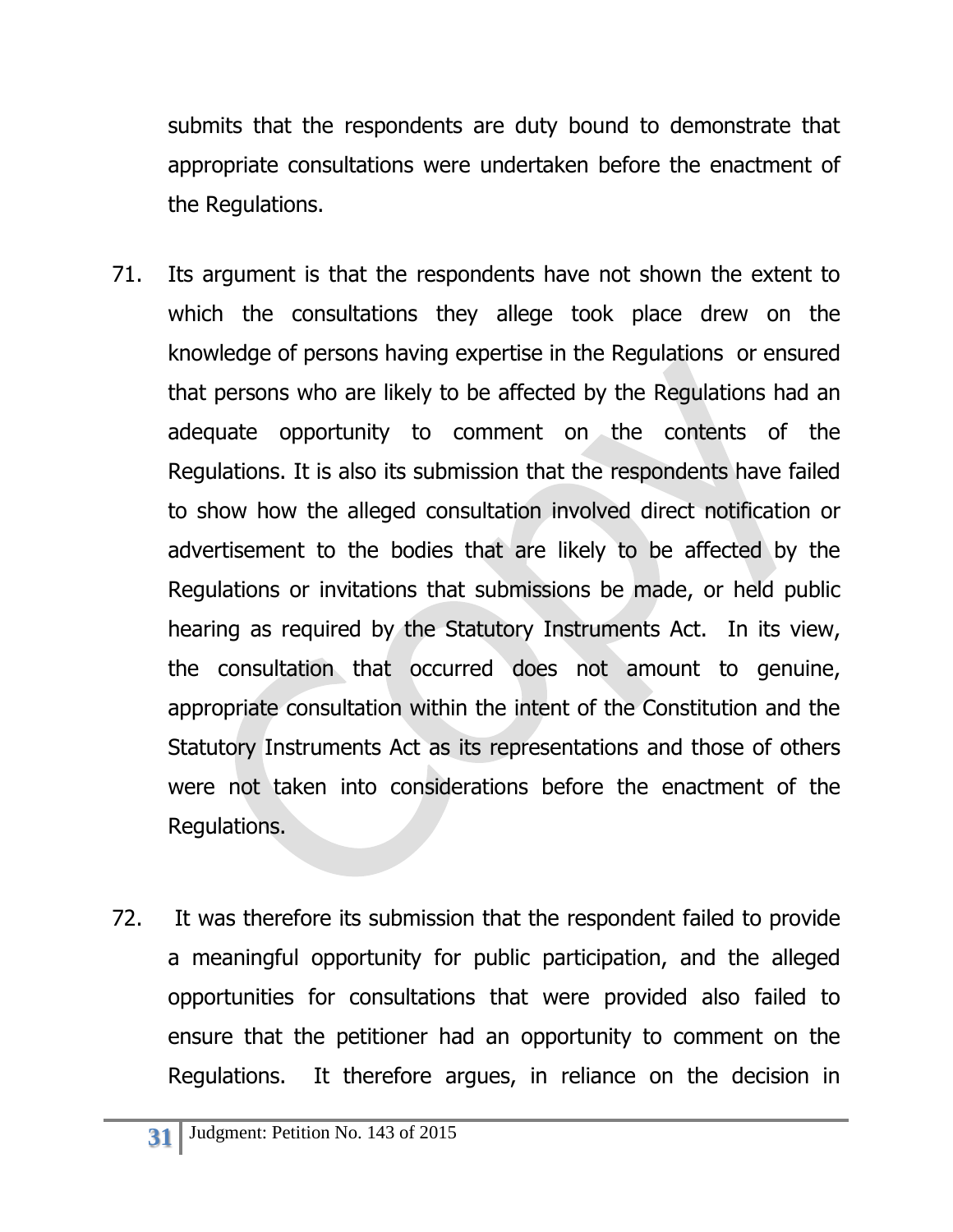**Coalition for Reforms and Democracy and Others vs Republic and Others, Petition No 628 of 2014 (the CORD case)** that the process leading to the enactment of the Regulations was flawed, the entire process was vitiated, and the Regulations were therefore a nullity.

- 73. In response, the respondents ask the Court to note that there is no single member of the public challenging the Regulations. Consequently, in their view, the petitioner's challenge is based on commercial and other vested interests. It was their submission that members of the public, having participated in the process that led to the enactment of the Regulations, are clearly happy and wish the same to be enforced without exception.
- 74. With respect to the requirement for public participation, the respondents, while maintaining that there was massive public participation, ask the Court to be guided by the decision in **Minister of Health vs New Clicks South Africa (PTY) Ltd (2006) (2) SA 311** in which the Court held that:

**"The forms of facilitating an appropriate degree of participation in the law-making process are indeed capable of infinite variation. What matters is that at the end of the day a reasonable opportunity is offered to members of the public and all interested parties to know about the issue and to have an adequate say. What amounts to a reasonable opportunity will depend on the circumstances of each case."**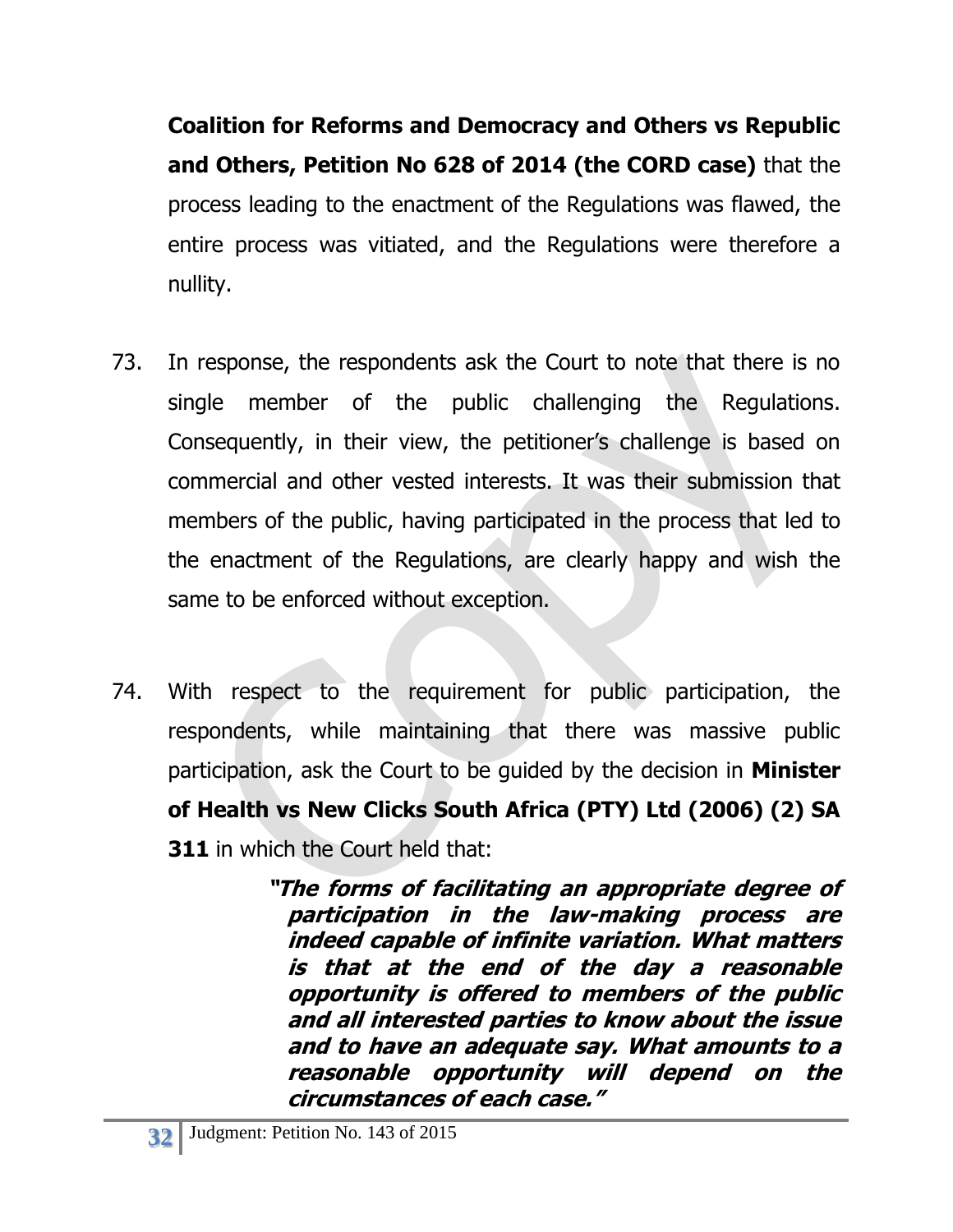75. The respondents also ask the Court to be guided by the sentiments of the Court in **Richard Dickson Ogendo and 2 Others vs Attorney General and 5 Others [2014] eKLR** in which the Court stated that:

> **"The task of the Minister under the Traffic Act was to adopt a tool to measure alcohol content as a means of enforcing the provisions of sections 44 and 45 of the Act. The issue, as I have demonstrated, was not one of creating a new offence or a new set of laws that would change the tenor of the Act, it was dealing with a technical matter. The evidence demonstrates experts contemplated in section 5(2)(a) of the Statutory Instruments Act were involved in the identifying a means to enforce the legislative provisions. However, it is clear that a cross-section of the public was not represented in the preparation or promulgation of the Rules. Although the Statutory Instruments Act was not applicable, it is reflective of the kind of public participation contemplated in future. What is clear from the Act is that it does not provide a consequence for lack of public participation because ultimately the legislature, as the representatives of the people will decide whether the statutory instrument is accepted or rejected in accordance with section11 of the Act."**

76. Mr. Mohamed submitted on behalf of the respondents that the Tobacco Control Act came into force in 2007 and since then, there had been attempts to pass regulations and public consultations had been held between then and the enactment of the 2014 Regulations. His submission was that there had been adequate consultation and public participation in the process of enacting the Regulations. The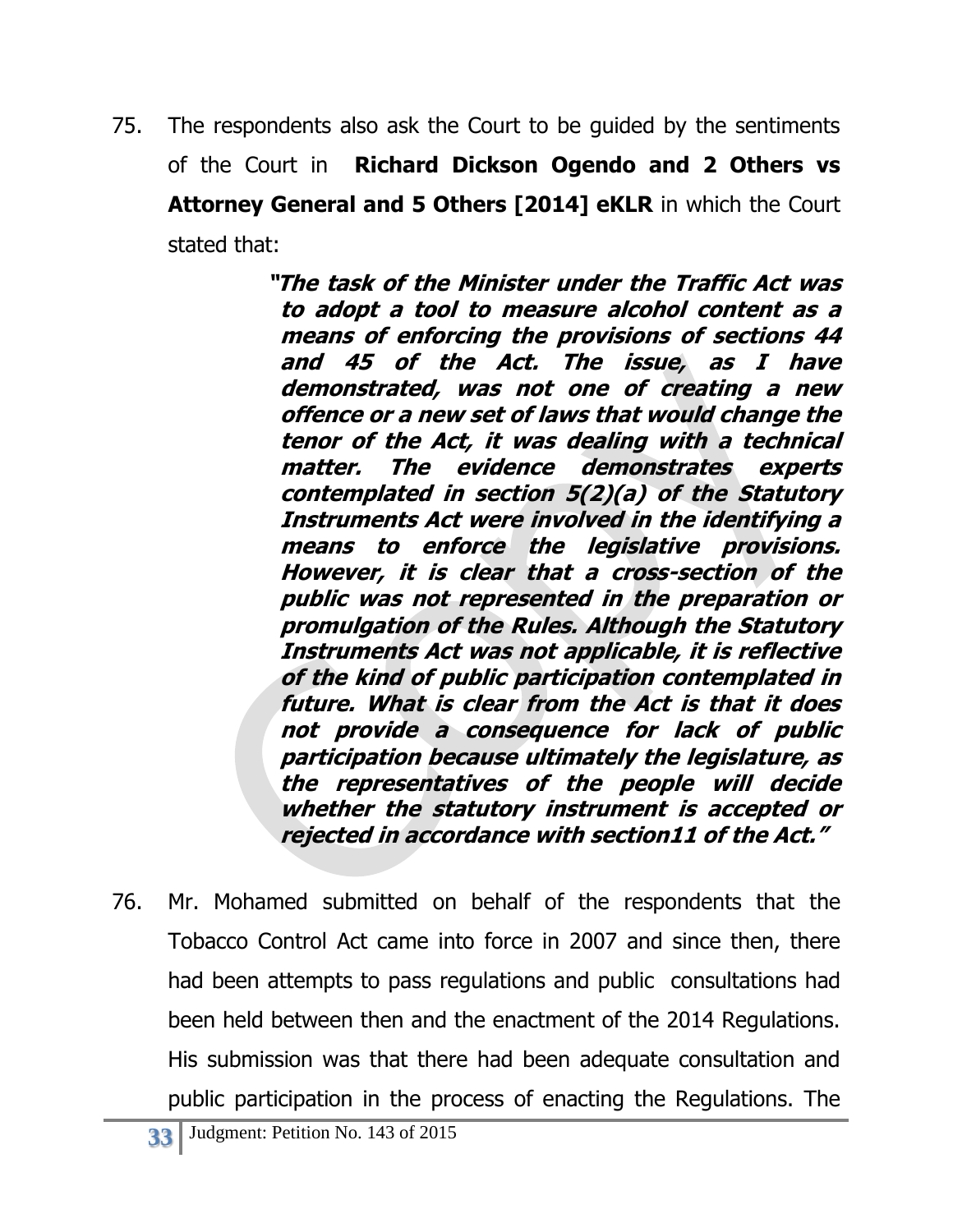interested parties agreed with the respondents that the Regulations are legal and comply with the Constitution, the Act and the WHO Framework Convention.

- 77. The constitutional requirement for public participation and consultation in, *inter alia*, the enactment of legislation is not in dispute. Article 10 of the Constitution sets out the national values and principles of governance which are binding on all **"State organs, State officers, public officers and all persons"** whenever any of them, among other things, **"enacts, applies or interprets any law".**
- 78. Further, the principle is captured in Article 118 of the Constitution with respect to participation in Parliamentary proceedings. Titled **"Public Access and Participation"** the Article provides that:

**(1) Parliament shall- (a) Conduct its business in an open manner, and its sittings and those of its committees shall be open to the public; and**

**(b) Facilitate public participation and involvement in the legislative and other business of Parliament and its committees.** (Emphasis added)

79. The principle of public participation has been the subject of judicial interpretation in various decisions. In **Kenya Small Scale Farmers**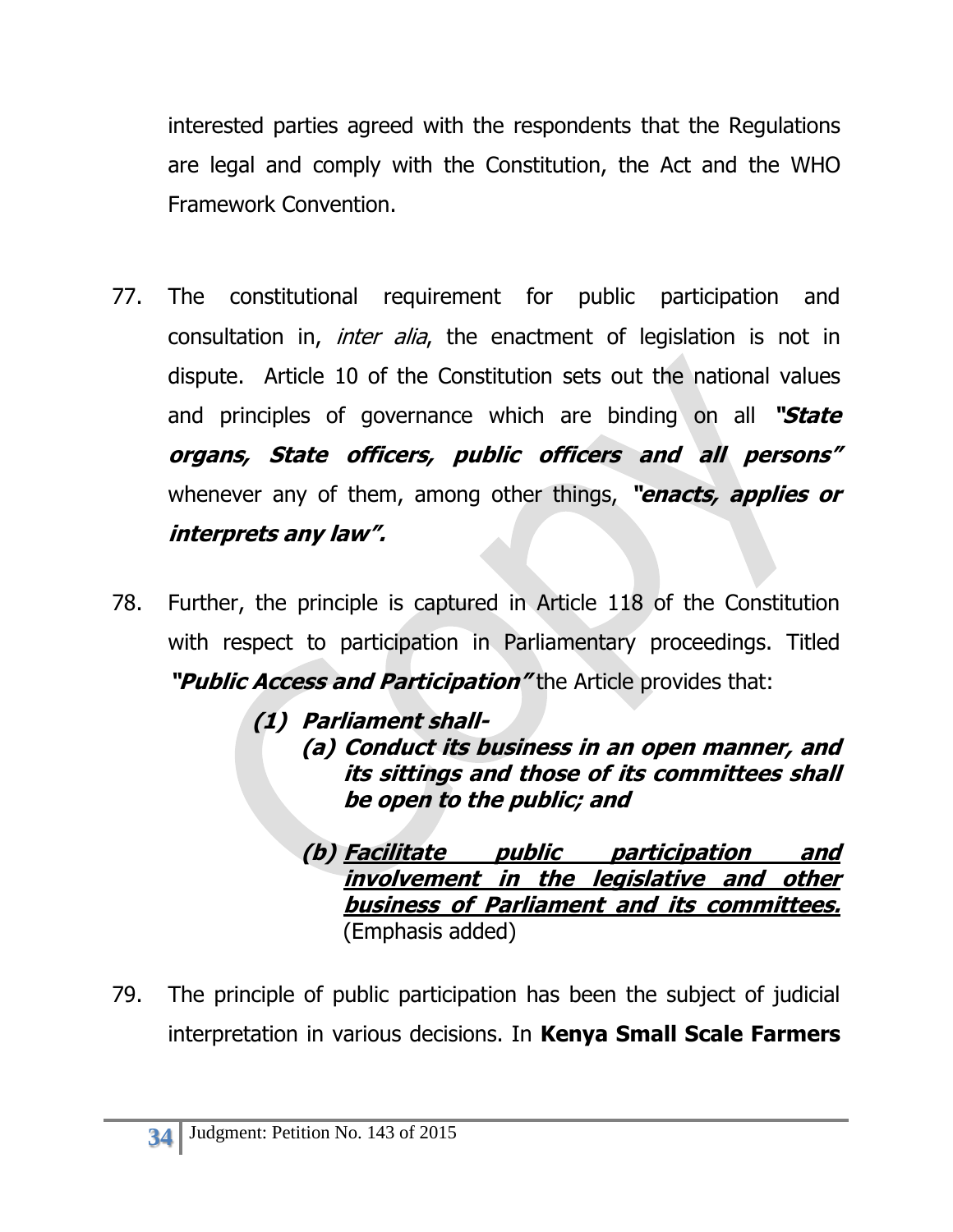**Forum and 6 Others vs Republic of Kenya and 2 Others, Petition No 1174 of 2007, the Court observed as follows:** 

> **"……..One of the golden threads running through the current constitutional regime is public participation in governance and the conduct of public affairs. The preamble to the Constitution recognizes, "the aspirations of all Kenyans for a government based on the essential values of human rights, equality, freedom, democracy, social justice and the rule of law." It also acknowledges the people's 'sovereign and inalienable right to determine the form of governance of our country…" Article 1 bestows all the sovereign power on the people to be exercised only in accordance with the Constitution. One of the national values and principles of governance is that of 'inclusiveness' and 'participation of the people.' Other principles include rule of law, democracy, human rights, integrity, transparency and accountability. These principles bind all State organs, State officers, public officers and all persons generally………………….,Parliament established under Article 94 acts as the custodian of the legislative authority of the Republic. Under Article 94(2) "Parliament manifests the diversity of the nation, represents the will of the people, and exercises their sovereignty."**

80. In **Robert N. Gakuru and Others vs The Governor Kiambu County and 3 Others, Petition No 532 of 2013** the Court (Odunga J) considered the principle of public participation with respect to county legislation and observed as follows:

# **"[75] In my view public participation ought to be real and not illusory and ought not to be treated as**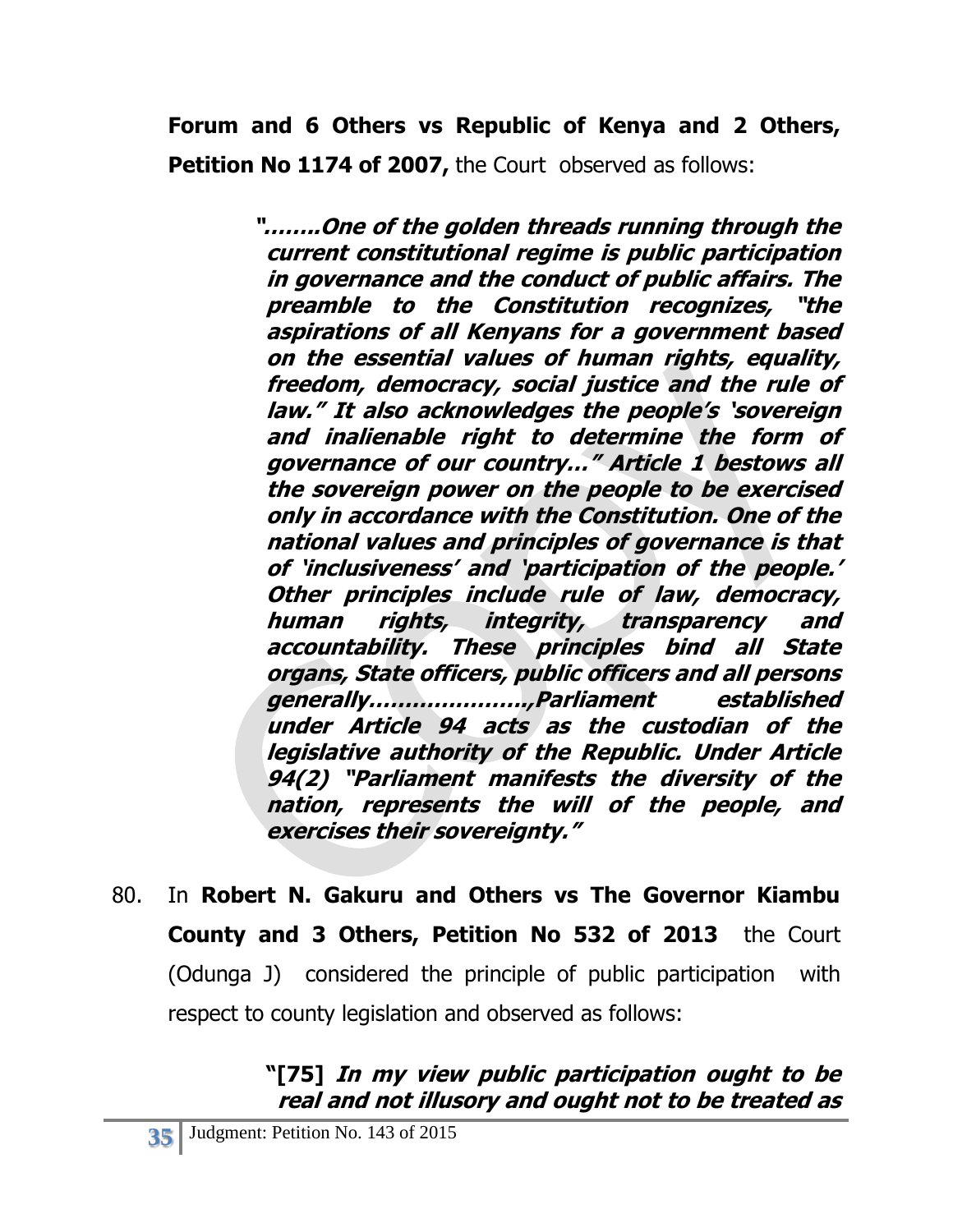**a mere formality for the purposes of fulfilment of the Constitutional dictates. It is my view that it behoves the County Assemblies in enacting legislation to ensure that the spirit of public participation is attained both quantitatively and qualitatively. It is not just enough in my view to simply "tweet" messages as it were and leave it to those who care to scavenge for it."**

81. In **Moses Munyendo and 908 Others vs Attorney General and Another, Petition Number 16 of 2013** the Court rendered the following view of the issue:

> **"[21] As concerns the pre-parliamentary or consultative stage, the Permanent Secretary has given evidence on how different stakeholders were consulted. Some of the organisations consulted include the following; Kenya National Federation of Cooperatives, National Cotton Growers Association, Meru Central Diary Co-operative Union Limited, Cereal Growers Association and the Horticultural Farmers and Exporters Association. The organisations consulted are, in my view, broadly representative of agricultural interests in the country. This evidence is not controverted by the petitioners. Furthermore, I do not think it is necessary that every person or professional be invited to every forum in order to satisfy the terms of Article 10. Thus the contention by the first petitioner that "I am aware that majority of Kenyans producers, processors, professionals or policy makers have not been invited to any stakeholders meetings to enrich any of the law" is not necessarily decisive of the lack of public participation…"** (Emphasis added)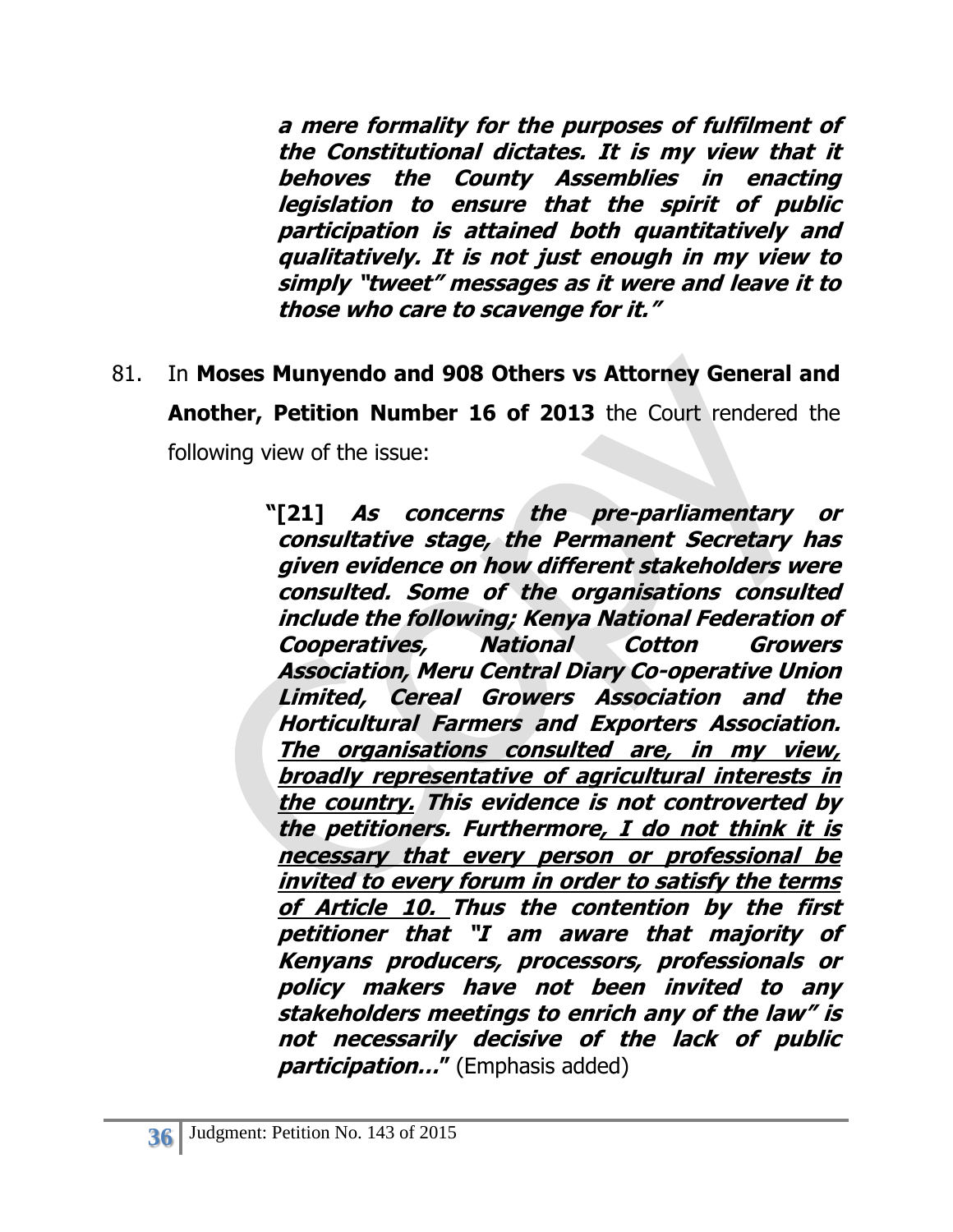82. In the case of **Consumer Federation of Kenya (COFEK) vs Public Service Commission and Another, Petition No. 263 of 2013** the Court observed as follows with respect to the petitioner's claim that there had been no public participation:

> **"[13] …. The Petitioner has latched on to the phrase "participation of the people" in a selective and selfish manner. I have said that there is no express requirement that "participation of the people" should be read to mean that "the people" must be present during interviews but taken in its widest context that their in-put is recognized."**

83. Finally, in **Nairobi Metropolitan PSV Saccos Union Limited & 25 Others vs County of Nairobi Government and 3 others, Petition No 486 of 2013**, the High Court stated:

> **"[47] Further, it does not matter how the public participation was effected. What is needed, in my view, is that the public was accorded some reasonable level of participation and I must therefore agree with the sentiments of Sachs J in Minister of Health v New Clicks South Africa (PTY) Ltd (supra) where he expressed himself as follows; "The forms of facilitating an appropriate degree of participation in the law-making process are indeed capable of infinite variation. What matters is that at the end of the day a reasonable opportunity is offered to members of the public and all interested parties to know about the issue and to have an adequate say. What amounts to a reasonable opportunity will depend on the circumstances of each case.**"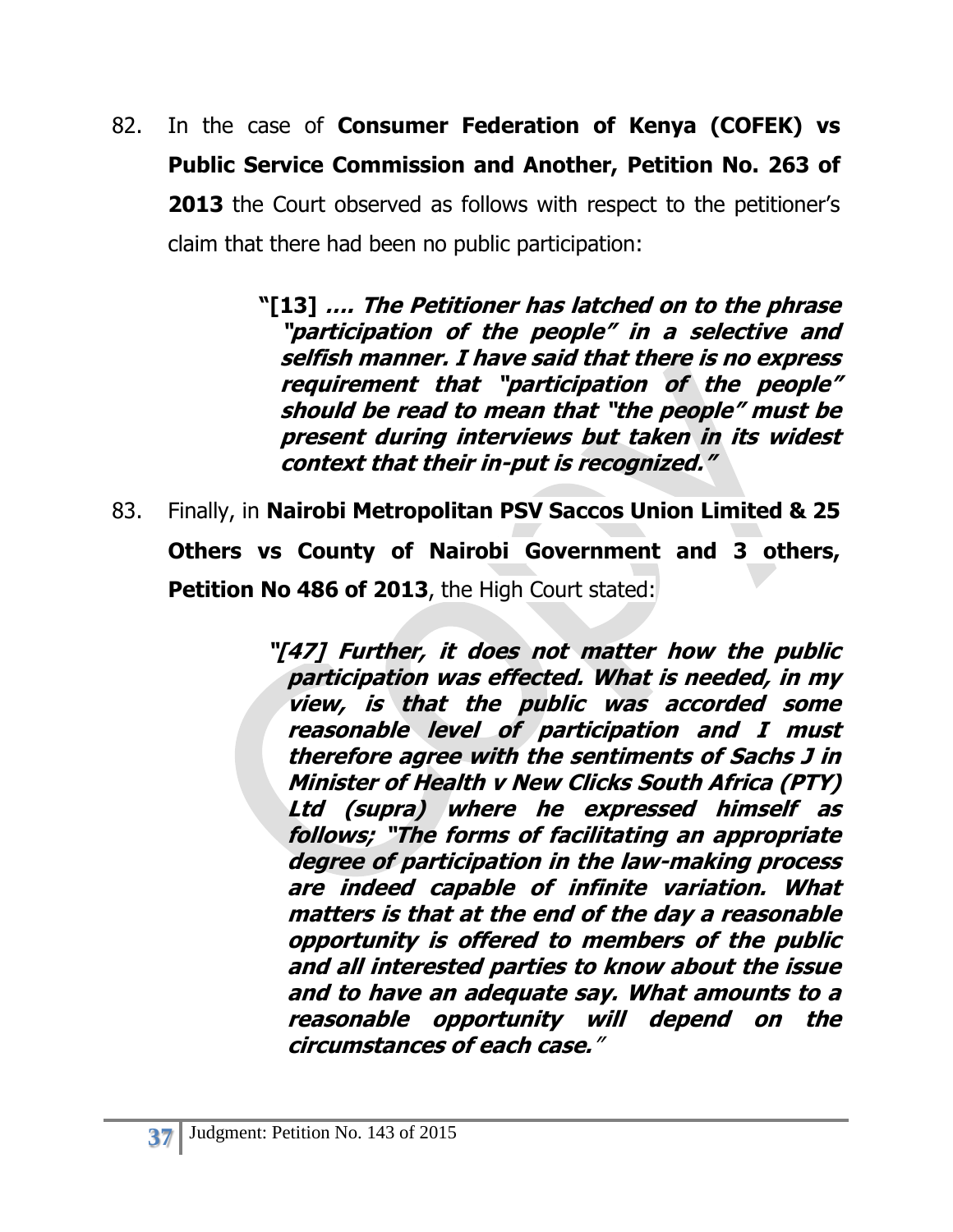84. I am also guided by the views expressed by the Constitutional Court of South Africa in the case of **Doctors for Life International vs Speaker of the National Assembly and Others (supra)** in which the Court expressed the following view:

> **"[145] It is implicit, if not explicit, from the duty to facilitate public participation in the law-making process that the Constitution values public participation in the law-making process. The duty to facilitate public participation in the law-making process would be meaningless unless it sought to ensure that the public participates in that process. The very purpose in facilitating public participation in legislative and other processes is to ensure that the public participates in the law-making process consistent with our democracy. Indeed, it is apparent from the powers and duties of the legislative organs of state that the Constitution contemplates that the public will participate in the law-making process."**

85. With regard to what amounts to reasonable participation, the Court stated that:

> **"The nature and the degree of public participation that is reasonable in a given case will depend on a number of factors. These include the nature and the importance of the legislation and the intensity of its impact on the public. The more discrete and identifiable the potentially affected section of the population, and the more intense the possible effect on their interests, the more reasonable it would be to expect the legislature to be astute to ensure that the potentially affected section of the population is given a reasonable opportunity to**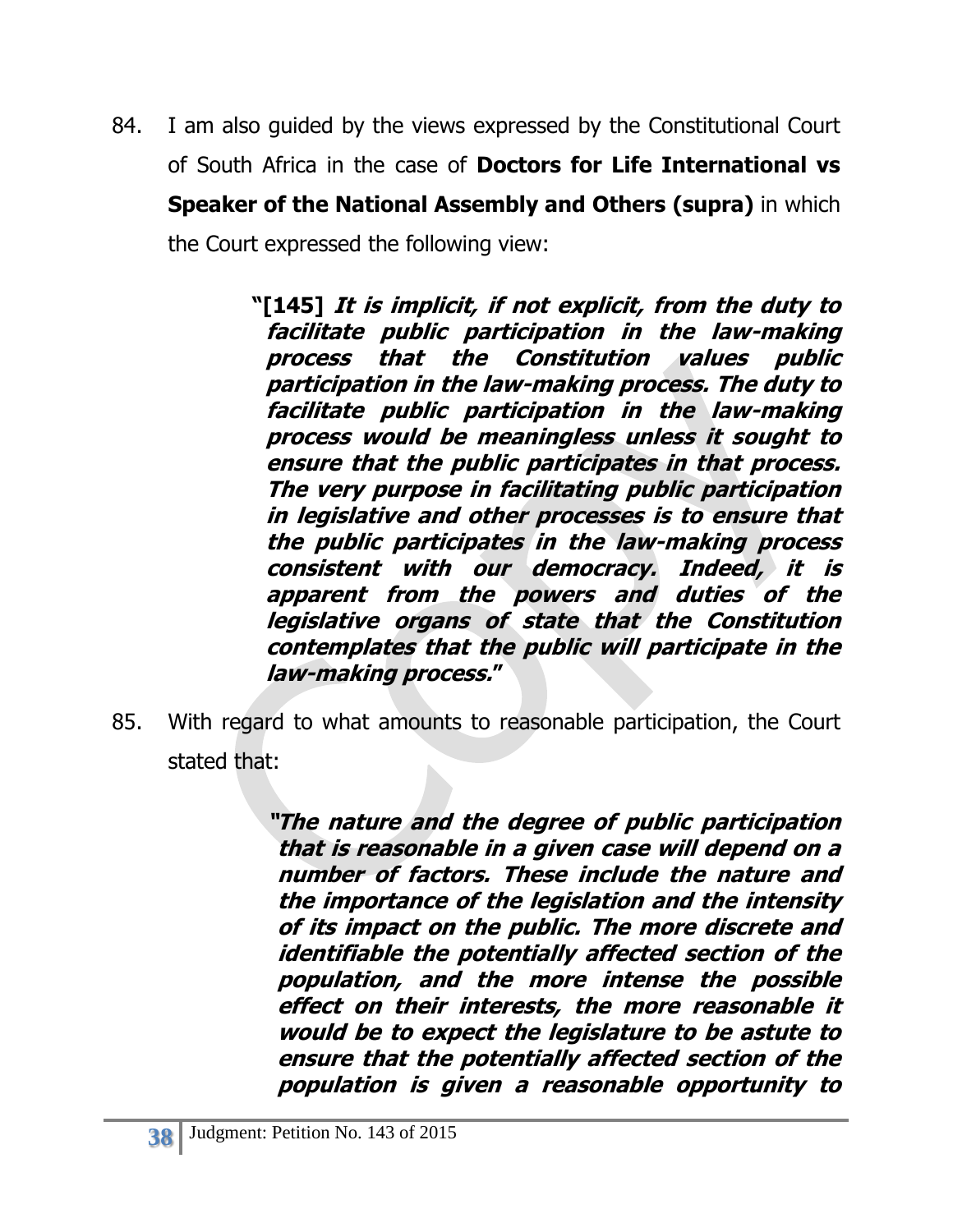**have a say. In addition, in evaluating the reasonableness of the conduct of the provincial legislatures, the Court will have regard to what the legislatures themselves considered to be appropriate in fulfilling the obligation to facilitate public participation in the light of the content, importance and urgency of the legislation."**

- 86. In this petition, the petitioner alleges that there was no public participation, and such participation as took place did not amount to genuine, appropriate, consultations within the Constitution and the Statutory Instruments Act. It contends further that its views and submissions, as well as those of other members of the tobacco industry, were not considered.
- 87. Section 5 of the Statutory Instruments Act provides as follows with respect to public participation in the process of making regulations:

**(1) Before a regulation-making authority makes a statutory instrument, and in particular where the proposed statutory instrument is likely to— (a)have a direct, or a substantial indirect effect on business; or**

**(b)restrict competition; the regulation-making authority shall make appropriate consultations with persons who are likely to be affected by the proposed instrument.**

**(2) In determining whether any consultation that was undertaken is appropriate, the regulation making authority shall have regard to any relevant matter, including the extent to which the consultation—**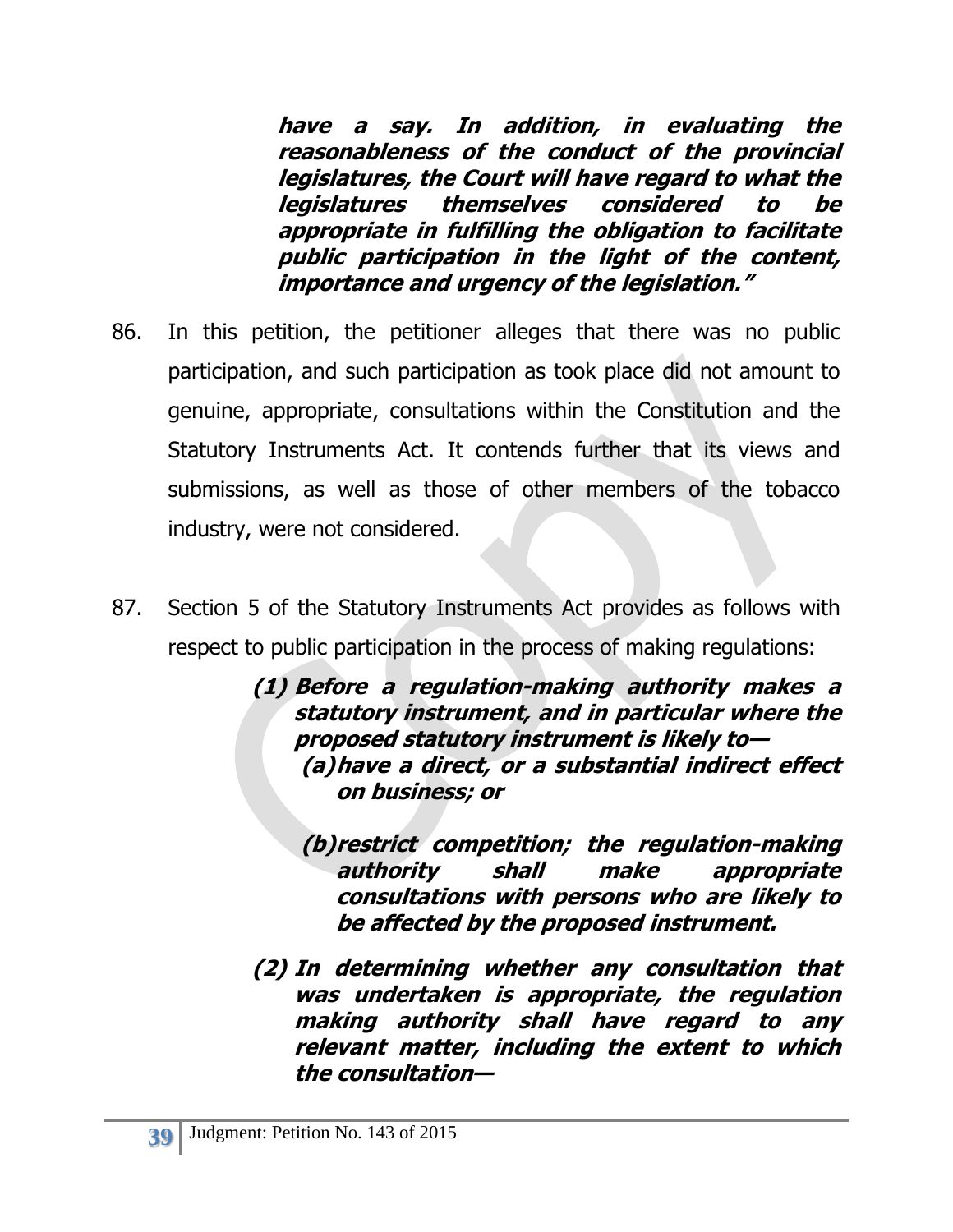- **(a) drew on the knowledge of persons having expertise in fields relevant to the proposed statutory instrument; and**
- **(b) ensured that persons likely to be affected by the proposed statutory instrument had an adequate opportunity to comment on its proposed content.**
- **(3) Without limiting by implication the form that consultation referred to in subsection (1) might take, the consultation shall—**
	- **(a) involve notification, either directly or by advertisement, of bodies that, or of organizations representative of persons who, are likely to be affected by the proposed instrument; or**
	- **(b) invite submissions to be made by a specified date or might invite participation in public hearings to be held concerning the proposed instrument**.
- 88. The material before me indicates that there were various consultative meetings held prior to the promulgation of the impugned Regulations. From the documents annexed to the respondents' affidavit in opposition to the petition sworn by Mr. Macharia, I note that a meeting was held on  $18<sup>th</sup>$  March, 2014 and  $14<sup>th</sup>$  August, 2014, at the Kenya School of Government, which was attended by, amongst others, the petitioner and other players in the tobacco sector. I also note that consultative meetings were held with various Parliamentary committees on  $11<sup>th</sup>$  February, 2014, 7<sup>th</sup> May, 2014 and  $21<sup>st</sup>$  August, 2014. Meetings were also held in eight counties including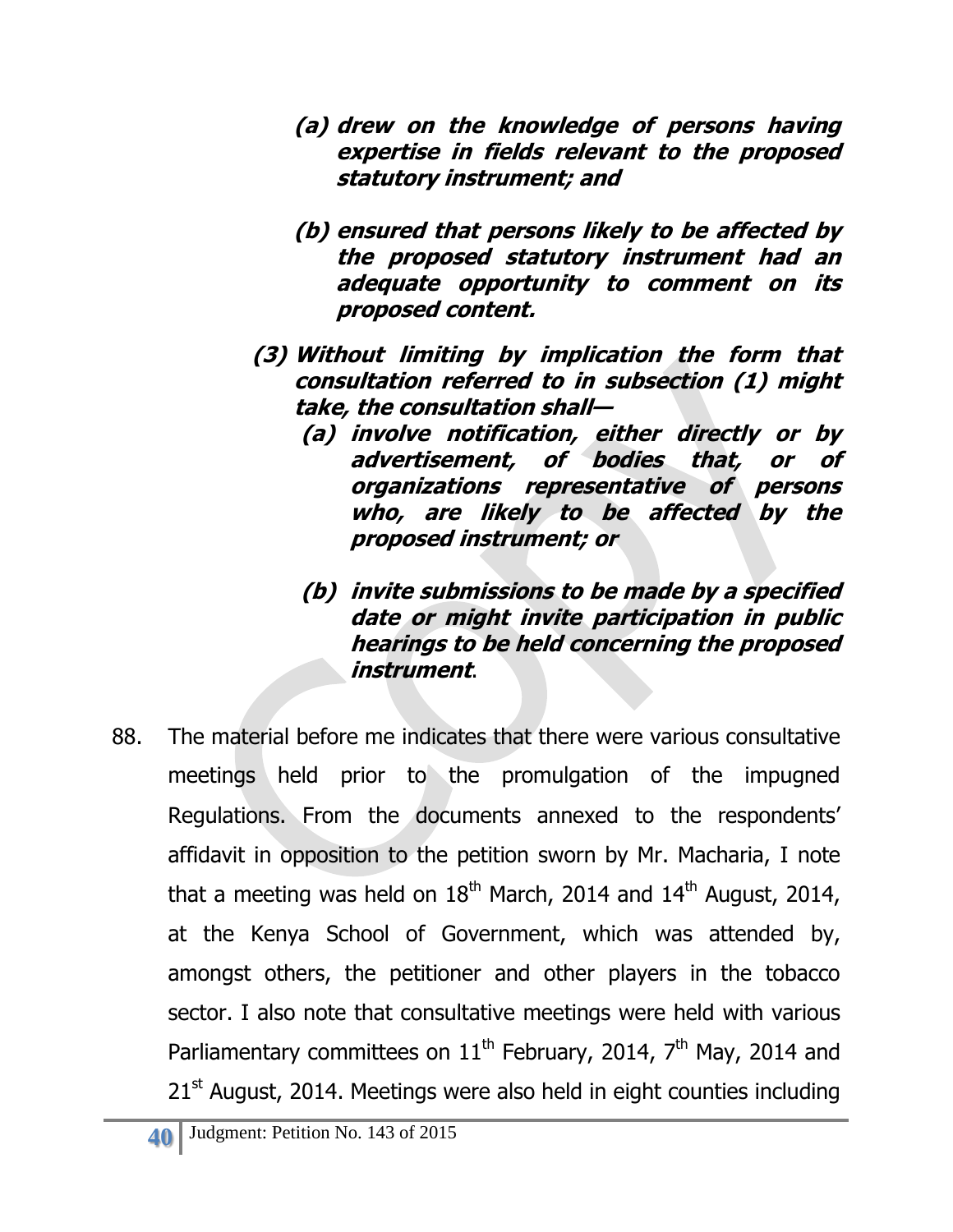Mombasa, Kilifi, Nakuru, Machakos, Kiambu, Nairobi, Kisumu and Kakamega to discuss the impugned Regulations. The documents also show that the petitioner was on various occasions given notice of the meetings and requested to nominate a suitable representative to attend in order to discuss the impugned Regulations.

- 89. I also note, in particular, that the Report on the Public Participation forum held on  $14<sup>th</sup>$  August, 2014 shows that discussions pertaining, specifically, to the pictorial health warnings under the Regulations took place. The minutes of the meeting held on  $18<sup>th</sup>$  March, 2014 similarly show that discussions were held with respect to the contents of the Regulations. The petitioner has also submitted that it made written submissions on the contents of the proposed Regulations.
- 90. In the circumstances, and given the views expressed in the decisions cited above with respect to public participation, I am unable to find that the Tobacco Control Regulations, 2014, were a nullity for lack of public participation. It is clear that the petitioner and other industry players were consulted; their representatives attended various meetings; they made submissions with respect to the Regulations. As the cases cited above illustrate, the Regulations cannot properly be impugned on the basis that the petitioner's views were not taken into considerations: the position is that there is no requirement that the views held by any particular group or individual on a matter before the legislature or regulation  $-$  making body must prevail. As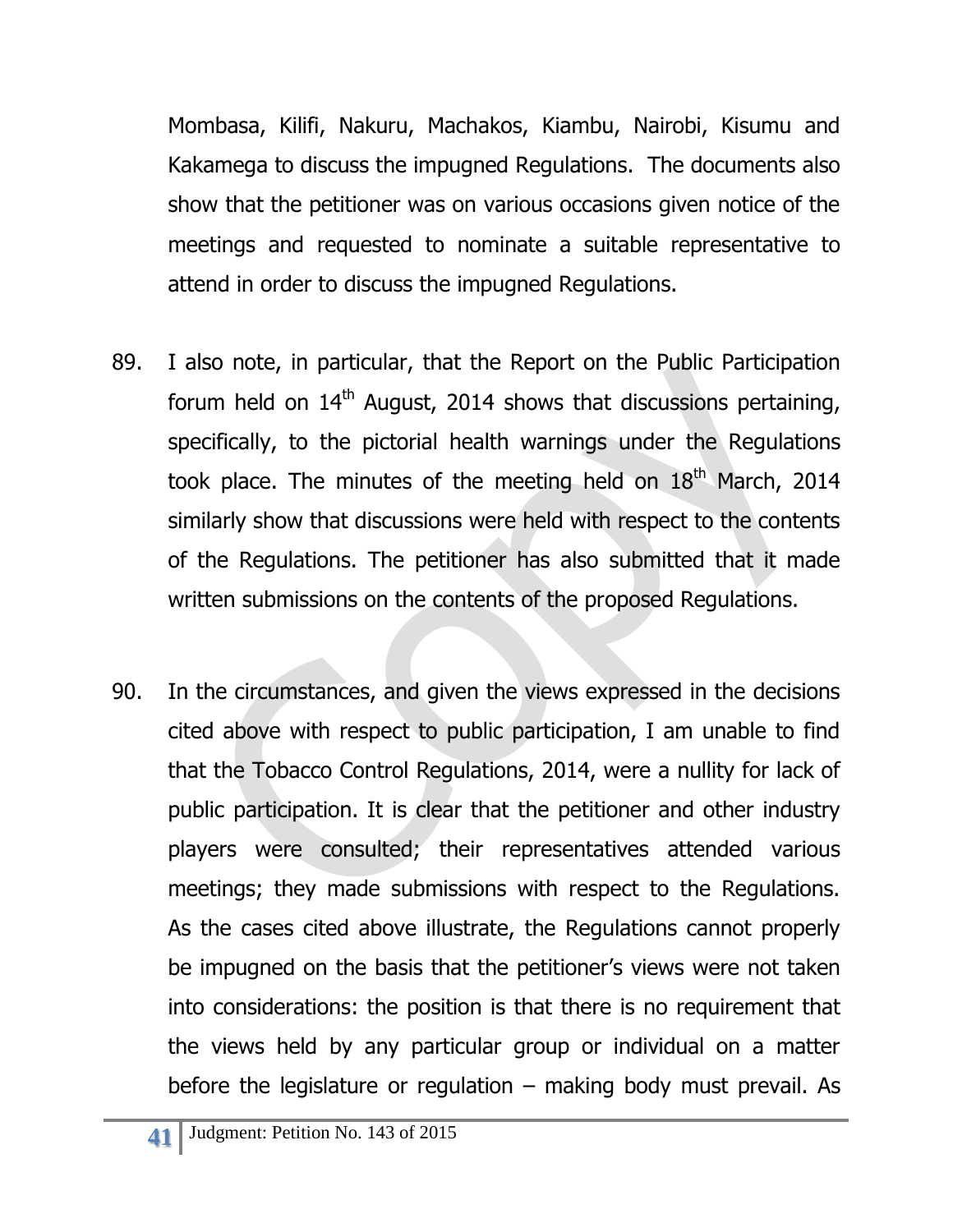was stated at paragraph 50 and 51 of the decision in the South African case of **Merafong Demarcation Forum and Others vs President of the Republic of South Africa and Others**, **CCT(41/07)[2008] ZACC 10; 2008(5)SA 171 (cc); 2008(10)BCLR 968 (CC)(13 JUNE 2008)**:

> **"…But being involved does not mean that one's views must necessarily prevail. There is no authority for the proposition that the views expressed by the public are binding on the legislature if they are in direct conflict with the policies of Government. Government certainly can be expected to be responsive to the needs and wishes of minorities or interest groups, but our constitutional system of government would not be able to function if the legislature were bound by these views. The public participation in the legislative process, which the Constitution envisages, is supposed to supplement and enhance the democratic nature of general elections and majority rule, not to conflict with or even overrule or veto them. [51] To say that the views expressed during a process of public participation are not binding when they conflict with Government's mandate from the national electorate, is not the same as cynically stating that the legislature is not required to keep an open mind when engaging in a process of that kind. Public involvement cannot be meaningful in the absence of a willingness to consider all views expressed by the public."** (Emphasis added)

91. Ultimately after the process of consultation, the Regulations were tabled in Parliament and passed. It must be borne in mind that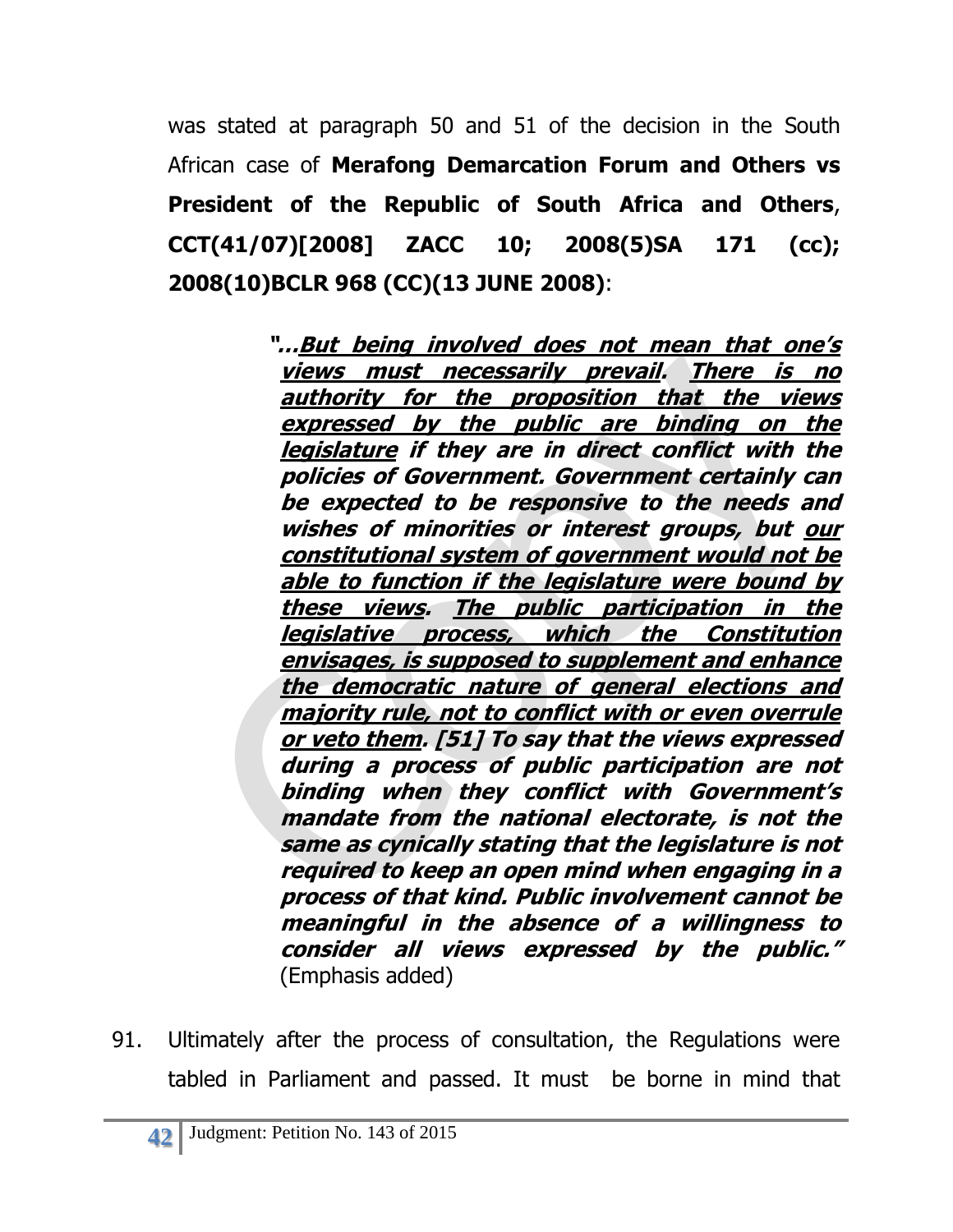legislative power is vested in Parliament under Article 94, which states as follows:

> **(1) The legislative authority of the Republic is derived from the people and, at the national level, is vested in and exercised by Parliament.**

#### **(2) Parliament manifests the diversity of the nation, represents the will of the people, and exercises their sovereignty**.

92. While there is an obligation on Parliament under Article 118 cited elsewhere in this judgment to facilitate public participation, there is no requirement that legislation will be invalidated simply because there was a perception that a certain level of public participation was not achieved. I am persuaded in this view by various decisions from other jurisdictions. In his dissenting opinion in the **Doctors for Life**  case **(supra),** Yacoob J stated as follows on this issue:

> **"[328]…Any contention that the ICCPR, on any interpretation requires member countries to ensure that it is essential for the public to be consulted before legislation is adopted and the legislation to be invalid absent consultation would, in my view, be liable to rejection with the ridicule it deserves. Nor can it be said that the addition of the word "opportunity" in the introduction to the section improves the position. The kind of right contemplated would have to be facilitated by a government whether the word "opportunity" was in the text of the document or not. The hard fact is though that the provisions of the ICCPR are satisfied by indirect participation reasonably restricted; DFL wants unrestricted indirect**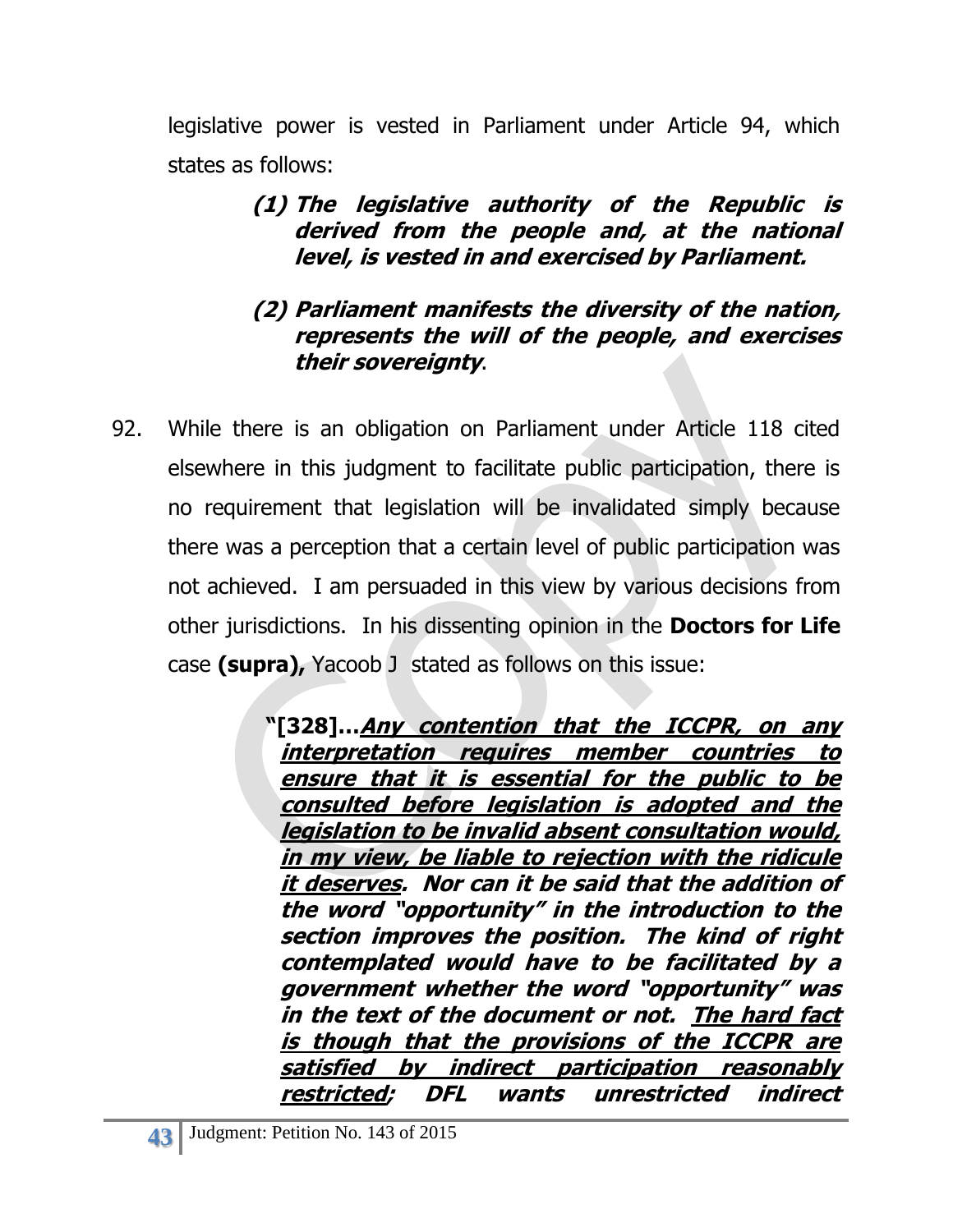**participation as well as substantial direct participation. It is not necessary to go through any of the other international instruments. All of them are understandably satisfied with indirect participation without any direct component**

**[329] I have examined many constitutions. None of them properly read provide that legislation will be invalid unless some generally stated unspecific requirement of public involvement is fulfilled. Many have manner and form provisions that are clear and specific and that facilitate a measure of public involvement. I have found no judgment of any court anywhere in which a legislative provision properly adopted in an open legislature and having been read through in the way required by the relevant instrument has been found to have been inconsistent with the constitution on the basis of non-compliance with some generalised public involvement provision even if the prescribed manner and form provisions have all been complied with."** (Emphasis added)

93. Similarly, in the case of **Marshall vs Canada, Communication No. 205/1986, UN Doc CCPR/C/43/d/205/1986(1991)**, the United Nations Human Rights Committee expressed itself as follows:

> **"5.4 It remains to be determined what is the scope of the right of every citizen, without unreasonable restrictions, to take part in the conduct of public affairs, directly or through freely chosen representatives. Surely, it cannot be the meaning of article 25(a) of the Covenant that every citizen may determine either to take part directly in the conduct of public affairs or to leave it to freely chosen representatives. It is for the legal and constitutional**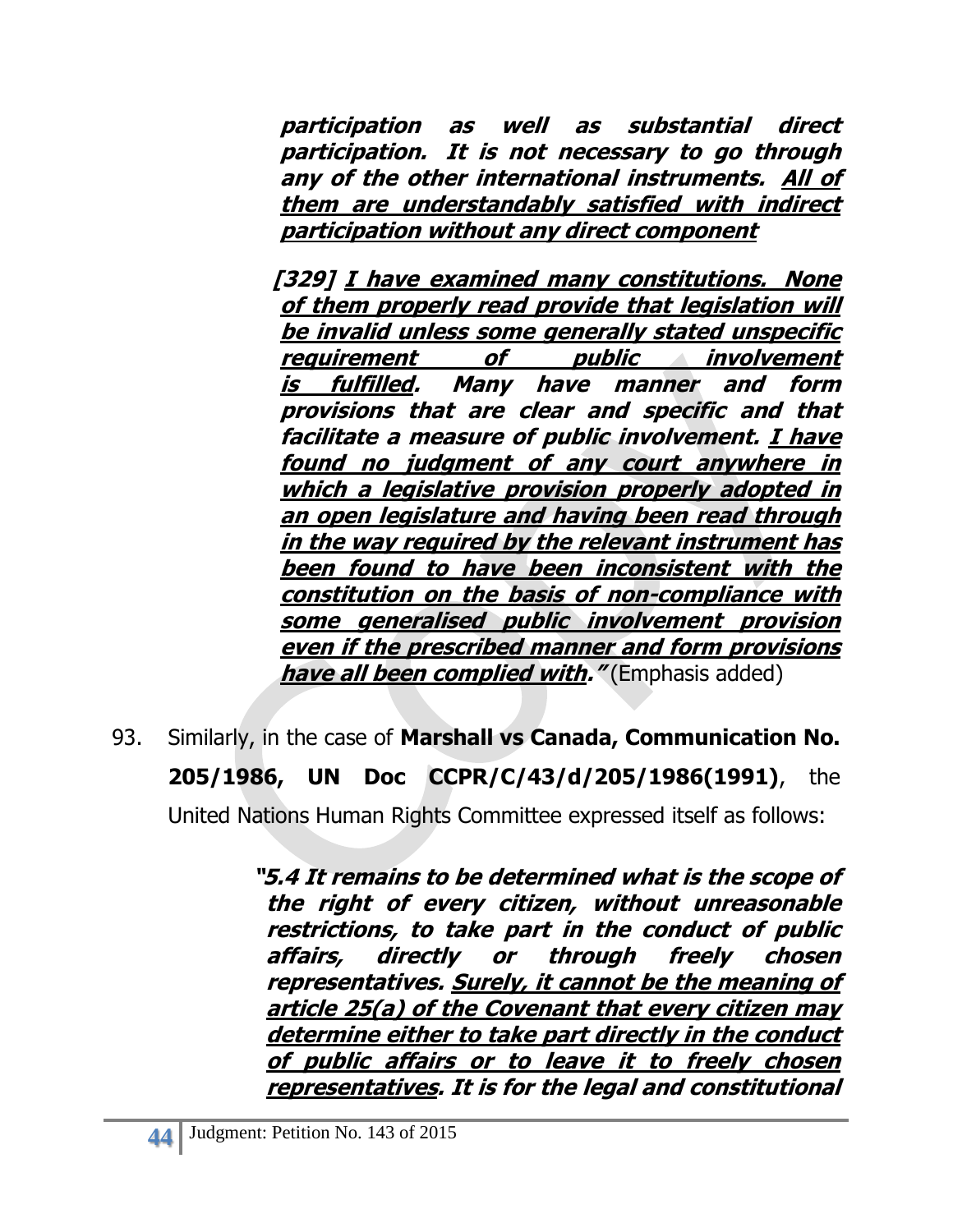**system of the State party to provide for the modalities of such participation.**

**5.5 ...Although prior consultations, such as public hearings or consultations with the most interested groups may often be envisaged by law or have evolved as public policy in the conduct of public affairs, article 25(a) of the Covenant cannot be understood as meaning that any directly affected group, large or small, has the unconditional right to choose the modalities of participation in the conduct of public affairs. That, in fact, would be an extrapolation of the right to direct participation by the citizens, far beyond the scope of article 25(a)."**

 **We are persuaded by these arguments and find that the fact that the State did not directly involve the Petitioners cannot be said to invalidate the whole process, which now, even as we speak is understandably in its final stages…….."**

94. In the circumstances, I am satisfied that there was adequate consultation in the formulation of the impugned regulations. The petitioner and other stakeholders participated in various meetings of stakeholders and submitted their views. They participated in various meetings with committees of Parliament. There was therefore both direct participation and consultation of the people, but also indirect consultation and participation through the people's representatives, Parliament and Parliamentary Committees, in the process of formulation of the impugned Regulations. It is therefore my finding that the process leading to the enactment of the Tobacco Regulations, 2014 was lawful.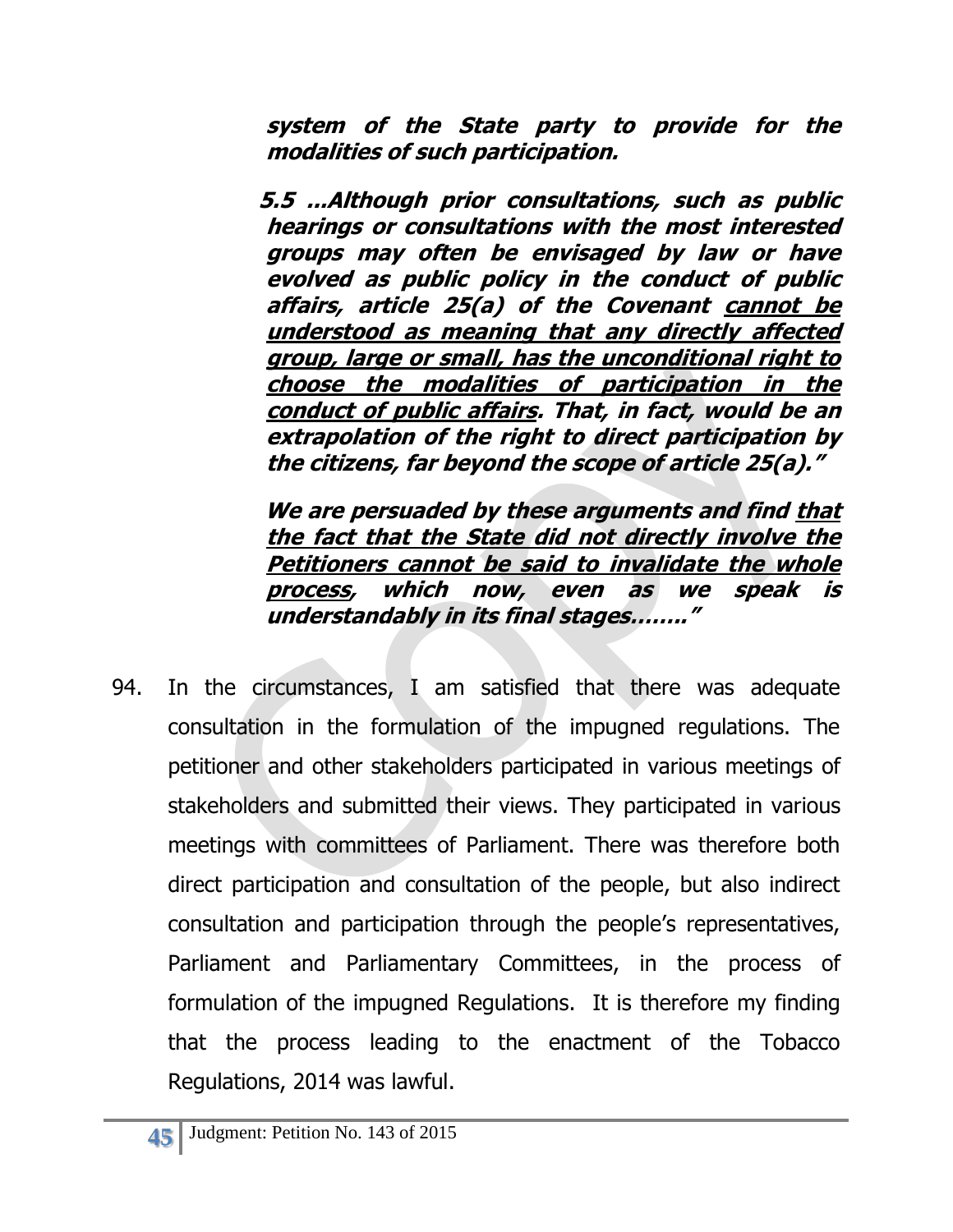95. However, before leaving this issue, there is a final question that I need to address. This relates to the regulatory impact statement which the petitioner alleges the respondents failed to prepare and publish, and which therefore, in the petitioner's view, renders the Regulations invalid.

# **Absence of a Regulatory Impact Statement**

- 96. The petitioner relies on the provisions of the Statutory Instruments Act to impugn the Regulations. It contends that the ordinary and natural meaning of section 6 of the Statutory Instruments Act is that the obligation to prepare a regulatory impact statement arises whenever a proposed statutory instrument is likely to impose significant costs on the community. Its contention is that the failure by the respondents to prepare and publish a regulatory impact statement renders the Regulations unconstitutional and a contravention of section 7 of the Statutory Instruments Act.
- 97. According to the petitioner, the regulatory impact statement was not notified in the Kenya Gazette and in a newspaper likely to be read by people who are affected by the proposed Regulation as required under section 8 (1) of the Statutory Instruments Act. The petitioner relies on **Black's Law Dictionary's** definition of the word **'community'** to submit that the definition makes it clear that the word community does not exclude a juridical person as argued by the respondents. Consequently, it is its contention that, together with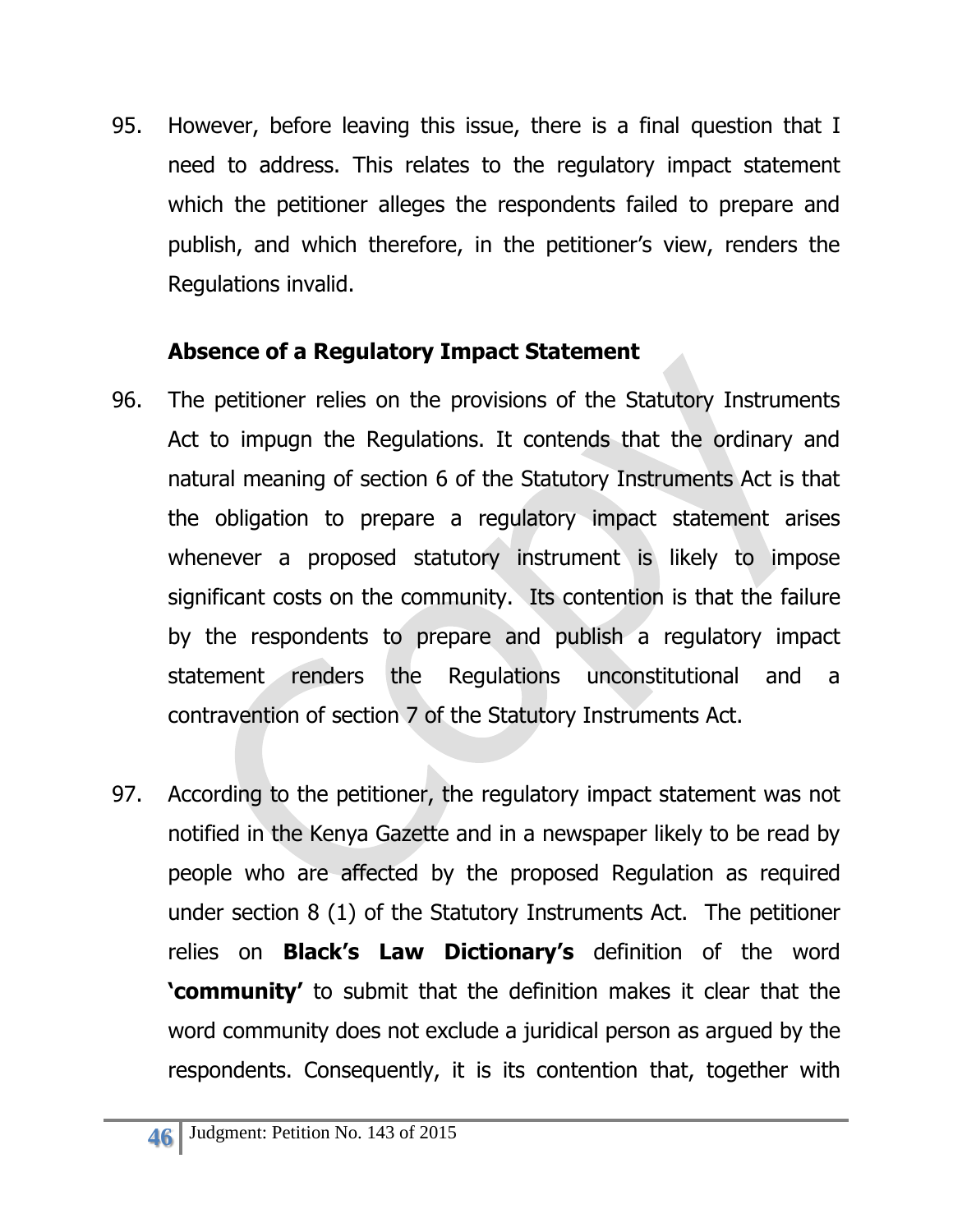others in the tobacco industry, it is a part of the community as envisaged under the Act.

- 98. The petitioner further contends that as the regulatory impact statement had not been published as required, the assertion by the respondents that it was submitted to the National Assembly is incorrect. Further, that the regulatory impact statement as prepared is wholly inadequate to meet the requirements under the Statutory Instruments Act. It is also its case that the failure to meet the requirements of the Statutory Instruments Act cannot be remedied by the advice obtained on the adequacy of the regulatory impact statement, which it alleged was purely perfunctory and lacked any analysis.
- 99. The respondents counter these arguments by maintaining that they complied with the requirements of the Statutory Instruments Act. They concede that section 6 of the Statutory Instruments Act requires the preparation and publication of a regulatory impact statement if the proposed statutory instrument is likely to impose significant costs on the community. They also concede that a regulatory impact statement was prepared but not published. They argue, however, on the authority of section  $9$  (q) and (h) of the Statutory Instruments Act, that a regulatory impact statement need not be prepared if the proposed legislation is a matter arising under legislation and is substantially uniform or complementary with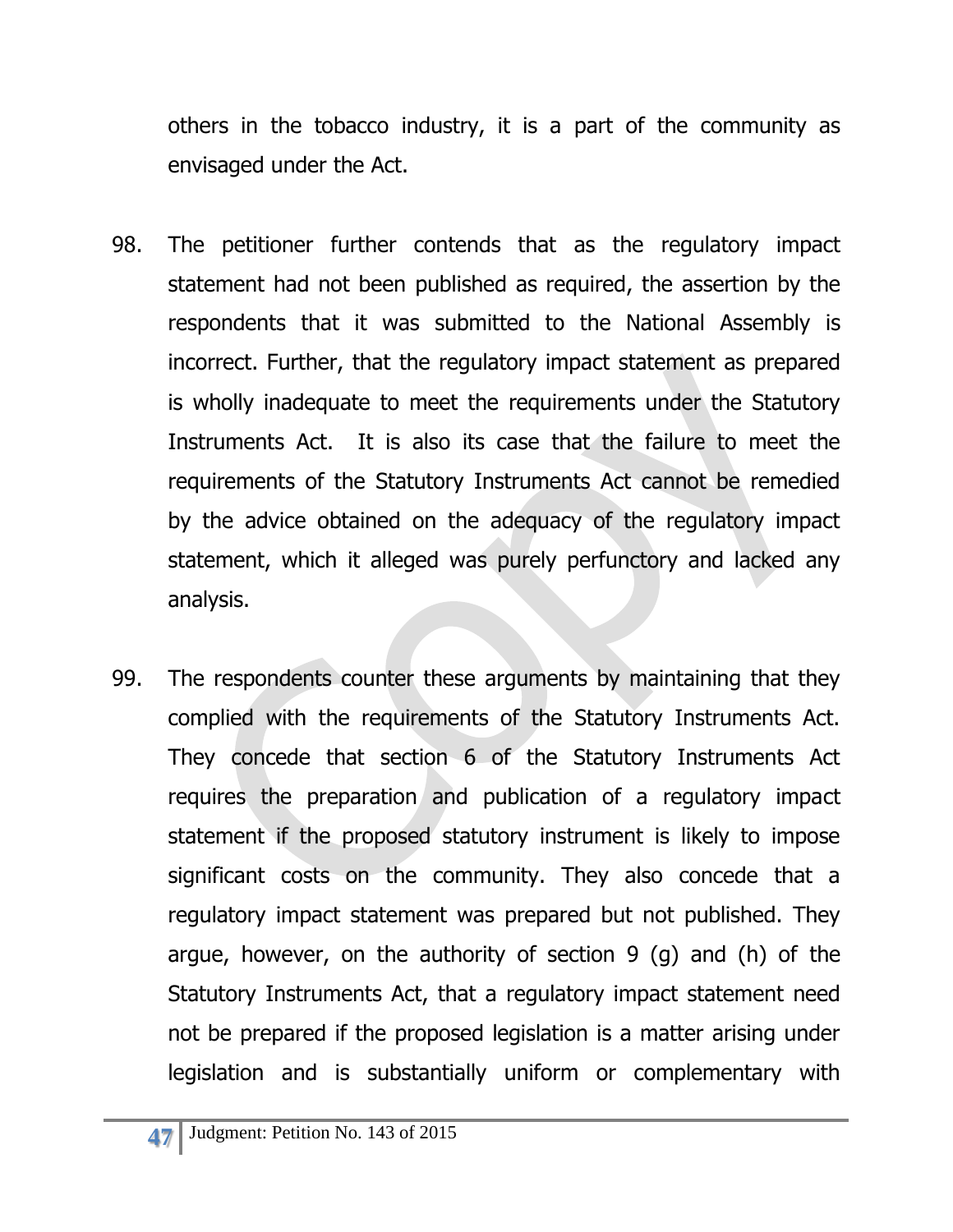national or county legislation. It also need not be published if advance notice would enable someone to gain unfair advantage.

100. Section 6 of the Statutory Instruments Act provides that:

**If a proposed statutory instrument is likely to impose significant costs on the community or a part of the community, the regulation making authority shall, prior to making the statutory instrument, prepare a regulatory impact statement about the instrument.**

- 101. Section 7 sets out what should be included in a regulatory impact statement, while section 8 sets out the provisions requiring that a notification be issued with regard to a regulatory impact statement in the following terms:
	- **(1) Preparation of a regulatory impact statement for proposed statutory instrument shall be notified in the Gazette and in a newspaper likely to be read by people particularly affected by the proposed legislation.**
	- **(2) If the proposed statutory instrument is likely to have a significant impact on a particular group of people, the notice shall be published in a way likely to ensure members of the group understand the purpose and content of the notice. (3) …**
- 102. I note that in this case, the respondents prepared a regulatory impact statement with regard to the Regulations. In a letter dated 9<sup>th</sup> December, 2014, the CS Health transmitted to the Clerk of the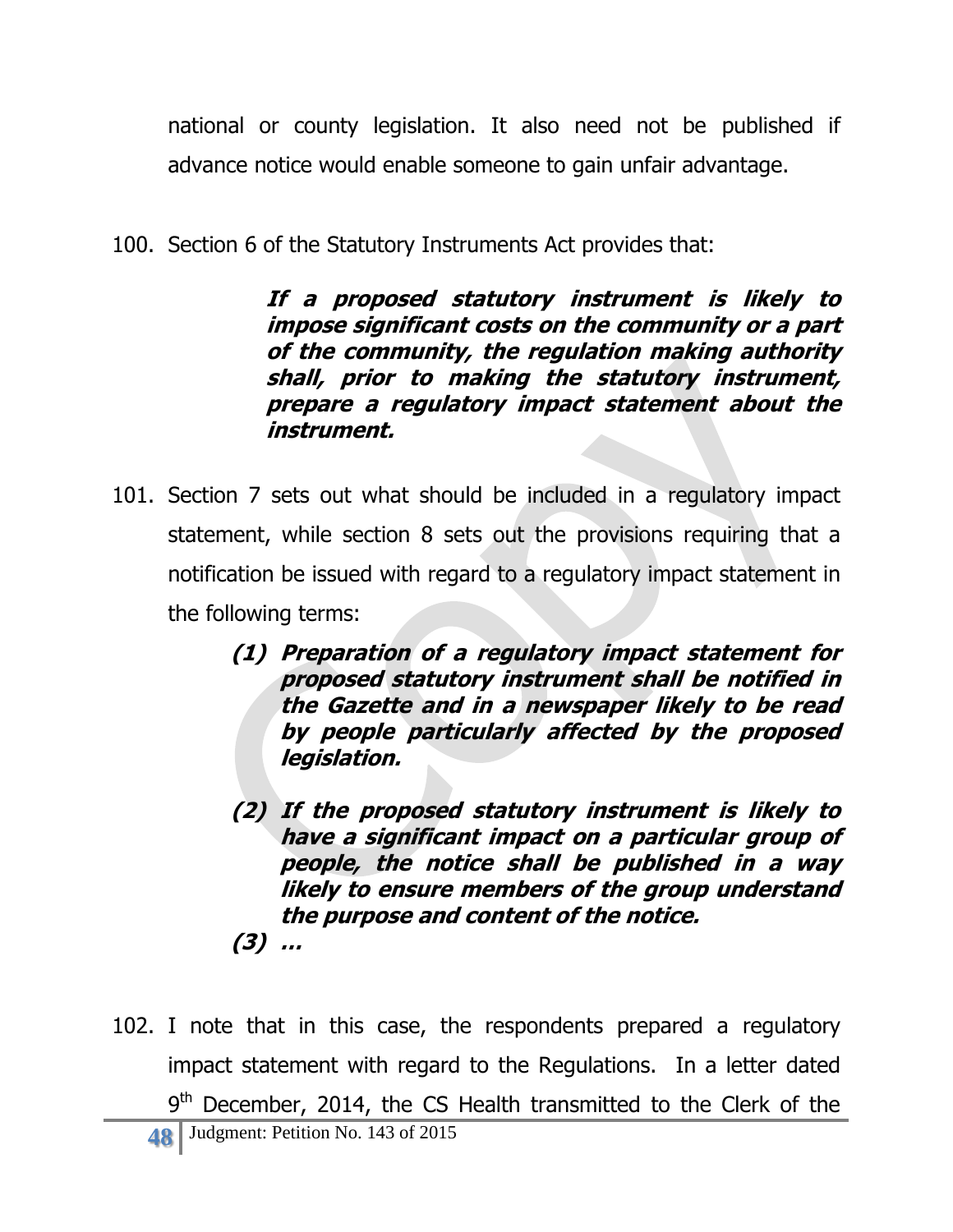National Assembly, the Regulations together with a Compliance Certificate and an Explanatory Memorandum for tabling before Parliament. It appears also, according to the evidence set out in the affidavit of Mr. Macharia, that the CS Health obtained independent advice on the regulatory impact statement in respect of the regulations. It appears, therefore, as submitted by the respondents, that they did prepare the statement. What they did not do is publish it in accordance with section 8 of the Statutory Instruments Act.

103. As submitted by the petitioner, there is some contradiction and uncertainty in the position taken by the respondents on the regulatory impact statement. They argue, on the one hand, that they did prepare the statement and present it to Parliament. On the other hand, they argue that such a statement was not necessary in the circumstances of this case. In this regard, they rely on the provisions of section 9 of the Statutory Instruments Act to explain their failure to publish the statement. They argue that the regulations were for the benefit of the community, and were not likely to impose significant costs on the community. Further, that a regulatory impact statement need not be prepared if the proposed legislation is a matter arising under legislation that its substantially uniform or complementary with, and advance notice thereof would enable someone to gain unfair advantage.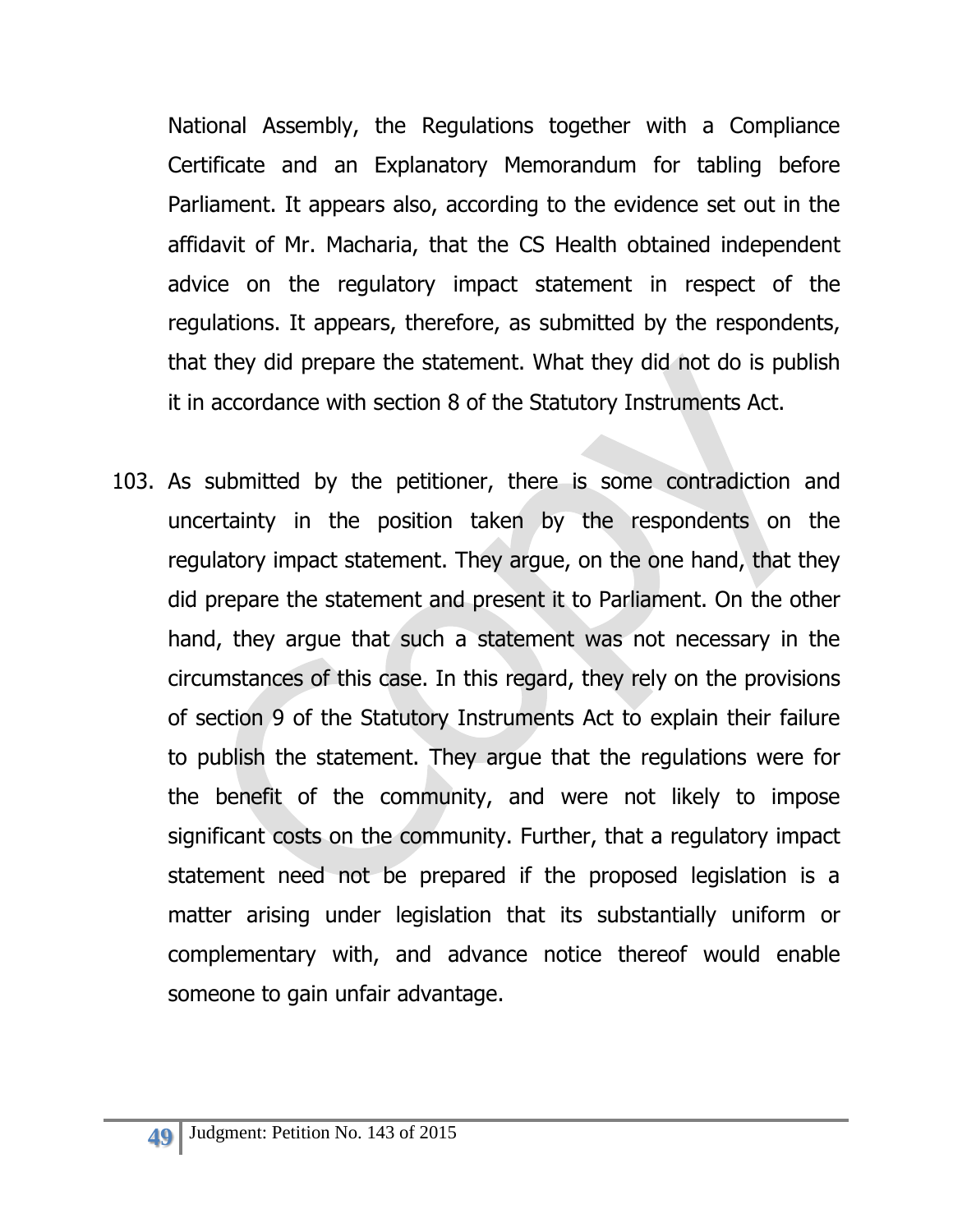104. The relevant provisions of section 9 of the Statutory Instruments Act are in the following terms:

> **A regulatory impact statement need not be prepared for a proposed statutory instrument if the proposed legislation only provides for, or to the extent it only provides for—**

**… (a) a matter arising under legislation that is substantially uniform or complementary with legislation of the National Government or any County;**

#### **(h) a matter advance notice of which would enable someone to gain unfair advantage;**

- 105. I am not persuaded by the respondents' argument that the petitioner and others in the tobacco manufacturing sector, being juridical persons, are not a "community" for the purposes of the Statutory Instruments Act. I am also not persuaded that section 9(h) would apply in this case, no material having been placed before me to show that the petitioner and others would have taken "unfair advantage" if the regulatory impact statement had been published, and how they would have done so.
- 106. However, I am persuaded by the argument, in reliance on section 9(g) of the Statutory Instruments Act, that the regulatory impact statement is not required to be published where the contemplated legislation is a matter arising under legislation that it is substantially uniform or complementary with. The Tobacco Control Regulations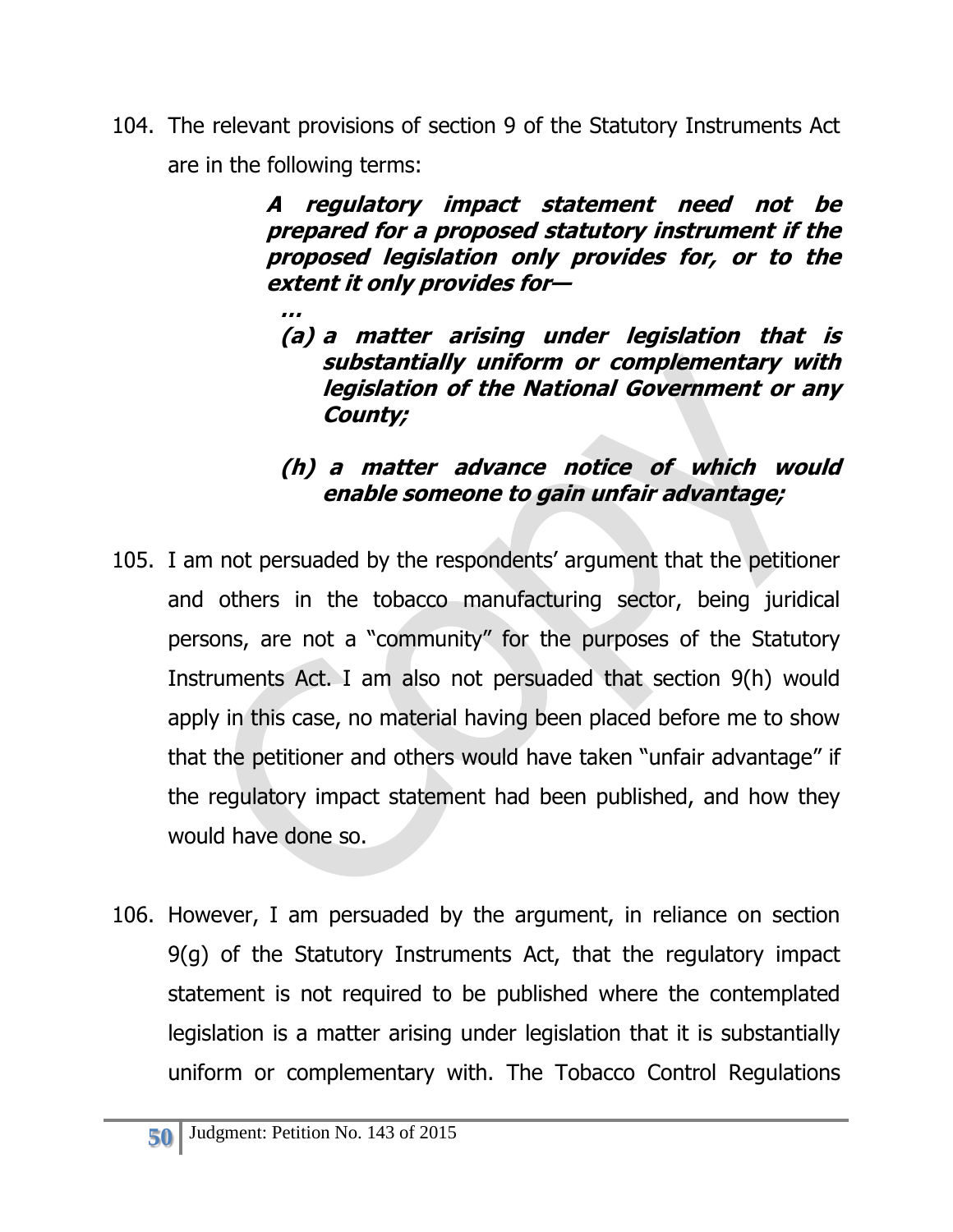arise under the provisions of the Tobacco Control Act. They are complementary with the provisions of the Act, and are intended to advance government policy with regard to safeguarding members of the public from the dangers posed by consumption of tobacco products. To that extent, they fall under the exceptions under section 9 (g) of the Statutory Instrument Act. It is my finding therefore that the failure by the respondents to publish the regulatory impact statement did not render the Regulations unlawful.

107. I now turn to consider the last two issues raised in this petition, namely whether specific regulations are unconstitutional for being arbitrary or unreasonable, and whether a violation of the petitioner's constitutional rights has been made out. As the issues are so closely interlinked, I will consider them as one issue. Before dealing with this issue, however, it is useful at this point to consider the legal status of the **World Health Organisation Framework Convention on Tobacco Control**, which Kenya signed and ratified in 2004, and the Guidelines for the Implementation of the Convention. As I understand the petitioner's case against the implementation of the articles of the Convention, its provisions are not binding, and steps taken to implement the general principles must be in line with local laws. The petitioner's position is therefore that the respondents should not have attempted to make regulations to implement the WHO Framework Convention.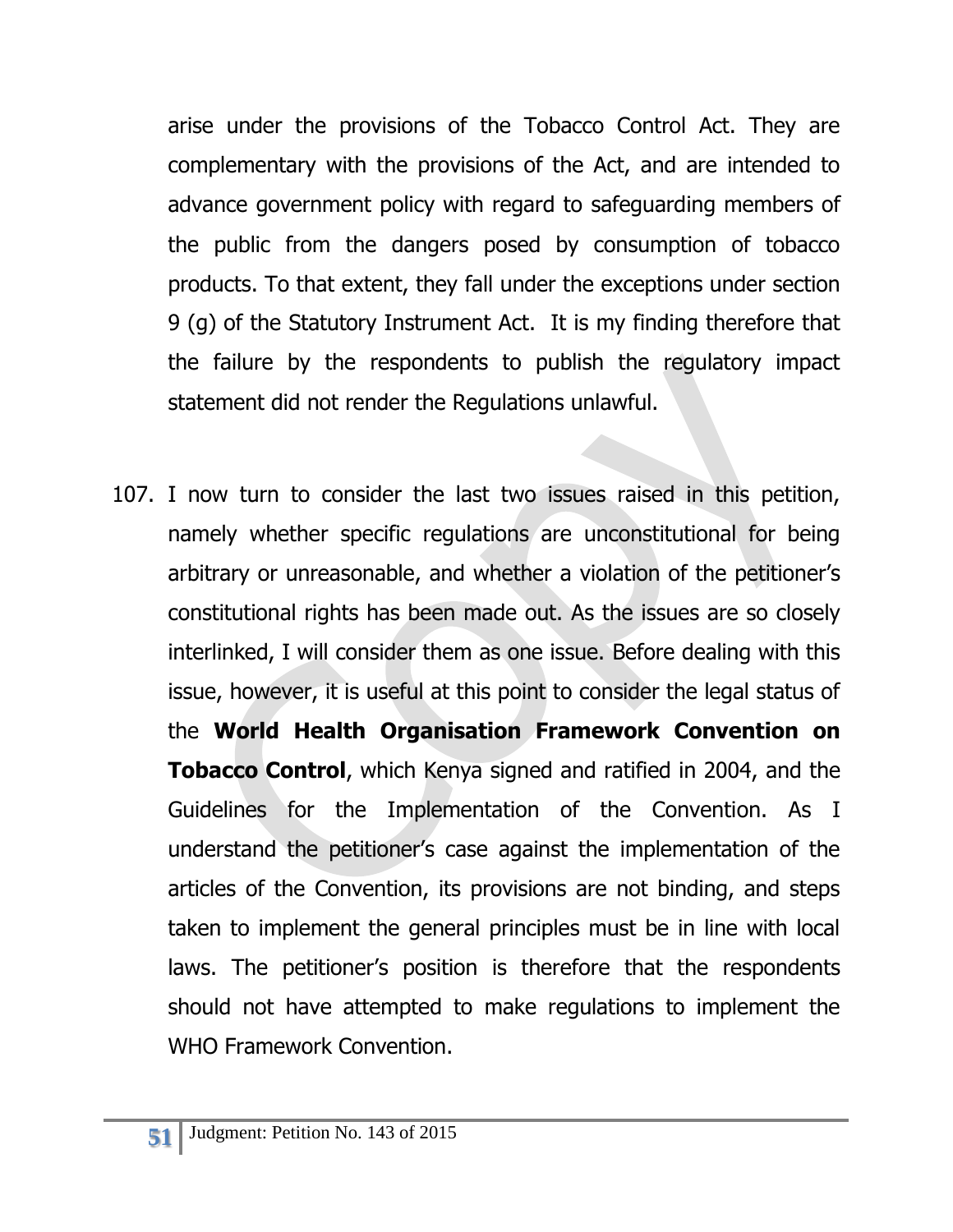- 108. I have considered the provisions of the Framework Convention and the petitioner's submissions with regard thereto. The petitioner has not drawn to my attention, and I have not seen, anything in its provisions that is in conflict with our Constitution or national legislation on tobacco control. It is noteworthy in this regard that the Tobacco Control Act was enacted in 2007, subsequent to Kenya's ratification of the WHO Framework Convention. Although this was not submitted by the respondents, there appears to have been an intention to comply with the Convention in the enactment of the Tobacco Control Act.
- 109. In any event, in dealing with this issue, one must start by recognising the important role that the World Health Organisation plays in assisting states deal with matters related to health. Article 2 of the Constitution of the **World Health Organization (WHO)** provides the mandate of the WHO to include:

**"To propose conventions, agreements and regulations, and make recommendations with respect to international health matters and to perform such duties as may be assigned thereby to the Organization and are consistent with its objective."**

110. It appears to me that the WHO Guidelines for implementation of Article 5.3 of the WHO Framework Convention on Tobacco Control, enacted pursuant to the WHO Framework Convention, as regulations formulated by the WHO under Article 2 of the WHO Constitution set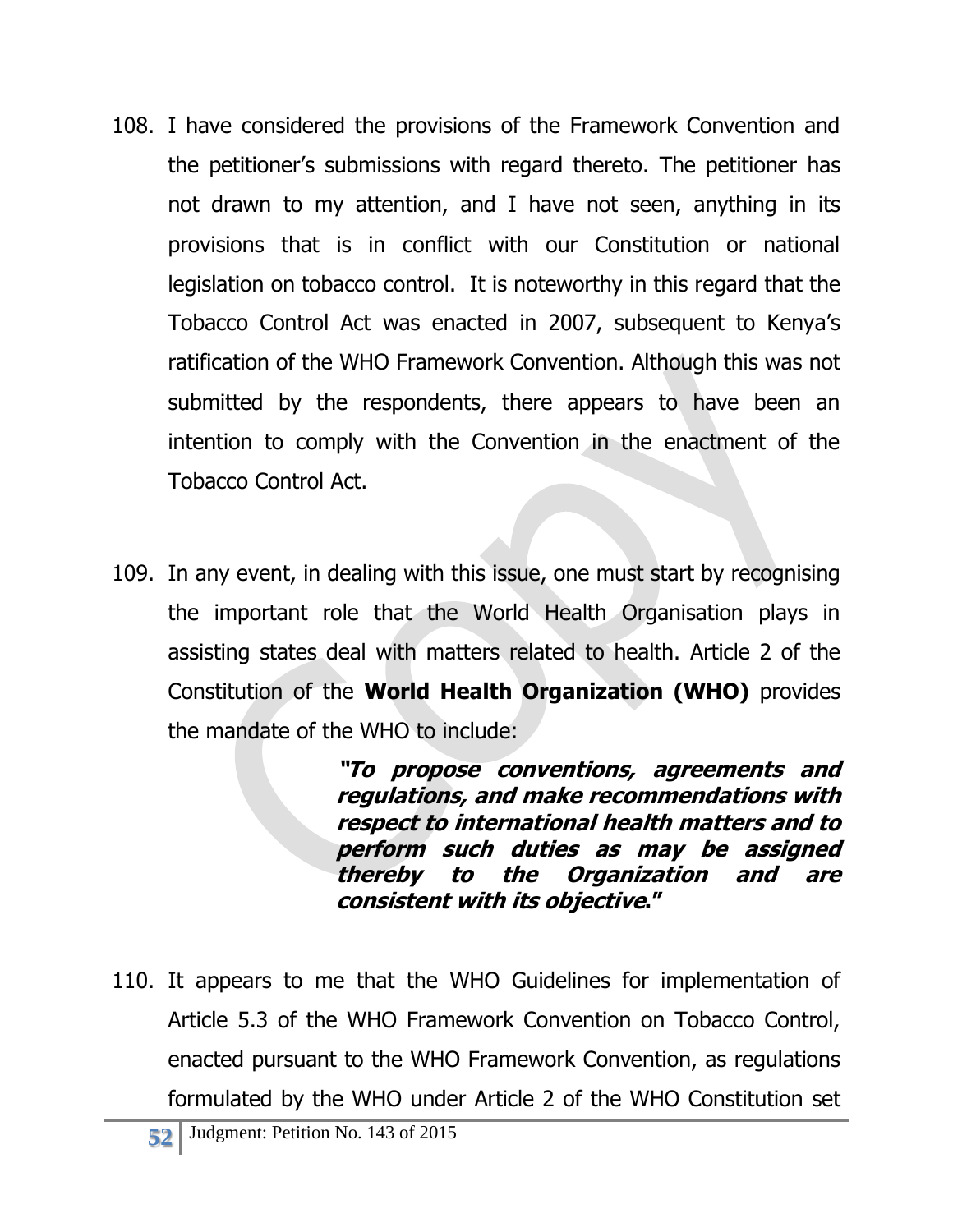out above, are binding upon states. Implementation of the Convention is to be done in accordance with paragraph 5 of the said Guidelines which provides that:

> **"Without prejudice to the sovereign right of the Parties to determine and establish their tobacco control policies, Parties are encouraged to implement these guidelines to the extent possible in accordance with their national law."**

111. The petitioner has not placed anything before me that demonstrates that the implementation of the Convention or the Guidelines is in any way in conflict with the Constitution or national legislation on tobacco control. Further, Article 2 (5) and (6) recognize that the general rules of international law and any international treaty or convention to which Kenya is a party shall form part of the law of Kenya. I have not seen anything that would bar the implementation of the WHO Convention, and I am therefore constrained to find that there is no merit in this attack on the Regulations by the petitioner. I will therefore now turn to consider the specific regulations whose constitutionality is challenged in this matter.

## **Whether Specific Provisions of the Regulations are unconstitutional**

112. Before delving into this issue, I will start by addressing my mind to the preliminary point raised by the respondents that the petitioner has failed to show that its constitutional rights have been violated as required by the principle in **Anarita Karimi Njeru vs The Republic**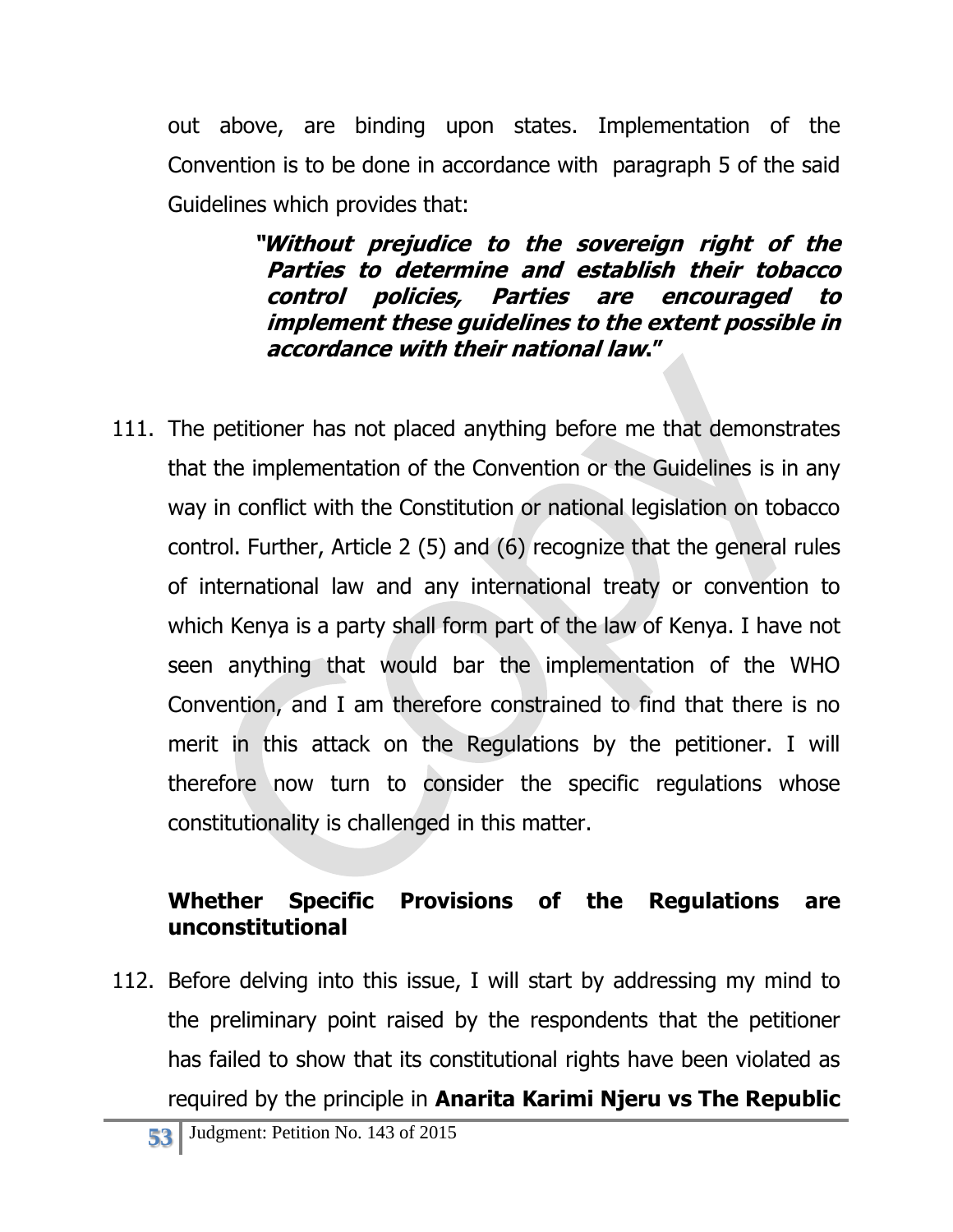**(1976-1980) KLR 1272** and **Meme vs Republic and Another [2004] eKLR**. The respondents argue that on this basis, the petition should be dismissed.

113. It is, I believe, settled that a party who alleges violation of his or her rights must plead with precision the rights violated and the manner in which they have been violated. As the Court of Appeal stated in **Mumo Matemu vs Trusted Society of Human Rights Alliance and 5 Others, Civil Appeal No. 290 of 2012**:

> **"[41] We cannot but emphasize the importance of precise claims in due process, substantive justice, and the exercise of jurisdiction by a court. In essence, due process, substantive justice and the exercise of jurisdiction are a function of precise legal and factual claims. However, we also note that precision is not coterminous with exactitude. Restated, although precision must remain <sup>a</sup> requirement as it is important, it demands neither formulaic prescription of the factual claims nor formalistic utterance of the constitutional provisions alleged to have been violated. We speak particularly knowing that the whole function of pleadings, hearings, submissions and the judicial decision is to define issues in litigation and adjudication, and to demand exactitude ex ante is to miss the point."**

114. The petitioner has alleged that substantially all of the Regulations, including 10, 11, 12, 13, 14 , 20-36, 37-39 and 45, as well as section 7 of the Tobacco Control Act, violate its constitutional rights to, inter alia, non-discrimination and the right to property. In my view, the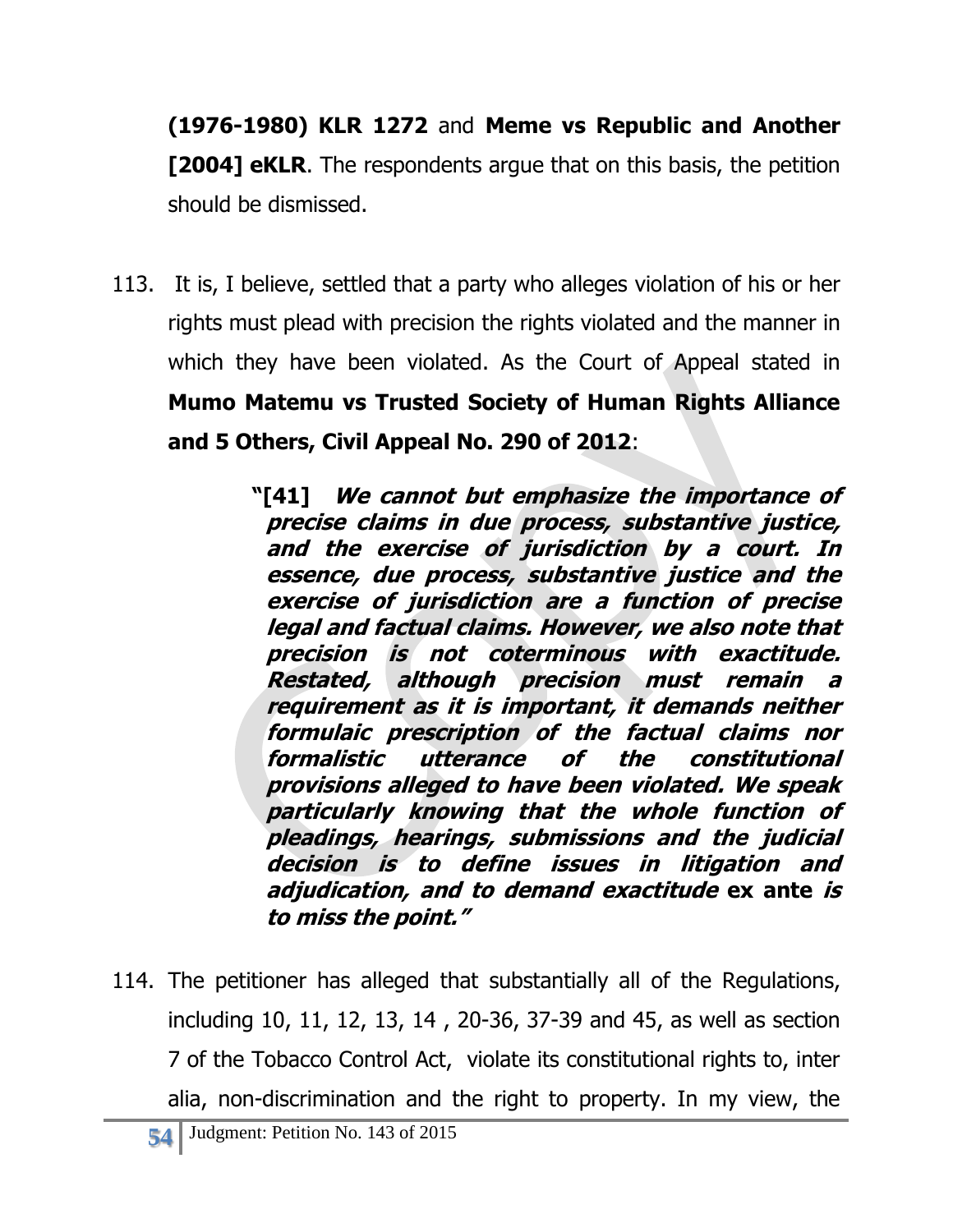petitioner is entitled to a hearing to examine whether, as it alleges, there is indeed any provision of the Regulations that contravenes its rights. In any event, in accordance with the requirements of Article 22 and 159 of the Constitution, the Court is under a duty to be slow to dismiss a matter before it on the basis only that a party has not pleaded with precision the violations of the Constitution that he or she alleges have been violated.

115. A second consideration before embarking on an analysis of the specific regulations relates to the principles that the Court should apply in determining whether impugned legislation is in conformity with or violates the Constitution. These principles were enumerated in the Cord case at paragraphs 91-94 as follows:

> **"[91.] The Constitution has given guidance on how it is to be interpreted. Article 259 thereof requires that the Court, in considering the constitutionality of any issue before it, interprets the Constitution in a manner that promotes its purposes, values and principles, advances the rule of law, human rights and fundamental freedoms in the Bill of Rights and that contributes to good governance.**

- **[92.] We are also guided by the provisions of Article 159(2) (e) of the Constitution which require the Court, in exercising judicial authority, to do so in a manner that protects and promotes the purpose and principles of the Constitution.**
- **[93.] Thirdly, in interpreting the Constitution, we are enjoined to give it a liberal purposive interpretation. At paragraph 51 of its decision in Re The Matter of**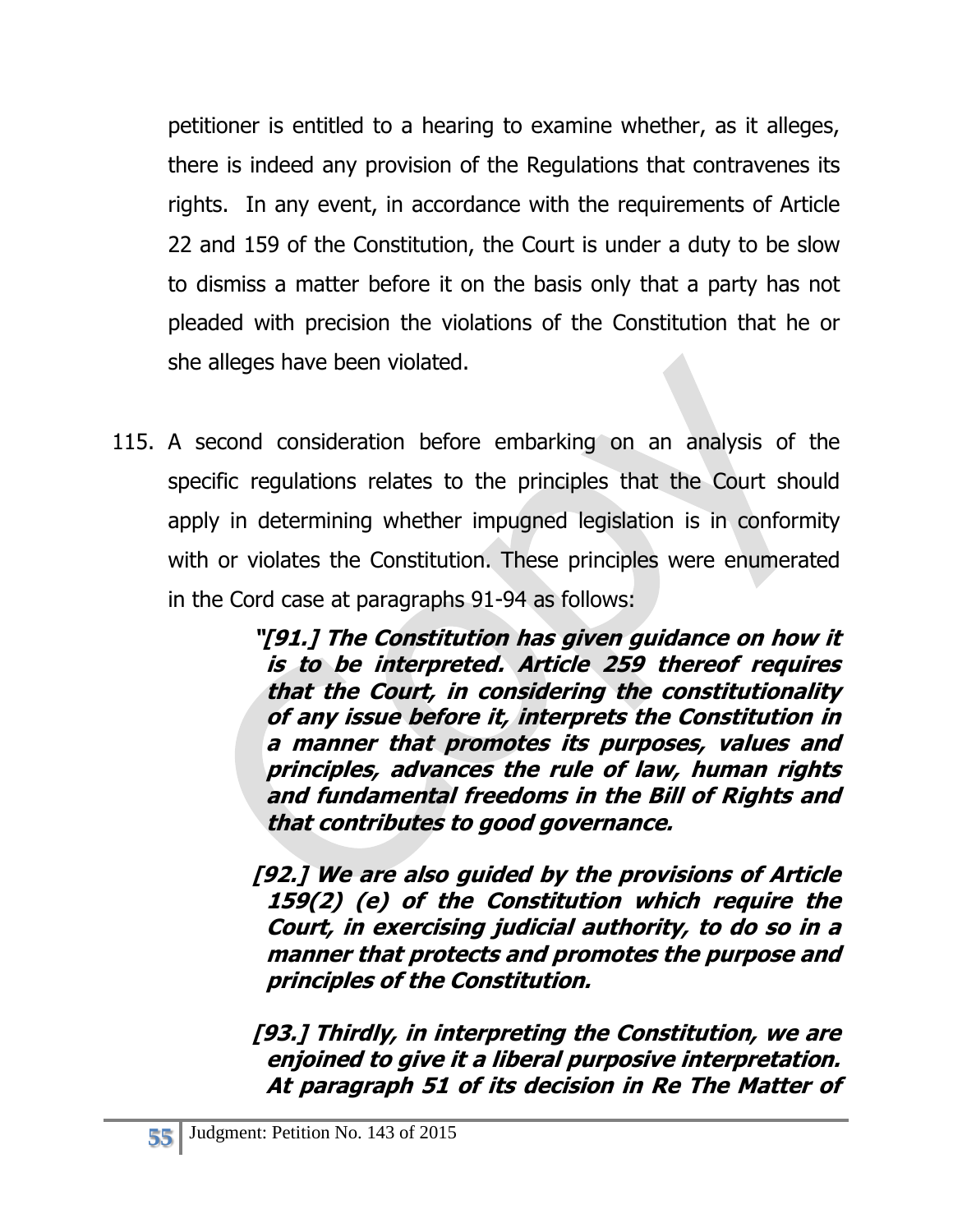**the Interim Independent Electoral Commission Constitutional Application No 2 of 2011, the Supreme Court of Kenya adopted the words of Mohamed A J in the Namibian case of S. vs Acheson, 1991 (2) S.A. 805 (at p.813) where he stated that:**

**"The Constitution of a nation is not simply a statute which mechanically defines the structures of government and the relationship between the government and the governed. It is a 'mirror reflecting the national soul'; the identification of ideals and ….aspirations of a nation; the articulation of the values bonding its people and disciplining its government. The spirit and the tenor of the Constitution must, therefore, preside and permeate the processes of judicial interpretation and judicial discretion."**

**[94.] Further, the Court is required, in interpreting the Constitution, to be guided by the principle that the provisions of the Constitution must be read as an integrated whole, without any one particular provision destroying the other but each sustaining the other: see Tinyefuza vs Attorney General of Uganda Constitutional Petition No. 1 of 1997 (1997 UGCC 3)."**

116. Thus, in considering the petitioner's claim of violation of its rights by the respondents, I must do so while bearing in mind the overall constitutional and social context in which the allegations of violation are made, and a need to balance the rights of the petitioner against the rights of others, in this case consumers of tobacco products and the general public exposed to tobacco products.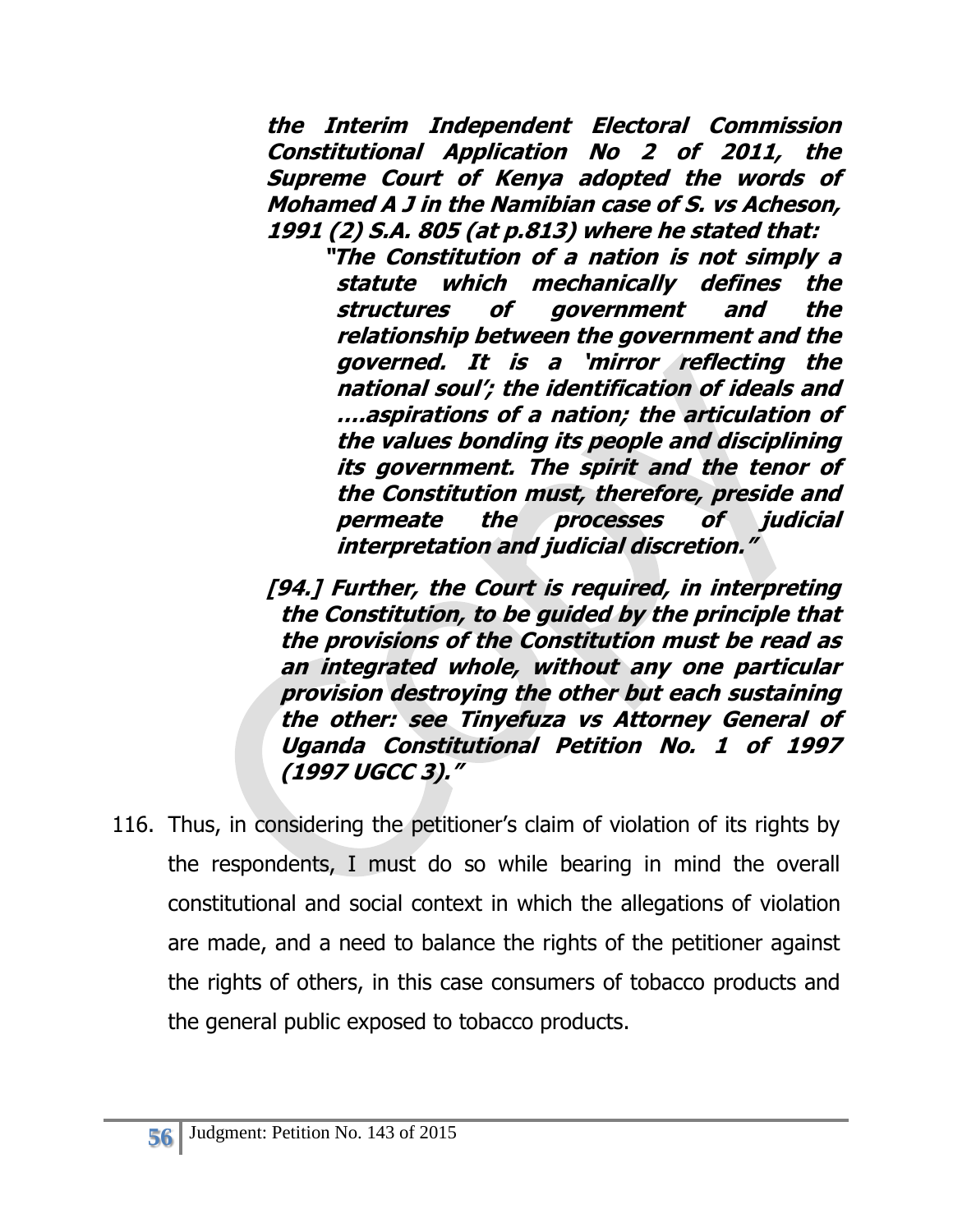## **Regulation 37-39 and Section 7 (2) (f) of the Tobacco Control Act**

- 117. The petitioner impugns these provisions for having introduced into the law the payment of a **solatium compensatory contribution**. Its contention is that the solatium compensatory contribution is *ultra vires* the power and authority granted under the Act. According to the petitioner, Regulations must have a rational nexus with the objects and purpose of the statute as was held in **Nature Foundations Limited vs Minister for Information and Communication and Another, [2015] eKLR**. It argued further that a solatium compensatory contribution is an entirely different concept to a levy as it is compensation payable for an established injury as opposed to a levy under section 105 of the Tourism Act. The petitioner's argument was further that the solatium contribution is, in effect, a fee or tax which is illegal on both constitutional and administrative law grounds.
- 118. The petitioner further relied on the decision in **Keroche Industries Limited vs Kenya Revenue Authority and 5 Others [2007] 2 KLR 240** to submit that taxation can only be done on clear words and cannot be on intendment. It was its submission that under Article 210 of the Constitution, no tax or licensing fee may be imposed, waived or varied except as provided by legislation, and the power to impose taxes, including the amount of the tax, is exclusively legislative and cannot be delegated. In its view, section 7 (2) (f) of the Tobacco Control Act is not legislation imposing a tax or a license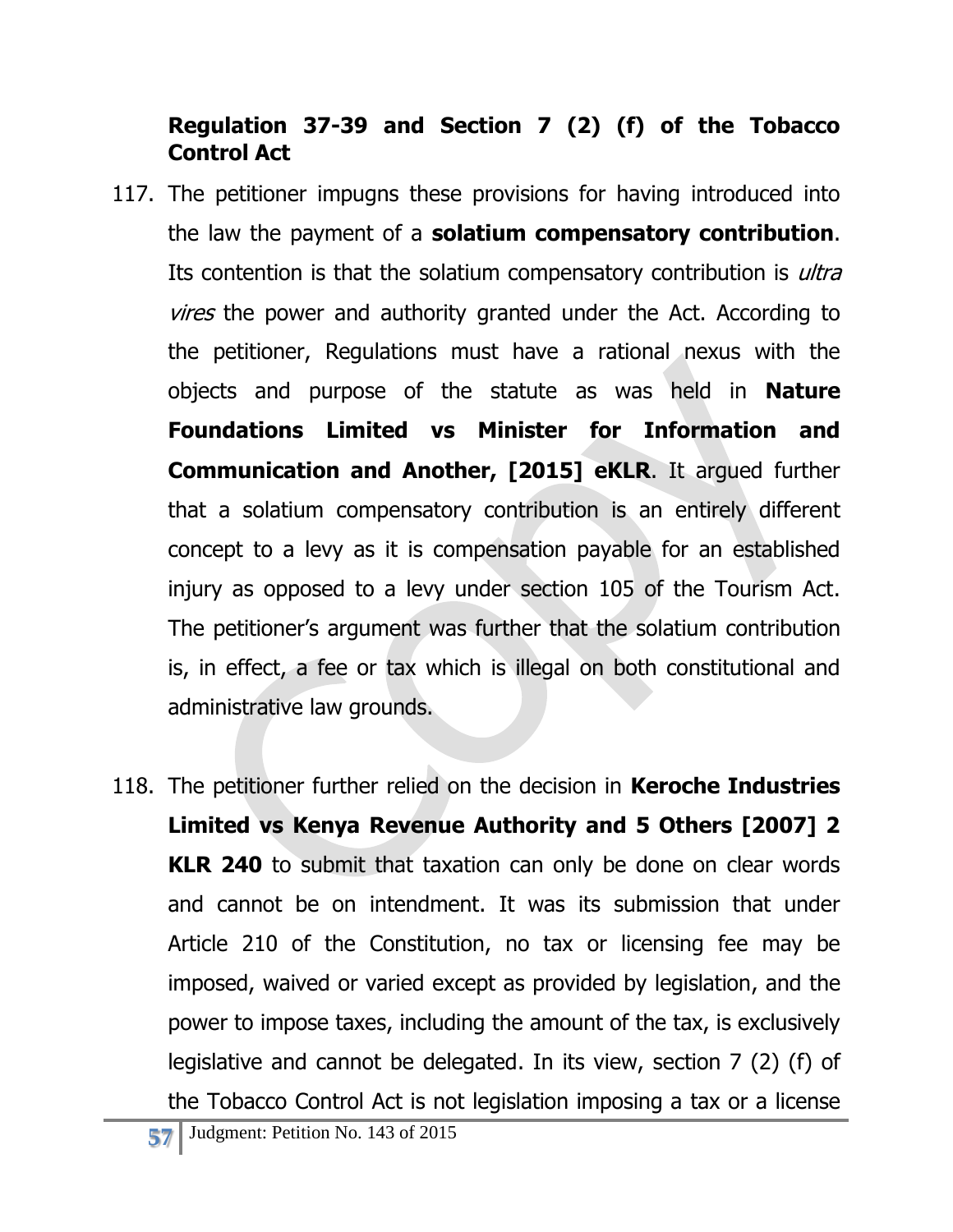fee and it cannot be taken as a power to impose an annual fee, tax or contribution.

- 119. The petitioner therefore terms the solatium compensatory contribution a violation of its right to property. It was submitted on its behalf that the right to property has a foundation in fundamental law and should not be taken away by the Legislature or the Executive. For that proposition, the petitioner relied on **Ives vs South Buffalo Railway Company Co. 201 N.Y 271 (N.Y. 1991)** and submitted that the imposition of the solatium compensatory contribution without due process of the law, including without any lawful determination of wrong doing on its part that occasioned injury to the State, damages suffered by the State and causation amounts to unlawful deprivation of the right to own property under Article 40 of the Constitution.
- 120. It was also the petitioner's case that the solatium compensatory contribution violates Articles 10 (1) and 47 of the Constitution as it amounts to a denial of the right to due process of the law, and relied in this regard on the decision in **Law Society of Kenya vs Attorney General and Another, [2009] eKLR**. In its view, the wording of Regulation 38 is vague and the solatium compensatory contribution is disproportionate under Article 24 of the Constitution as it imposes an arbitrary and unjustified burden on cigarette manufacturers and importers without meeting the constitutional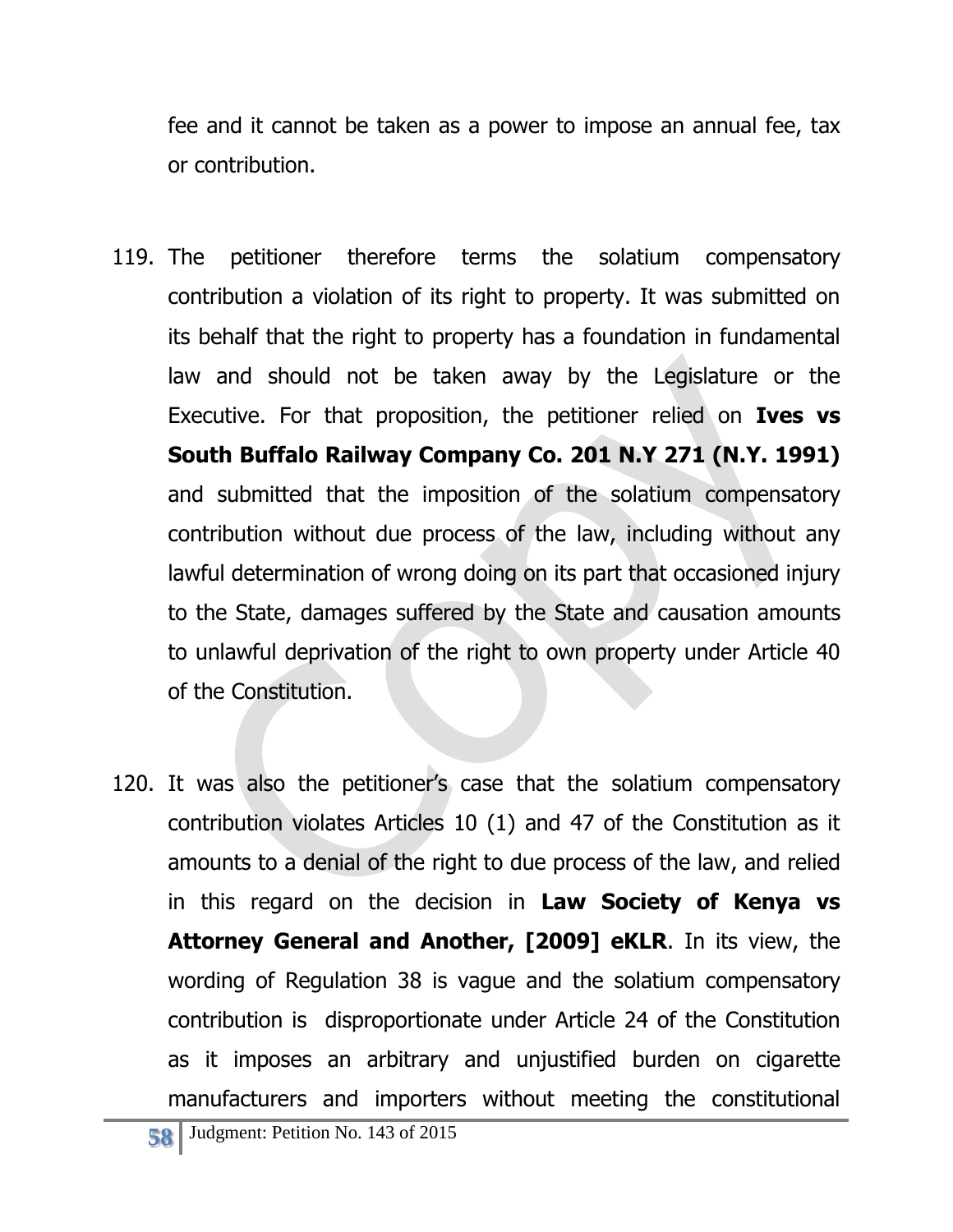threshold. While relying on **Congreve vs Home Office [1976] 1 QB 629**, the petitioner's further argument was that the aim of the solatium compensatory contribution is to punish tobacco manufacturers and importers for engaging in the business and that the imposition was done without taking into account all relevant considerations and for improper motive.

- 121. In their reply on this issue, the respondents submitted that the imposition of the solatium compensatory contribution is in conformity with section 7 (2) (f) of the Tobacco Control Act and Article 6 of the WHO Framework Convention and is meant to cater for health perils caused by tobacco use, and it is therefore not *ultra vires*. It was also their contention that the fund created is not unconstitutional and is just like any other levy. While relying on **Luco Njagi and 21 Others vs Ministry of Health and 2 Others [2015] eKLR**, they contended that the fund is aimed at promoting the realization of the right to health, is not a punishment but is a cost sharing means to pay for sick and dying smokers.
- 122. It was also the respondents' submission that the imposition of the levy does not violate the right to property as the State has the right to impose restrictive measures, which measures cannot be viewed as taking away the right to property but as aimed at guarding consumers' rights against the lethal effects of tobacco use and exposure to tobacco smoke. In their view, the petitioner's rights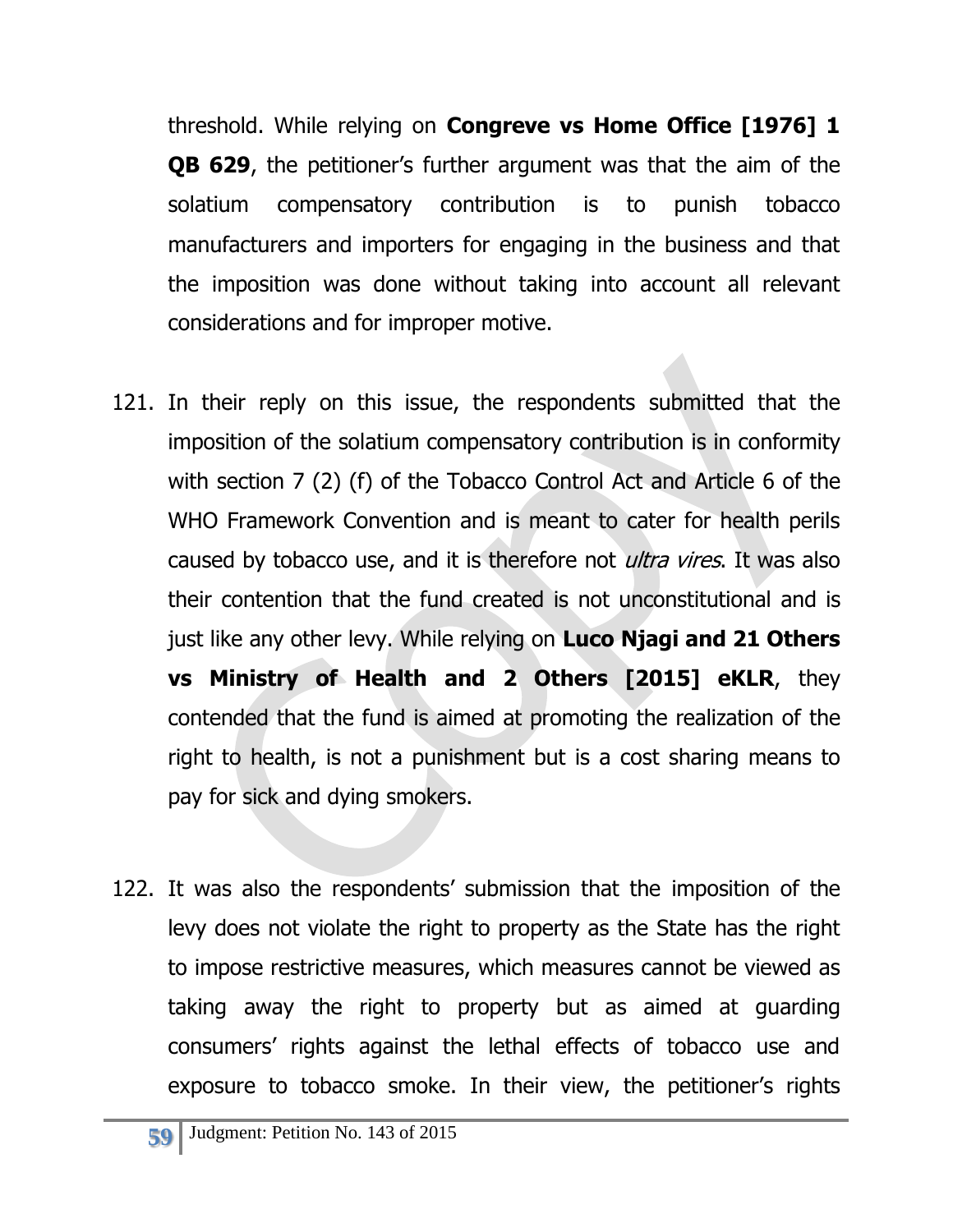sought to be protected in this matter are not absolute and must be weighed against the rights and fundamental freedoms of other entities including members of the public. Their submission was that the vested economic interests of the petitioner should not be allowed to override and drive the greater public health interest agenda in Kenya.

- 123. The interested parties agreed with the respondents that the solatium compensatory contribution is authorized under the Tobacco Control Act and is supported by the WHO Framework Convention. Their submission was that the solatium compensatory contribution is neither a tax nor a tariff but a required payment used to fund the Tobacco Control Fund based on mitigation of tobacco-related harms. In their view, the argument by the petitioner that it is a heavy tax payer is diluted by the fact that what it pays (in taxes) is cancelled out by the fact that the health sector uses up to three times the amount to mop up the negative effects of tobacco use. In the interested parties' view, the petitioner should be alive to the polluter pays principle.
- 124. Section 7 of the Act, sections 7(2)(f) of which alongside regulations 37-39 of the Regulations has been challenged by the petitioner, is in the following terms:

# **(1) There is established a fund to be known as the Tobacco Control Fund.**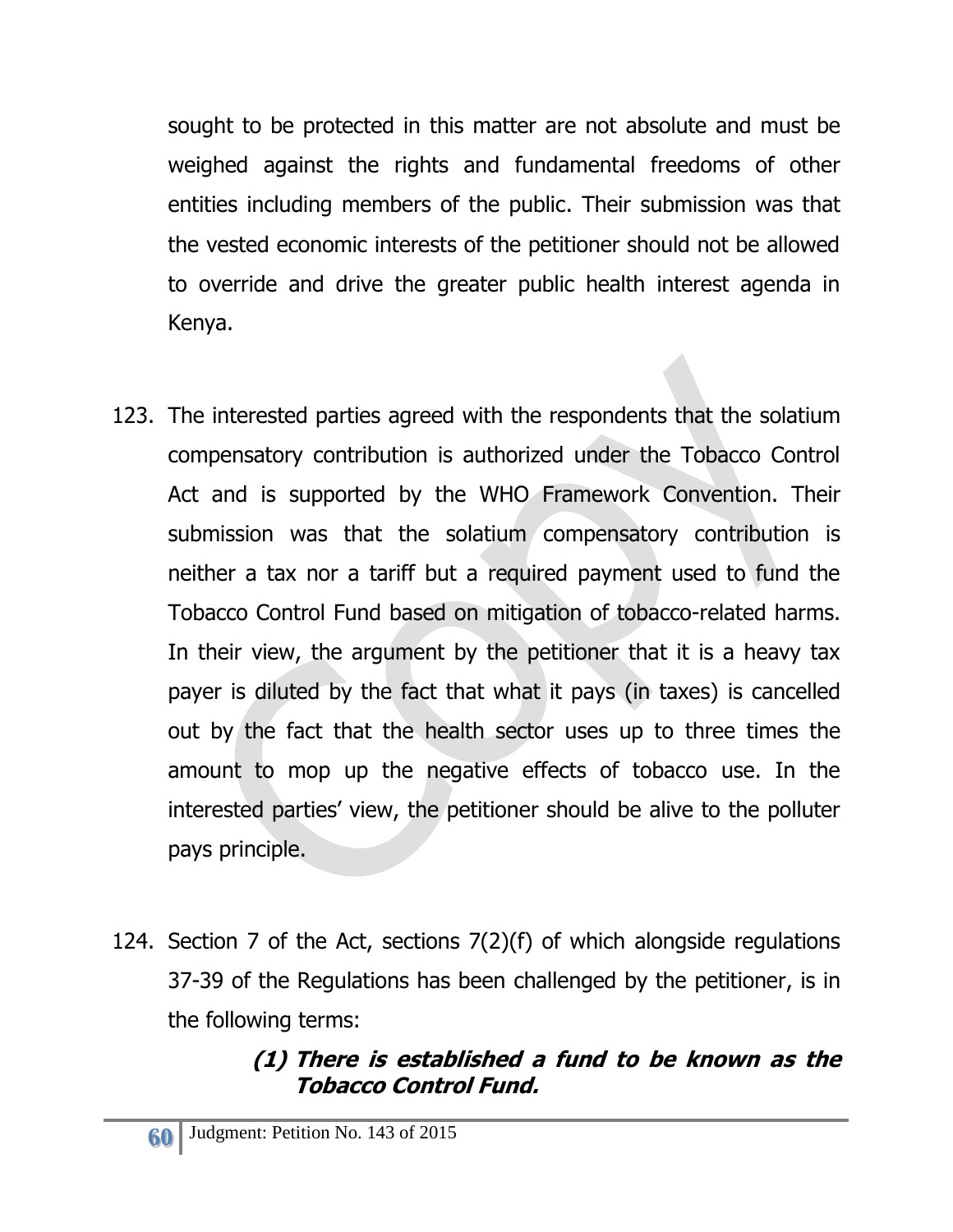- **(2) The Fund shall consist of—**
	- **(a) such sums as may be appropriated by Parliament for that purpose;**
	- **(b) such sums as may be realised from property forfeited to the Government under section 52 of this Act;**
	- **(c) sums received, including fees, contributions, gifts or grants from or by way of testamentary bequest by any person or persons: Provided that such sums may not be received from any person that would create a conflict of interest;**
	- **(d) monies earned or arising from any investment of the Fund pursuant to section 8(2);**
	- **(e) all other sums which may in any manner become payable to, or vested in, the Fund;**
	- **(f) a solatium compensatory contribution payable by any licensed cigarette manufacturers or importers in the country as may be determined by the Board.**
- 125. Regulation 37 then provides as follows:

 **…**

**The solatium compensatory contribution payable under section 7 (2) (f) of the Act in every financial year shall be the sum of two per cent of the value of the tobacco products manufactured or imported by the manufacturer or importer in that financial year.**

126. Regulation 38 and 39 relate to forfeiture and disposal of certain property, the proceeds therefrom to be placed in the Tobacco Control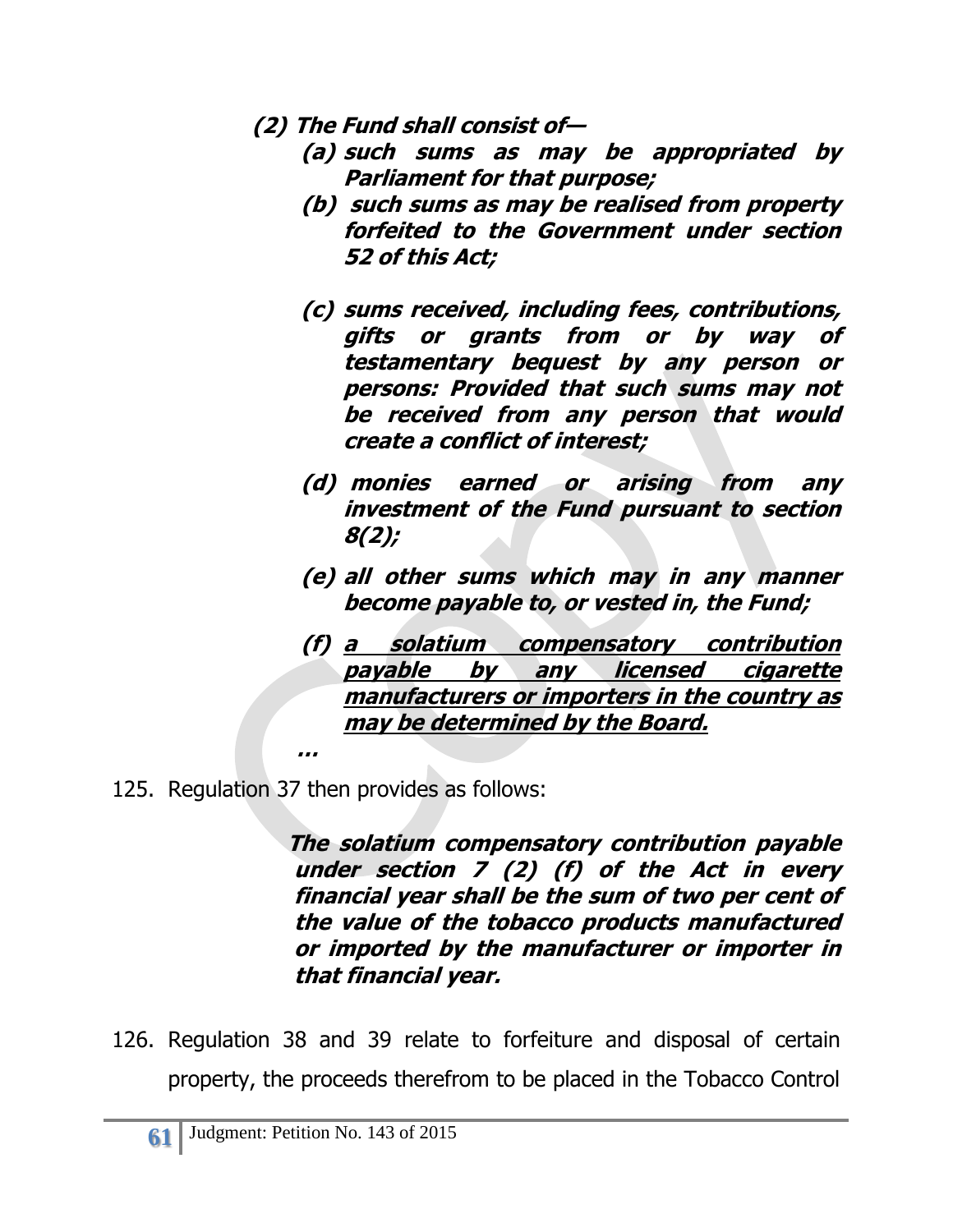Fund. It is not clear from the petitioner's pleadings and submissions what its grievance is with respect to these regulations, so I will confine myself to a consideration of its arguments with respect to the constitutionality of section 7(2)(f) and regulation 37 which create the solatium compensatory contribution and set the amount to be paid in respect thereof.

- 127. **Black's Law Dictionary, 9th Edition**, defines the word 'solatium' at page 1519 in the following terms: "**Compensation; esp., damages allowed for hurt feelings or grief, as distinguished from damages for physical injury**." In the **Concise Oxford English Dictionary, 12th Edition**, at page 1373 the term is defined as "**<sup>a</sup> thing given as a compensation or consolation**."
- 128. In determining the meaning of the term solatium compensatory contribution and whether or not it accords with the Act and the Constitution, it is important to consider what the legislative intent was in making provision for its establishment as part of the Tobacco Control Fund. Section 7(4) provides as follows:

**(3) The Fund shall be used for meeting the capital and current expenditure relating to— (a) research, documentation and dissemination of information on tobacco and tobacco products;**

**(b) promoting national cessation and rehabilitation programs; and**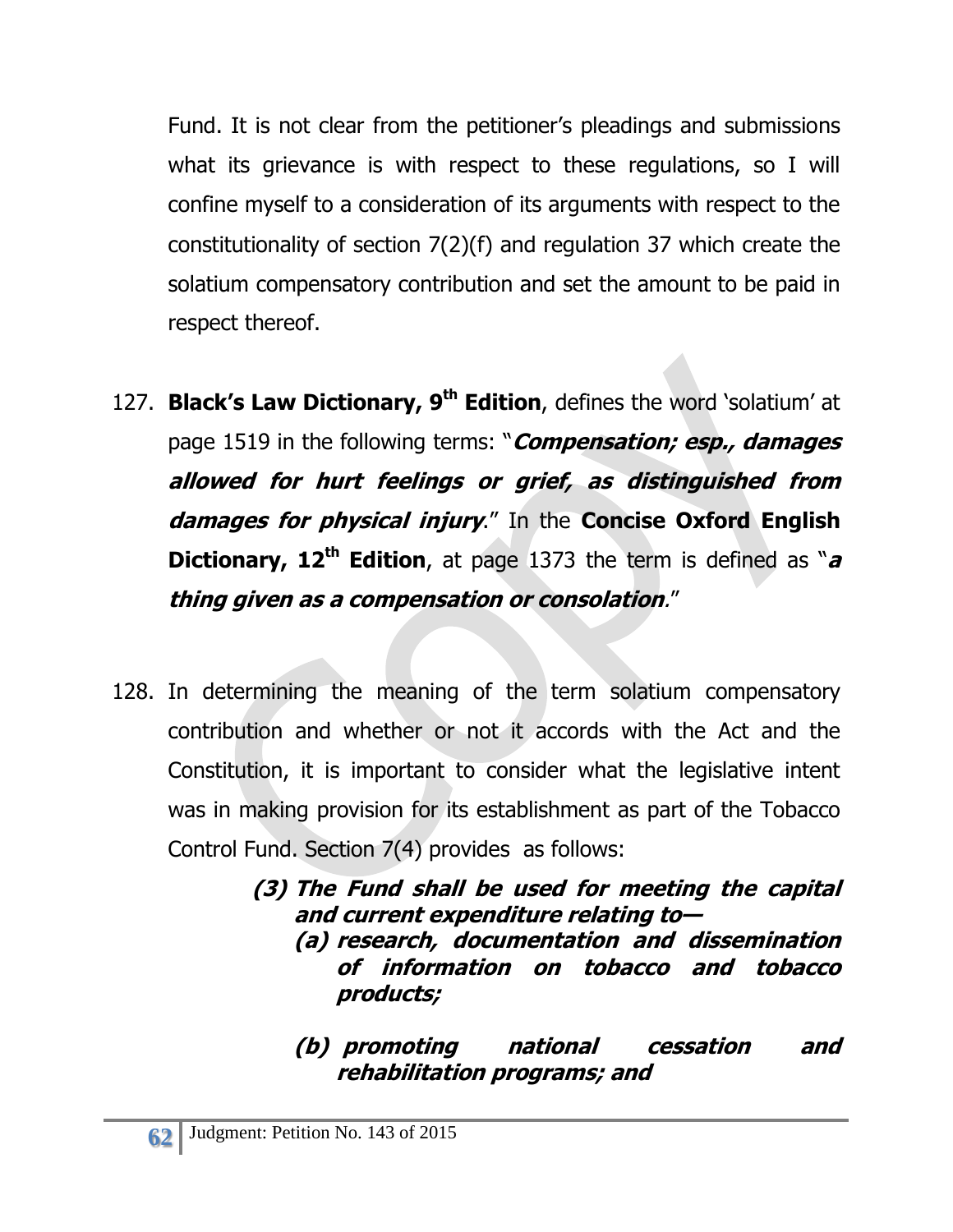#### **(c) any other matter incidental to the matters stated in paragraphs (a) and (b).**

- 129. It appears to me that the intent behind the establishment of the fund was to assist the state in dealing with the adverse effects of tobacco consumption, which as I observed elsewhere above, are captured succinctly by the respondents in their pleadings and are undisputed by the petitioner. In my view, the fund accords with the intents and purposes of the Act, and can properly be seen as a form of compensatory payment for the negative consequences of tobacco smoking in the area of public health.
- 130. The petitioner has also complained about the amount of the solatium compensatory contribution, which is pegged at 2% of the **"the value of the tobacco products manufactured or imported by the manufacturer or importer in that financial year."** The petitioner terms this provision vague and uncertain. It complains, further, that the fund is unconstitutional as it purports to impose a tax contrary to Article 210 of the Constitution. The respondent's reply is that the amount is a levy, like the tourism and fuel levy.
- 131. In my view, in setting out the amount of the solatium compensatory contribution, regulation 37 puts into effect the provisions of section 7(2)(f) of the Tobacco Control Act. Like the fuel and tourism levy, the solatium compensatory contribution is provided for in legislation, and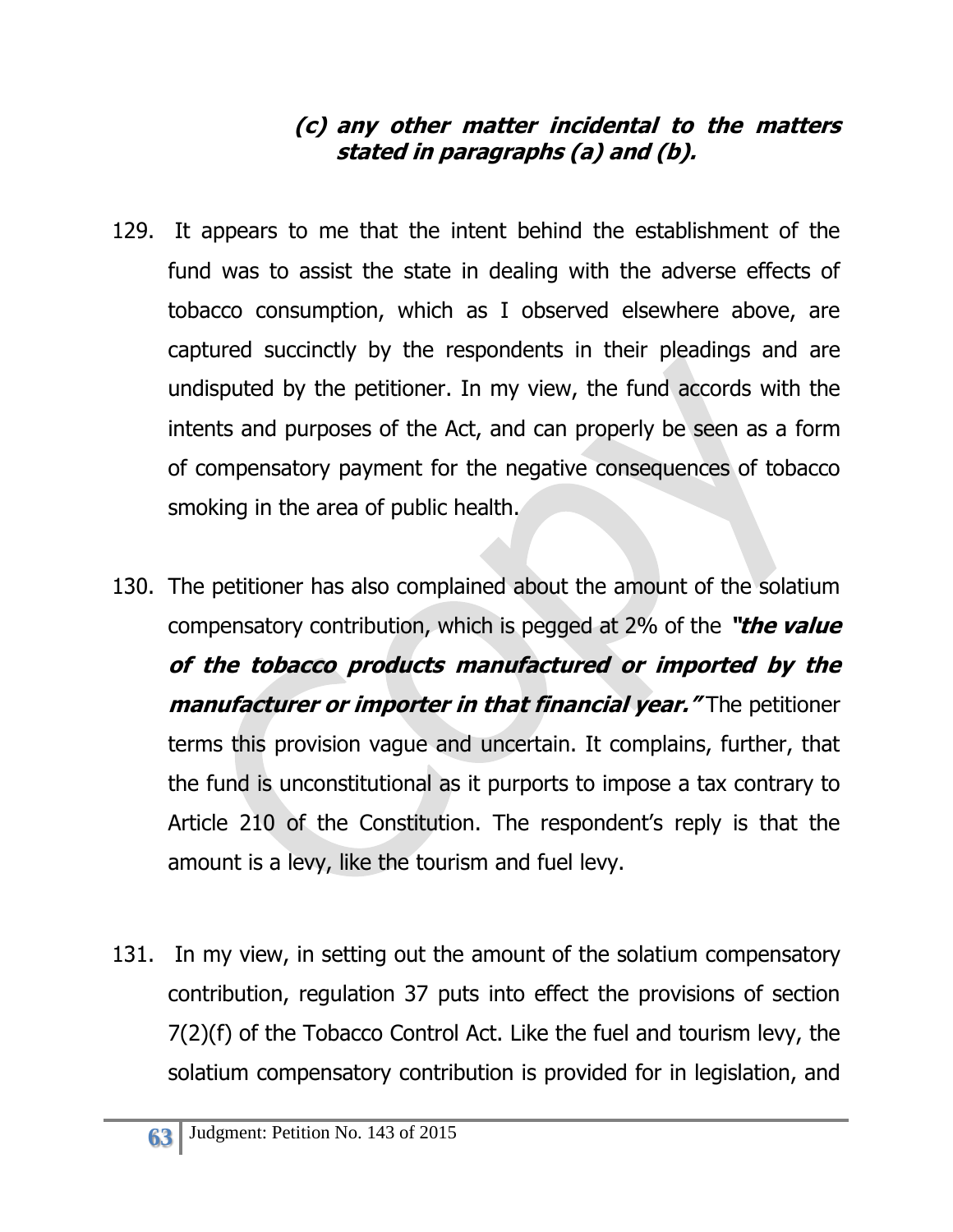the specifics in respect thereof provided for in regulations. The provision in Regulation 37 can be compared to the provisions in the Tourism and Road Maintenance Levy Fund Act which empower the Minister, by order in the Gazette, to make provision in respect of the levies. For instance, section 105 of the **Tourism Act, No. 28 of 2011** provides that:

- **(1) The Minister may, by order, require the payment by persons engaged in tourism activities and services of a tourism levy.**
- **(2) The tourism levy order may make different provisions in relation to different tourism activities and services.**
- **(3) A tourism levy may contain provisions as to the evidence by which a person's liability to the tourism levy, or his discharge of that, may be established, and as to the time at which any amount payable by any person by any of tourism activity and service shall become due.**

#### **(4) All monies received in respect of the tourism levy shall be paid into the Fund established under section 67 of this Act.**

132. In the present case, the solatium compensatory contribution, which is provided for in the parent legislation, was arrived at through a process which, as I found above, was consultative and involved all stakeholders, and in which the petitioner participated. In the circumstances, I am unable to find a violation of the petitioner's right to property as alleged, or of the provisions of Article 210 of the Constitution.

**….**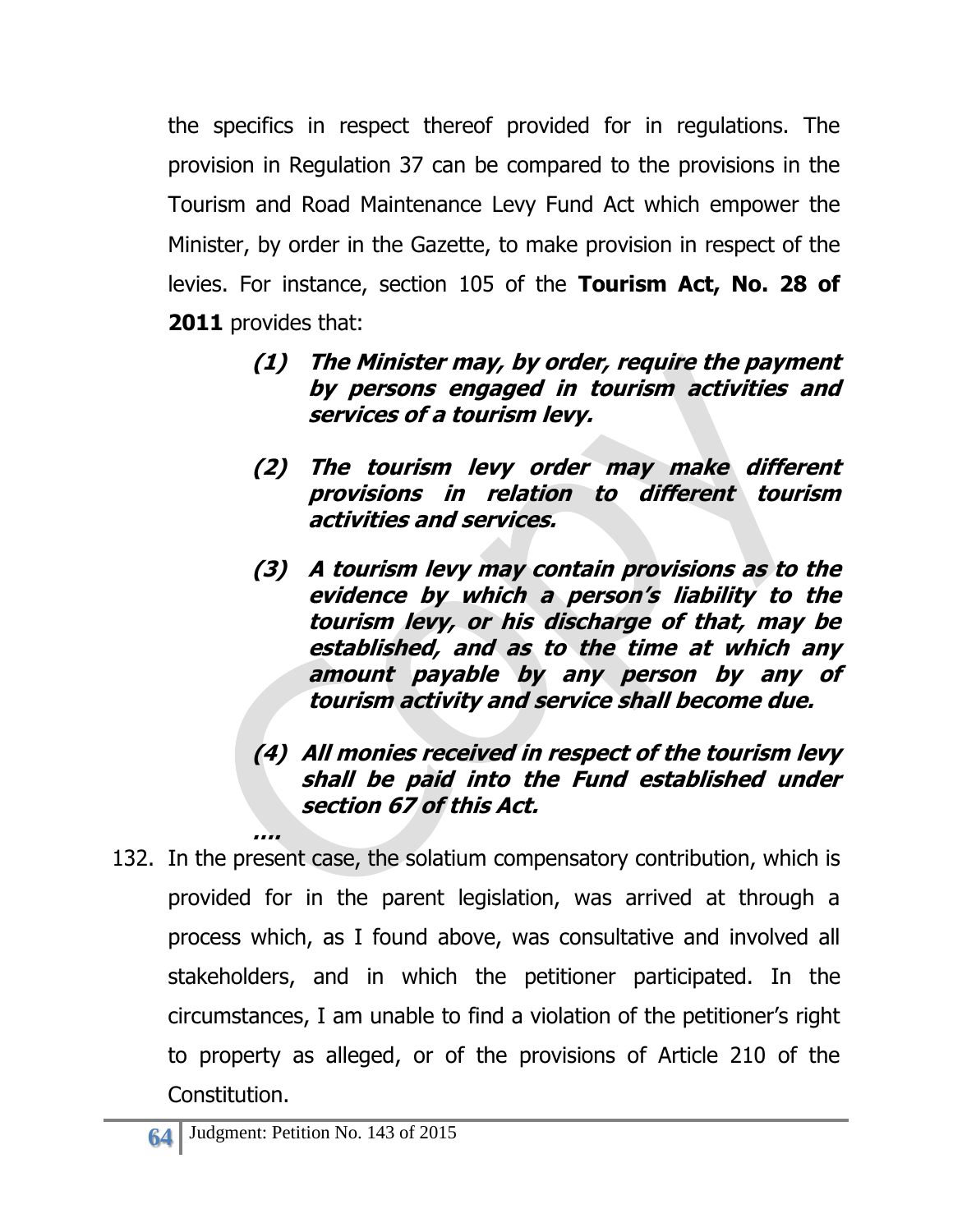## **Regulations 20-36 on Interactions between Public Authorities and the Tobacco Industry**

- 133. The petitioner has challenged Part V of the Regulations on three grounds. It argues that the regulations are outside the powers vested in the Minister by section 53 of the Act, that there is no provision in the Act for the regulation of interactions between the industry and public officers, and that such power can only be exercised by Parliament. It therefore terms the regulations an abuse of power and prays that they should be declared void.
- 134. The petitioner further argues that the regulations at Part V demonstrate a flawed attempt to implement Article 5.3 of the WHO Framework Convention. Its submission is that there is no power under section 53 of the Tobacco Control Act, pursuant to which the Regulations are made, to make Regulations to implement the WHO Framework Convention.
- 135. The petitioner further alleges that this part violates Articles 10, 37, and 47 of the Constitution, as well as Article 27. It is its case that the respondents discriminate against the tobacco industry by singling it out and limiting its engagement in legitimate commercial engagements. The petitioner relied on the decision in **President of the Republic of South Africa and Another vs Hugo, 1997 (6) BCLR 708 (CC)** for the proposition that the scope of the right to freedom of equality and non-discrimination.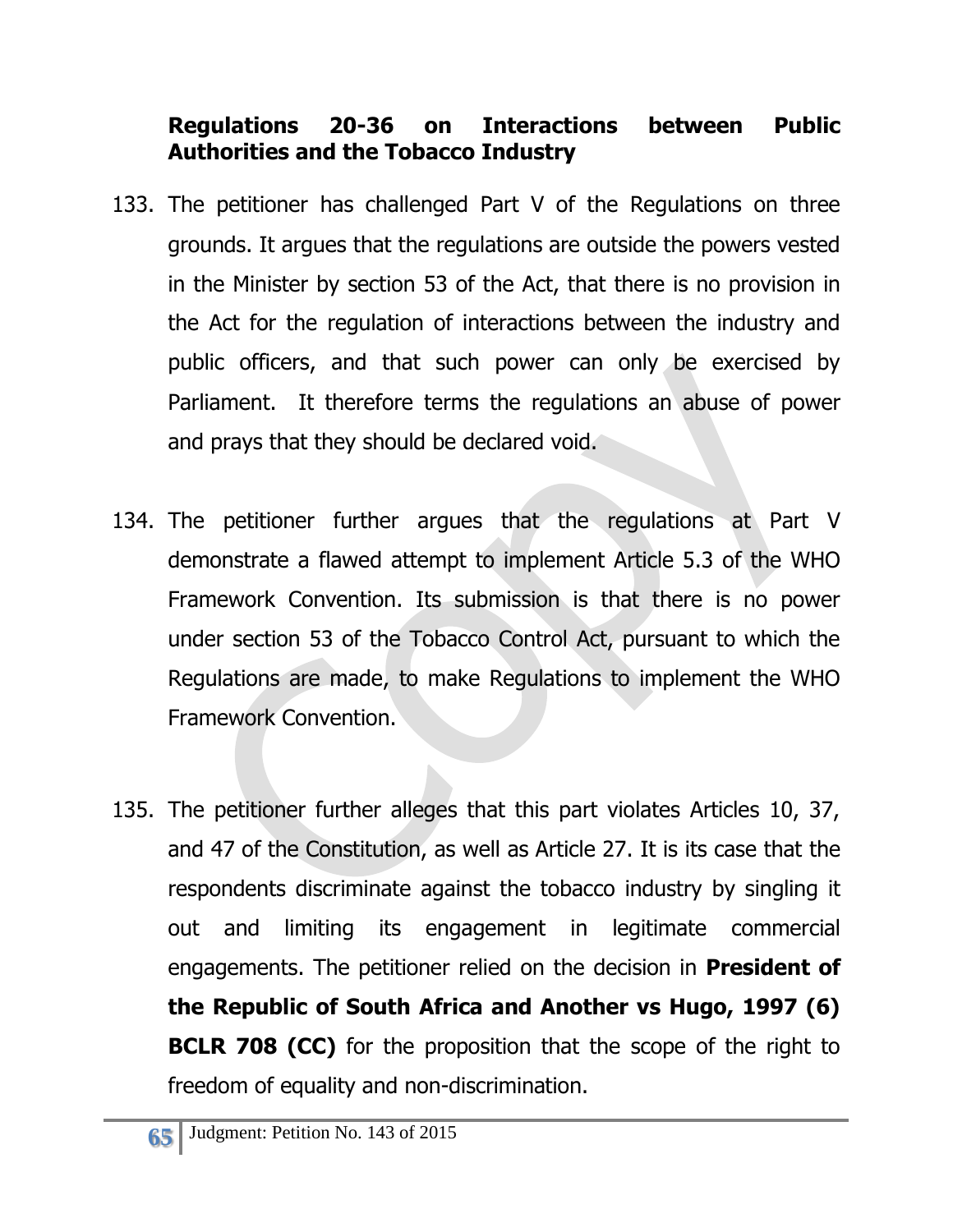**"is not merely to avoid discrimination against members of historically disadvantaged groups but to achieve a society in which all human beings will be accorded equal dignity and respect regardless of their membership of particular groups."** 

- 136. The respondent's position on Part V of the Regulations is that the part is in conformity with Chapter Six of the Constitution, the **Tobacco Control Act**, the **Public Officers Ethics Act**, the **Leadership and Integrity Act**, as well as **Article 5.3 of the WHO Framework Convention and the Guidelines**. It is therefore, in their view, not *ultra vires* any law or powers of the CS for Health as alleged. Accordingly, it is their submission that Regulations 20 to 36 fall squarely within the statutory authority of the CS for Health under section 53 of the Tobacco Control Act.
- 137. The respondents further argue that in order to meet the regulatory objectives of the Tobacco Control Act, the Regulations are aimed at limiting interactions with the tobacco industry to those that are strictly necessary for effective regulation, and any such necessary interactions with the tobacco industry and its allies must be open and transparent. Further, that such restrictions are meant to prevent integration of tobacco industry policies with those of the government and to prevent interference with government policies from commercial and other vested interests. In the respondents' view, the restrictions are necessary because there is a fundamental and irreconcilable conflict between the interests of the tobacco industry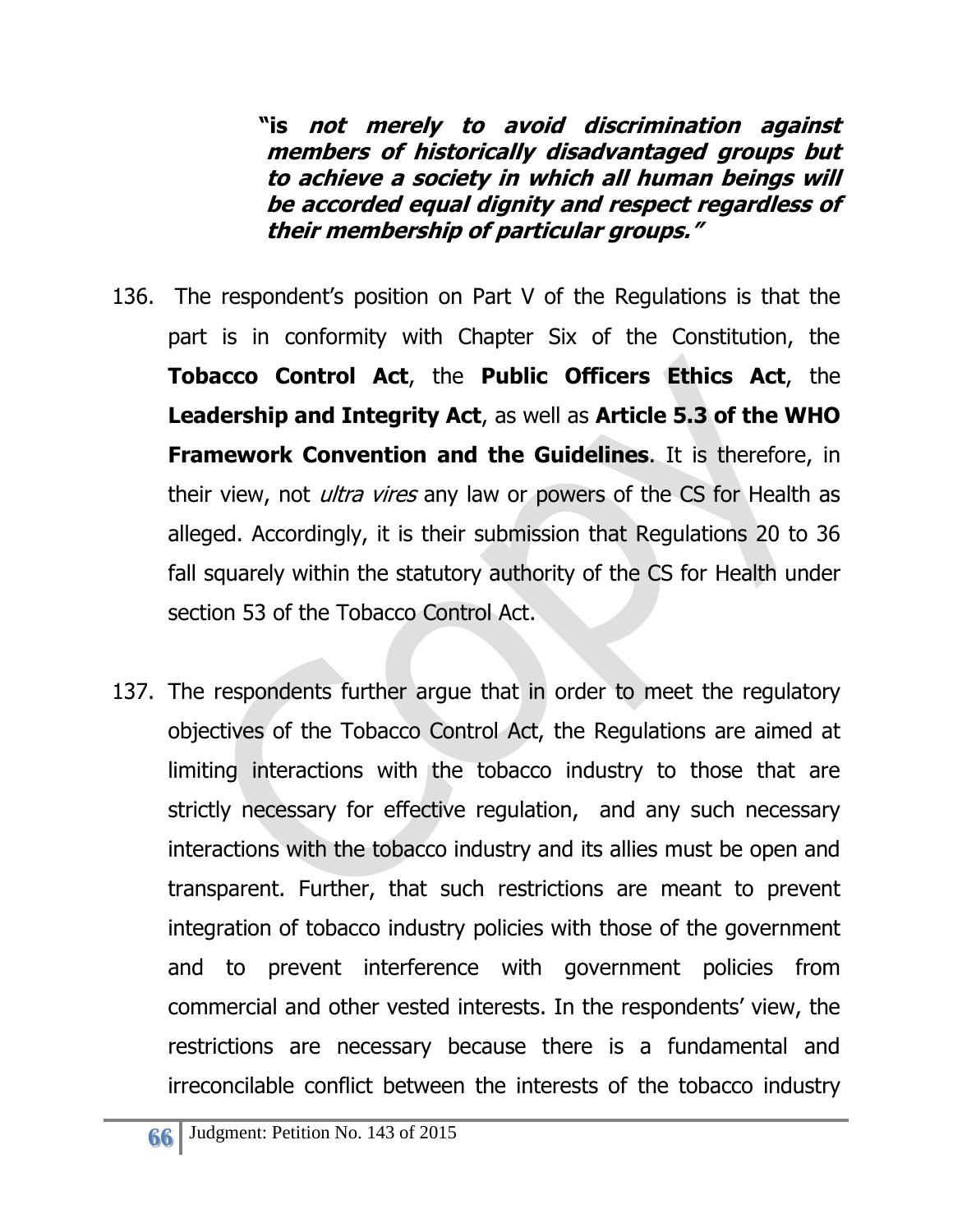and the goals of public health which the respondents are obligated to promote, protect and implement.

- 138. The interested parties agree with the position taken by the respondents. Their submission is that the Regulations ensure that the tobacco industry remains informed of legal obligations and is able to make public and transparent communications regarding tobacco control policy and other matters while ensuring that it is not able to weaken measures aimed at protecting the health of Kenyans and efforts aimed at controlling tobacco use and exposure. They view Regulation 36 as intended to cure the mischief by the petitioner and others in the tobacco industry as it acts as a deterrent against subversion of the law for economic gain. In their view, the Regulations are neither unreasonable, unjustifiable, severe nor disproportionate.
- 139. Are the provisions of Part V of the Regulations *ultra vires* the powers of the CS Health under the Act? Section 53 of the Tobacco Control Act sets out such powers in the following terms:

**(1) The Minister may, on recommendation of the Board, make regulations—**

- **(a) for prescribing anything required by this Act to be prescribed;**
- **(b) prohibiting anything required by this Act to be prohibited;**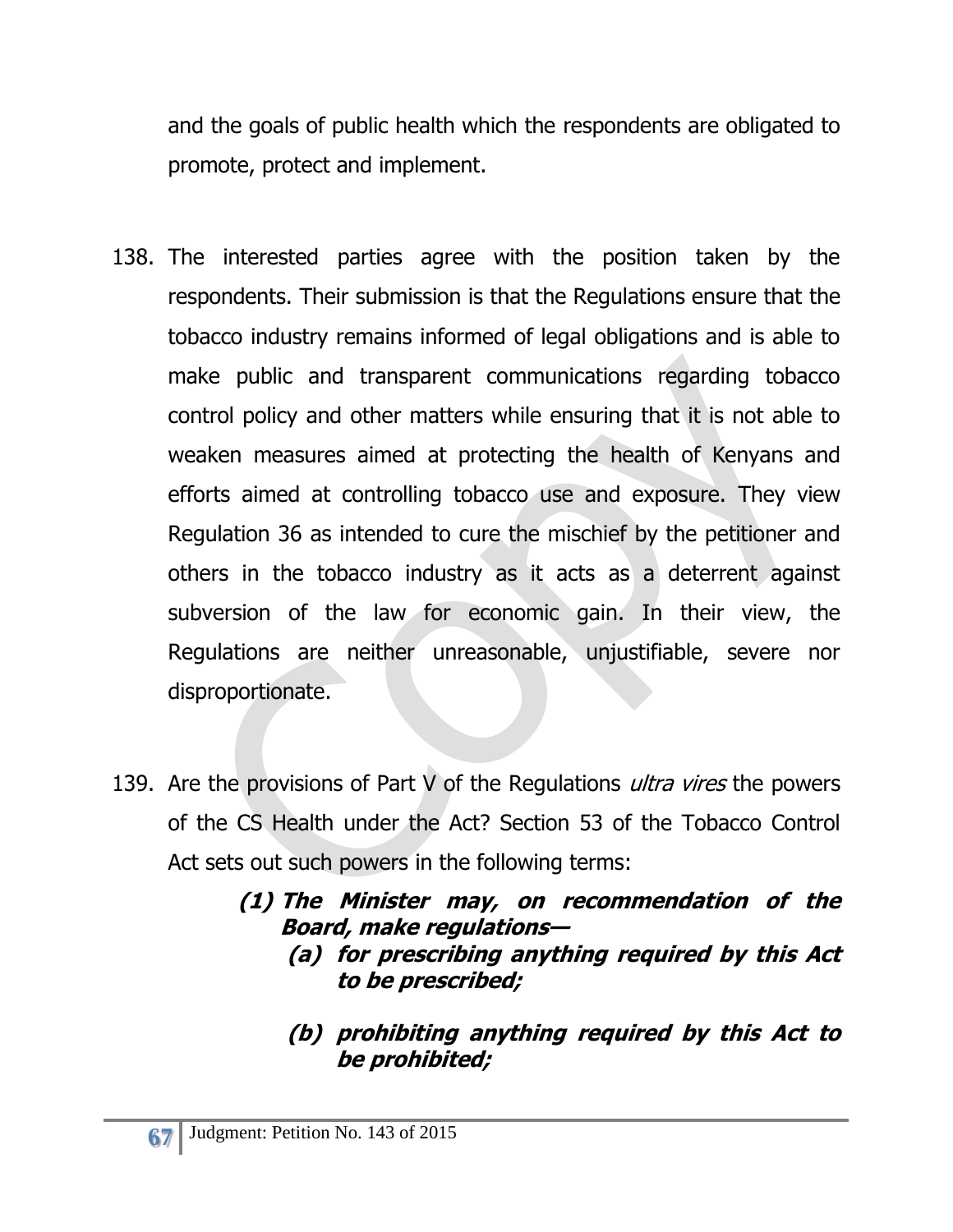- **(c) generally for the better carrying out of the objects of this Act.**
- **(2) The Minister may, in consultation with the Ministers for the time being responsible for matters relating to agriculture, trade and industry, finance, education, information and communication, foreign affairs, internal security and any other relevant ministry, formulate the policy framework regarding—**

#### **(a) the multidisciplinary and inter-sectoral implementation of this Act; and**

#### **(b) any other matter which is necessary or expedient to prescribe in order to achieve or promote the objects of this Act.** (Emphasis added)

- 140. It appears to me that section 53 of the Act gives the Cabinet Secretary very wide powers with respect to the making of regulations for the better carrying out of the objects of the Act. He may also, in consultation with various other ministries, formulate a policy framework regarding any other matter which is necessary or expedient to prescribe in order to achieve or promote the objects of the Tobacco Control Act.
- 141. The objects and purposes of the Tobacco Control Act are set out in section 3 of the Act to include:

**"to provide a legal framework for the control of the production, manufacture, sale, labelling, advertising, promotion, sponsorship and use of**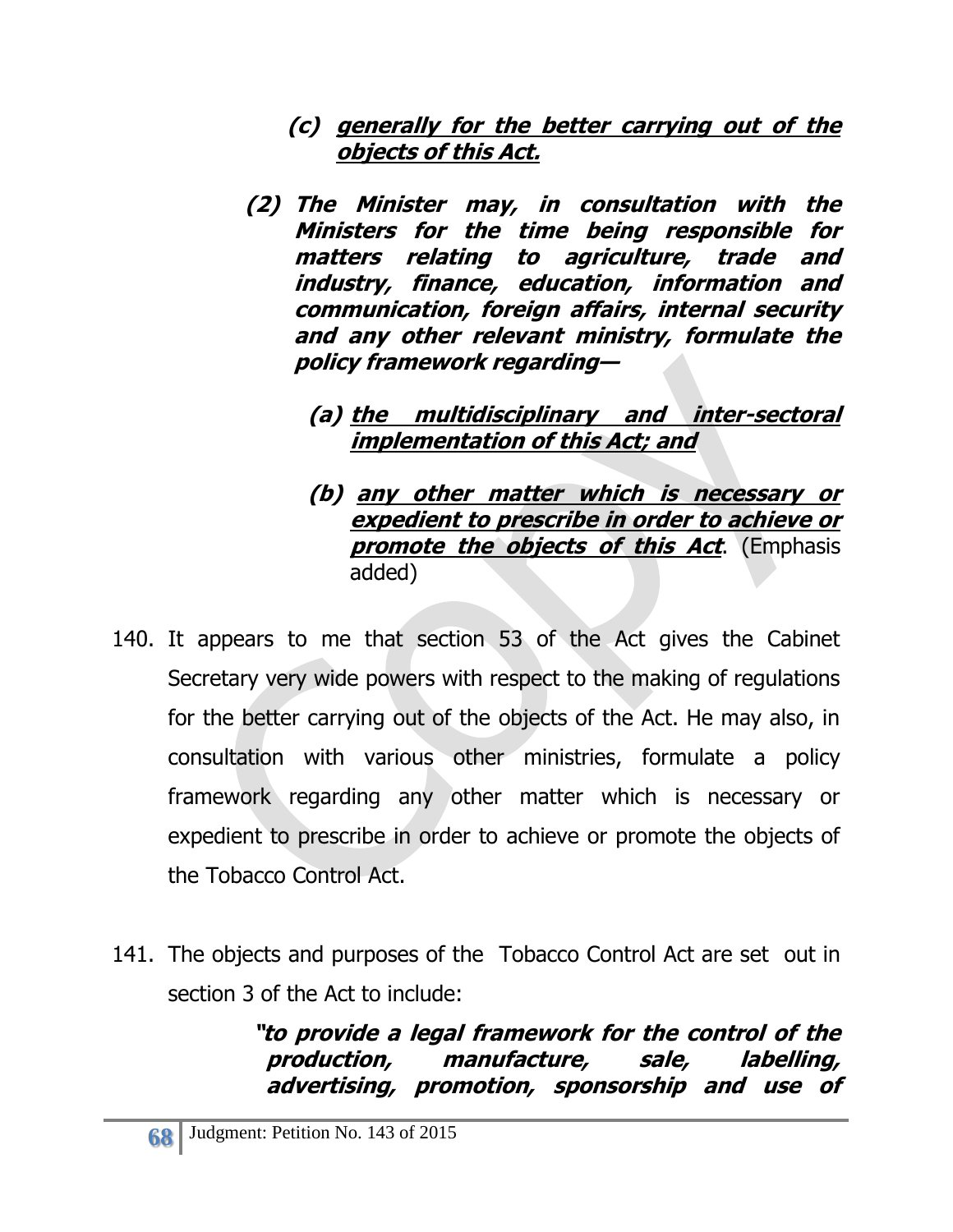**tobacco products, including exposure to tobacco smoke, in order to—**

- **(a) protect the health of the individual in light of conclusive scientific evidence implicating tobacco production, use and exposure to tobacco smoke and tobacco products, in the incidence of debilitating illness, disease, disability and death;**
- **(b) protect the purchasers or consumers of tobacco products from misleading and deceptive inducements to use tobacco products and consequent dependence on them; and inform them of the risks of using tobacco products and exposing others to tobacco smoke;**
- **(c) protect the health of persons under the age of eighteen years by preventing their access to tobacco products;**
- **(d) inform, educate and communicate to the public the harmful health, environmental, economic and social consequences of growing, handling exposure to and use of tobacco and tobacco products, and tobacco smoke;**
- **(e) protect and promote the right of non-smokers to live in a smoke-free environment;**
- **(f) protect and promote the interest of tobacco growers by providing viable alternative crops;**
- **(g) adopt and implement effective measures to eliminate illicit trade in tobacco including smuggling, illicit manufacturing and counterfeiting;**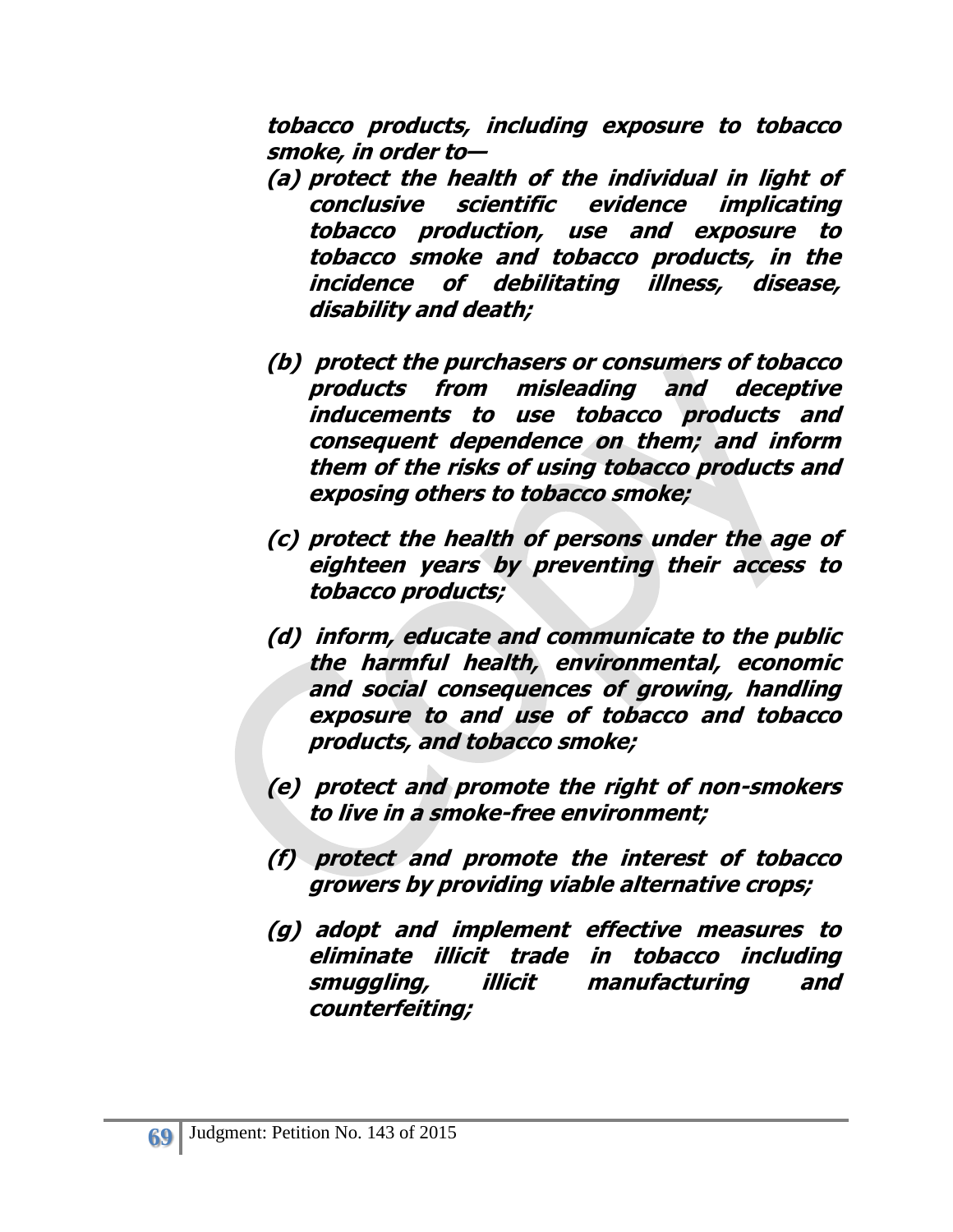- **(h) promote and provide for rehabilitation and cessation programmes for consumers of tobacco products;**
- **(i) promote research and dissemination of information on the hazardous effects of tobacco production and use including exposure to tobacco products and tobacco smoke, in particular the health risks including addictive characteristics of tobacco consumption and exposure to tobacco smoke**.
- 142. It is therefore my finding, in view of the above provisions, that the Cabinet Secretary for Health has the power and the mandate to make the regulations in Part V of the Regulations. The petitioner and other players in the tobacco industry are in a peculiar industry, one whose products have been scientifically implicated in debility, disease and death. As the Tobacco Control Act notes in the object clause, its aim is to **"protect the health of the individual in light of conclusive scientific evidence implicating tobacco production, use and exposure to tobacco smoke and tobacco products, in the incidence of debilitating illness, disease, disability and death…"**
- 143. In my view, it is within the mandate of the CS Health to make regulations that will limit interaction between such an industry and public officers who, unfortunately, a matter that is within the public domain, are not famous for their integrity and concern for the health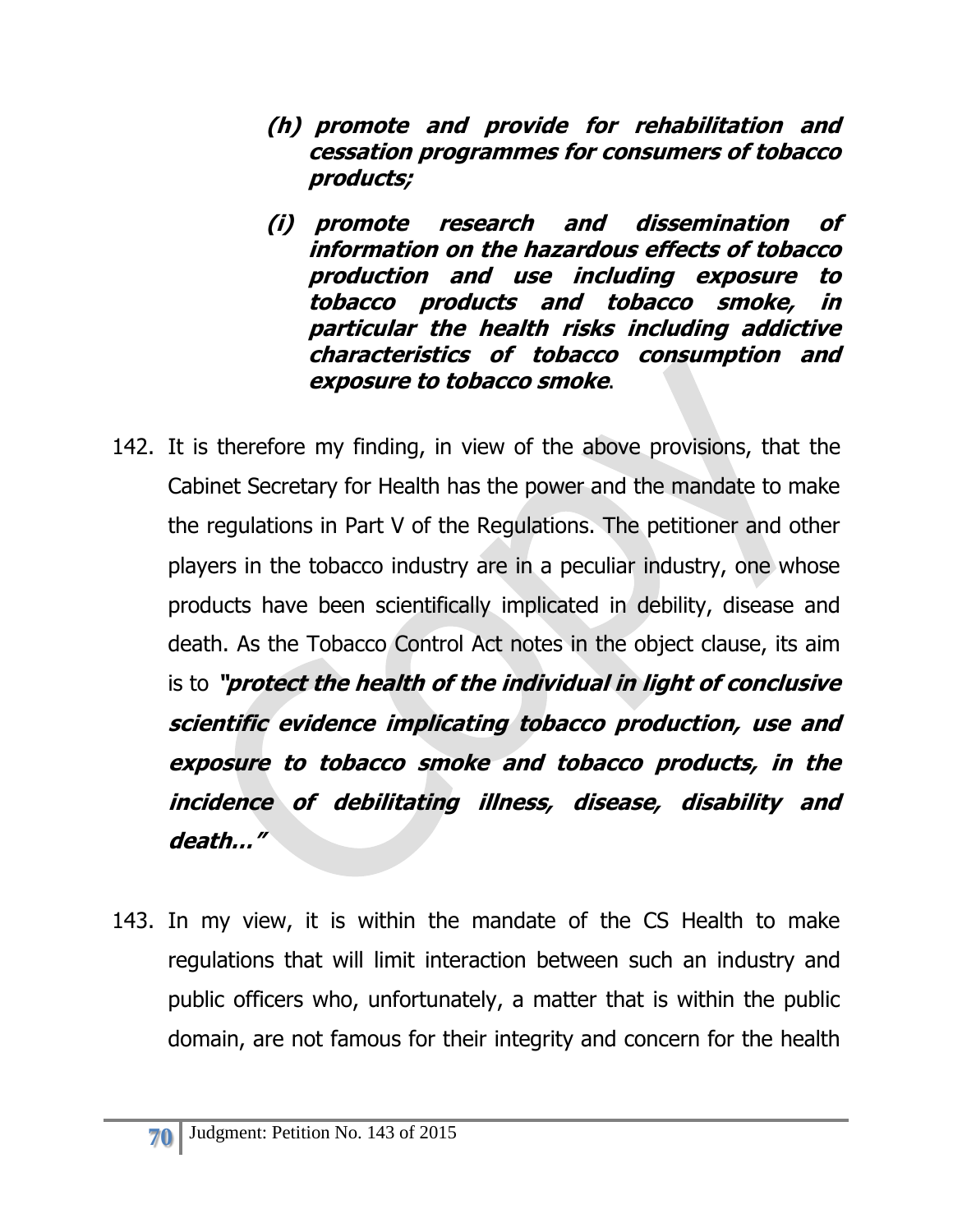of the public. Given the nature of the industry, the differential treatment with other industries is permissible.

144. In addition, as a reading of Part V of the Regulations shows, there is no ban on interactions between public officers and the tobacco industry but such interactions are merely regulated. For instance, Regulation 22 makes provisions with regard to how public officers may interact with the tobacco industry, with Regulation 22 (1) making it clear that:

#### **Any interactions between public authorities or public officers and the tobacco industry shall be limited to the extent strictly necessary for effective tobacco control and enforcement of relevant laws**.

145. The intention behind this limitation is, in my view, to ensure effective enforcement and implementation of the tobacco control laws. It accords with the provisions of Article 24 of the Constitution as it allows a differentiation in interactions with public officers between the tobacco industry and other industries which is permissible under the Constitution. As was observed in the case of **State of Kesata and Another vs N. M. Thomas and Others, 1976 AIR 490, 1976 SCR (17906**:

> "**The principle of equality does not mean that every law must have universal application for all persons who are not by nature, attainment or circumstances in the same position and the varying needs of different classes of persons require special**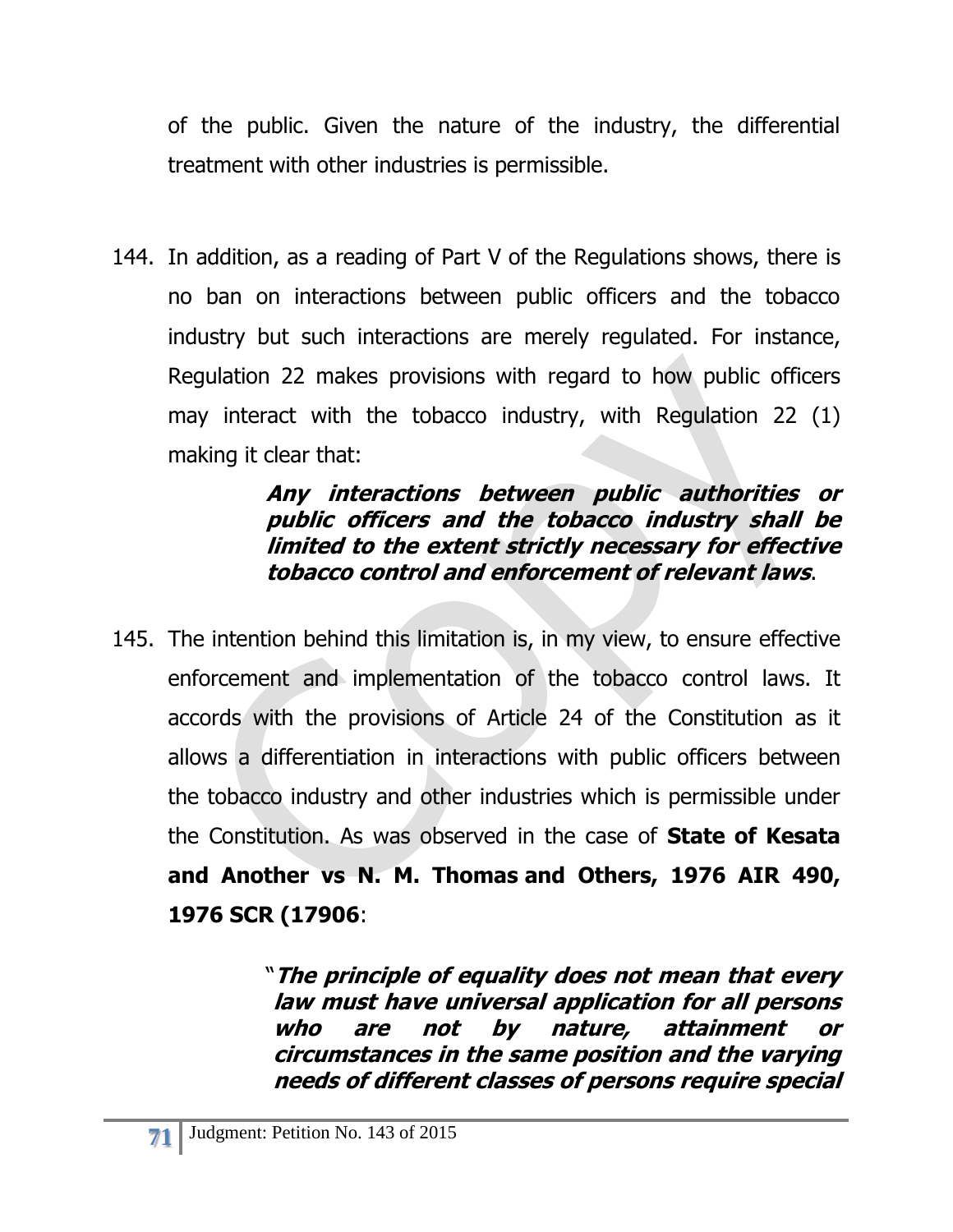**treatment. The Legislature understands and appreciates the need of its own people, that its laws are directed to problems made manifest by experience and that its discriminations are based upon adequate grounds. The rule of classification is not a natural and logical corollary of the rule of equality, but the rule of differentiation is inherent in the concept of equality. Equality means parity of treatment under parity of conditions. Equality does not connote absolute equality. A classification in order to be constitutional must rest upon distinctions that are substantial and not merely illusory. The test is whether it has a reasonable basis free from artificiality and arbitrariness embracing all and omitting none naturally falling into that category."**

146. I am also persuaded in this finding by the words of Chaskalson J in **S** 

**vs Makwanyane and Another, CCT 3/94(1995) 2A CC3** where he outlined key determining factors when a court is considering the question of limitation of rights:

> **"The limitation of constitutional rights for a purpose that is reasonable and necessary in a democratic society involves the weighing up of competing values, and ultimately an assessment based on proportionality. This is implicit in the provision of Section 33(1). The fact that difference rights have different implications for democracy, and in the case of our Constitution, for "an open and democratic society based on freedom and equally"; means that there is no absolute standard which can be laid down for determining reasonableness and necessity. Principles can be established, but the application of those principles to particular circumstances can only be done on a case by case**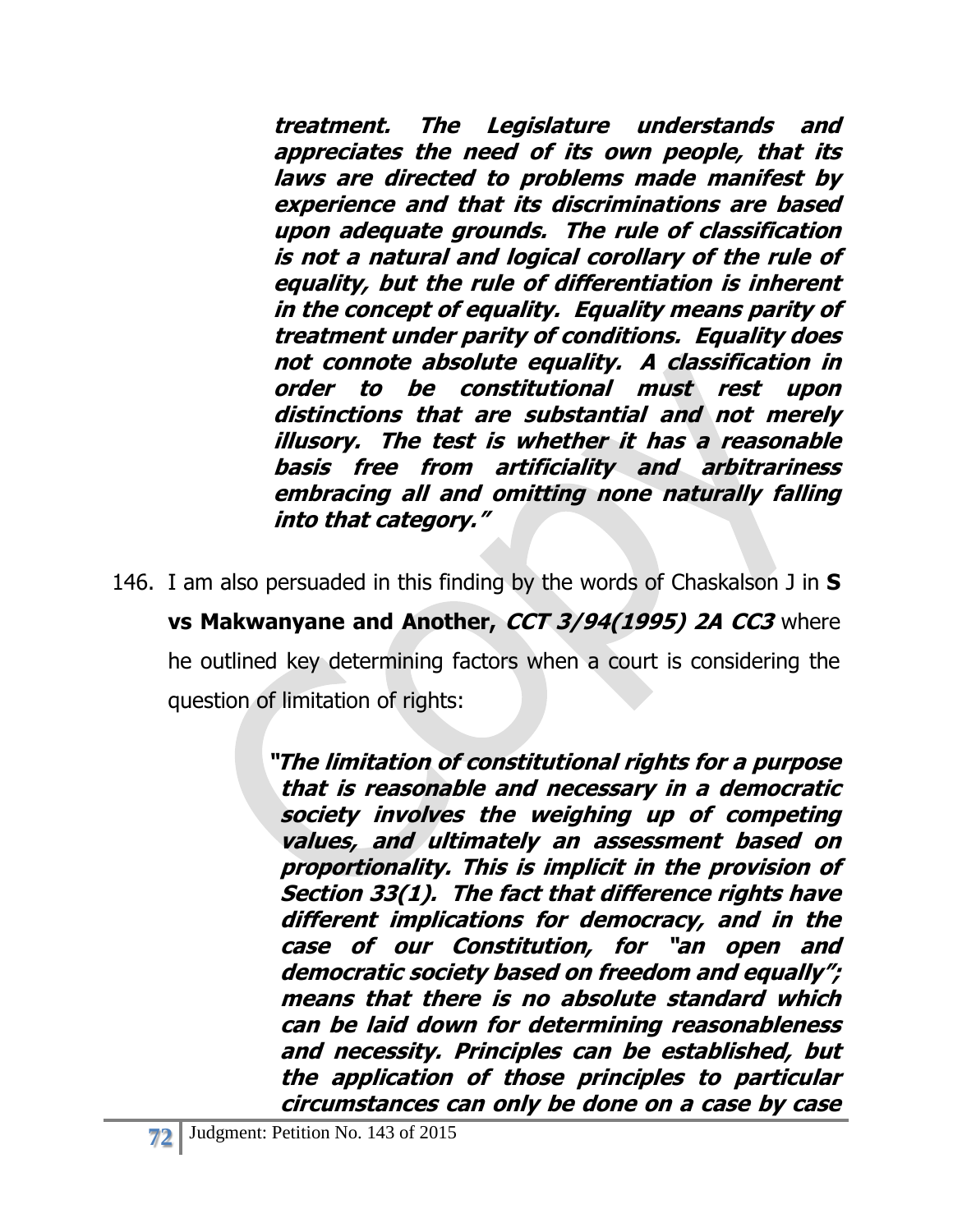**basis. This is inherent in the requirement of proportionality, which calls for the balancing of different interests.**

**In the balancing process, the relevant considerations will include the nature of the right that is limited, and its importance to an open and democratic society based on freedom and equality; the purpose for which the right is limited and the importance of that purpose to such a society; the extent of the limitation, its efficacy, and particularly where the limitation has to be necessary, whether the desired ends could reasonably be achieved through other means less damaging to the right in question."**

### **Regulations 3 to 11-Packaging and Labelling**

- 147. The petitioner has challenged Part II of the Regulations, which make provisions with respect to labelling and packaging, on several grounds. It is unhappy about the time for compliance with the requirements of the regulations, and the specifications of the health warnings.
- 148. The petitioner submits that under section 21(4) of the Act the health warnings were to come into effect within 9 months of the publication of a notice to that effect. Regulation 1, on the other hand, provides that the Regulations are to come into effect 6 months from the date of publication, which was six months from the date of their publication on 5<sup>th</sup> December 2014. It now asks the Court, should it not nullify the Regulations, to direct that the requirements with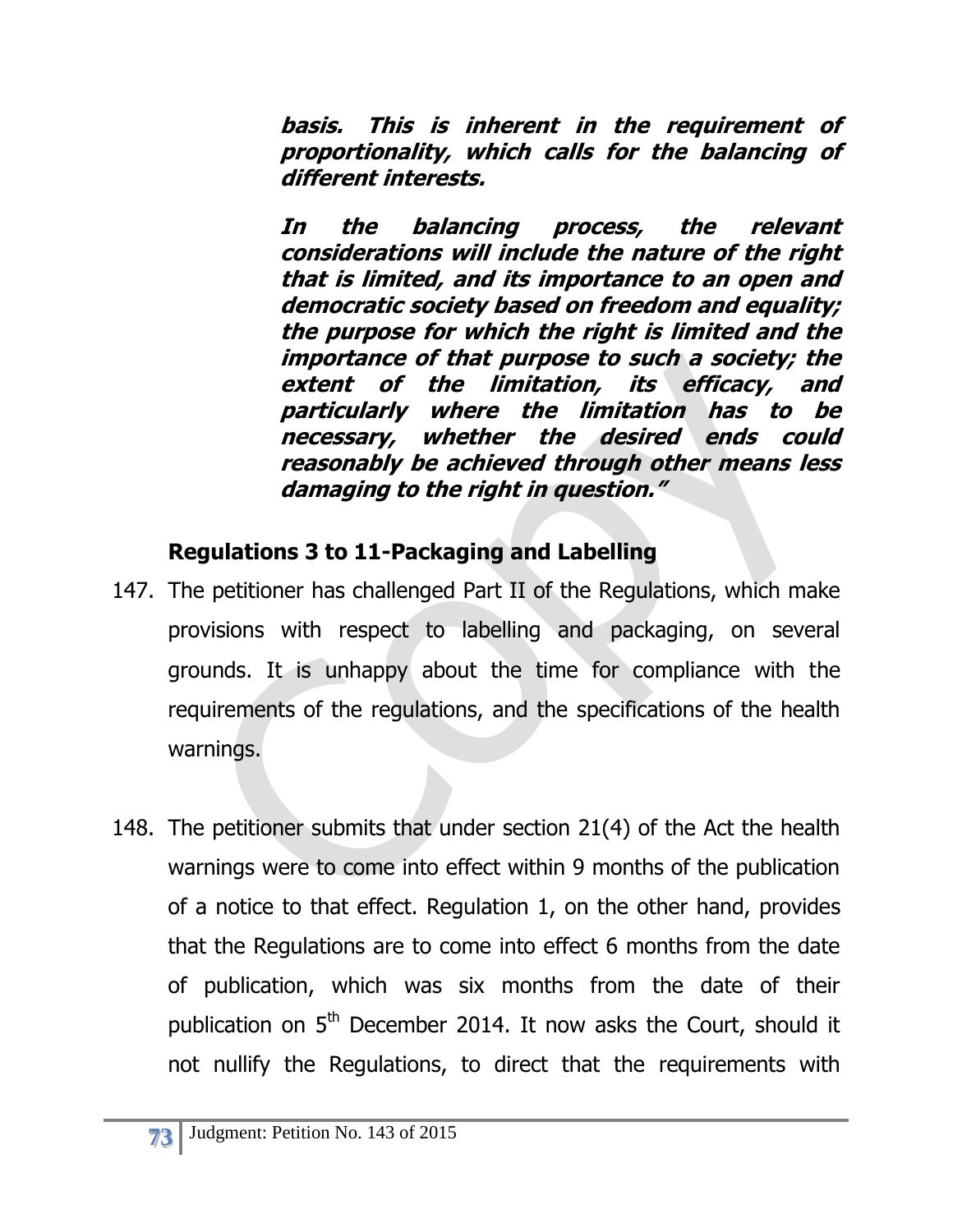respect to labelling and packaging come into effect nine months from the date of the Court's decision.

- 149. With respect to the specifications of the health warnings, while it submits that it eventually received the technical storage device containing the technical repository and technical information on 29<sup>th</sup> July 2015, the petitioner has an issue with the prescribed images. It therefore asks the Court to direct that the petitioner and other members of the tobacco industry should not be obliged to comply with the Regulations in so far as the health warnings are concerned until such time as adequate quality images of the prescribed health warnings are provided so as to enable the health warnings to be clearly displayed.
- 150. The respondents counter that Part II of the Regulations is in conformity with sections 16, 21, 22, 23, 24, 25 and 26 of the Tobacco Control Act and the Schedule to the Act, and does not in any way violate the Constitution, nor is it ultra vires the Act. It is their submission further that the First Schedule of the Regulations adds graphic health warnings to the written words contained in the Schedule of the Tobacco Control Act and it is a means to educate the members of the public and reduce the ill health caused by tobacco use and consumption.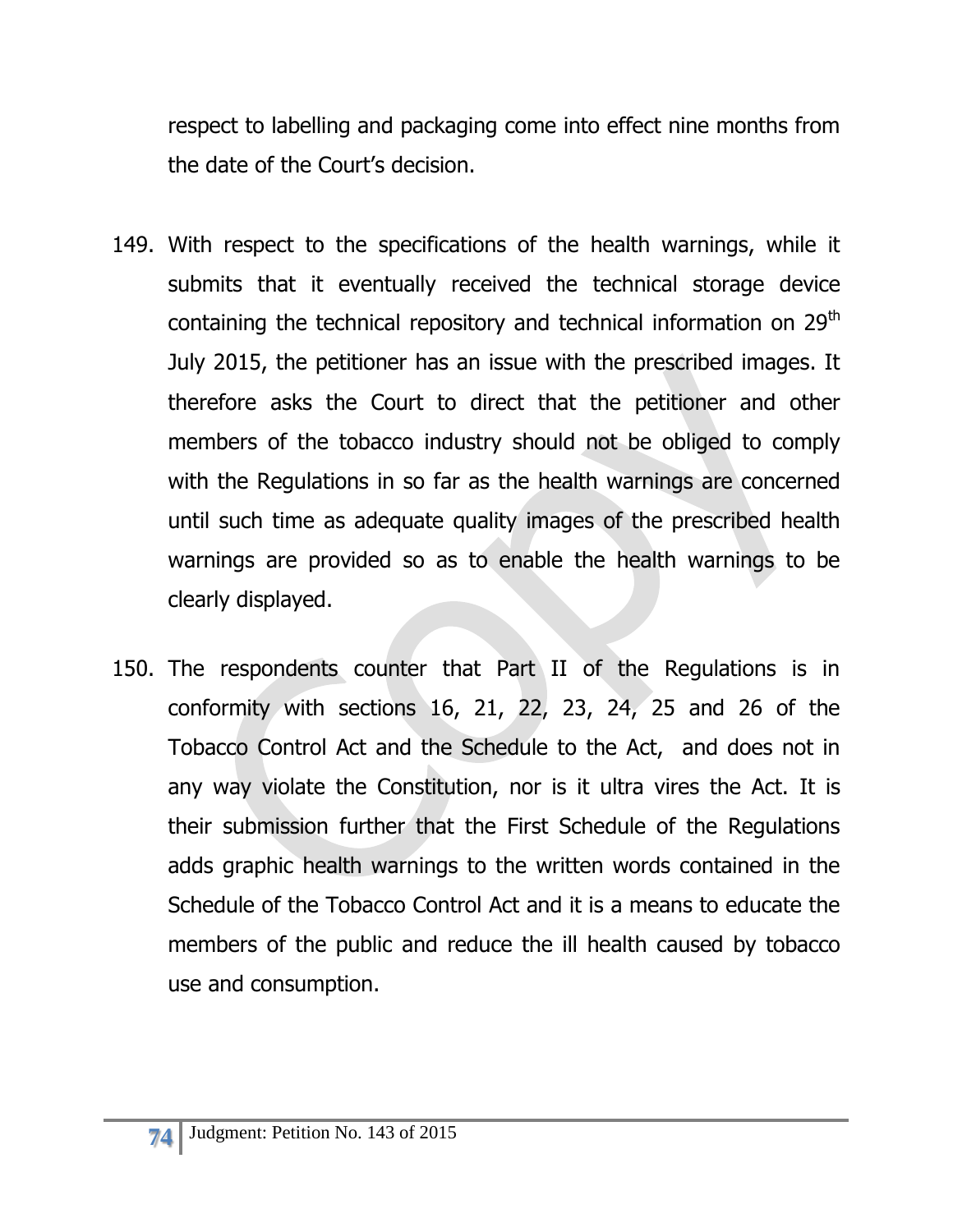- 151. On their part, the interested parties highlighted the practice with respect to labelling and packaging in other jurisdictions and submitted that the health warnings are in line with global and regional implementation of picture-based warnings, and do not in any way violate international trade rules. Further, that under Articles 35 (1) (b) and 46 (3) of the Constitution and under the Food, Drug and Chemical Substances Control Act, the petitioner is under an obligation to provide and give accurate information on its products' effects and contents so as to enable the Government to conduct scientific tests to determine the levels of the chemicals harmful to the population. As such, the Regulations are not in contravention of the Constitution.
- 152. The interested parties have drawn attention to Article 46 of the Constitution, which provides that:
	- **(1) Consumers have the right- (a) To goods and services of reasonable quality;**
		- **(b) To the information necessary for them to gain full benefit from goods and services;**
		- **(c) To the protection of their health, safety, and economic interests; and**
		- **(d) To compensation for loss or injury arising from defects in goods or services.**
	- **(2) Parliament shall enact legislation to provide for consumer protection and for fair, honest and decent advertising**.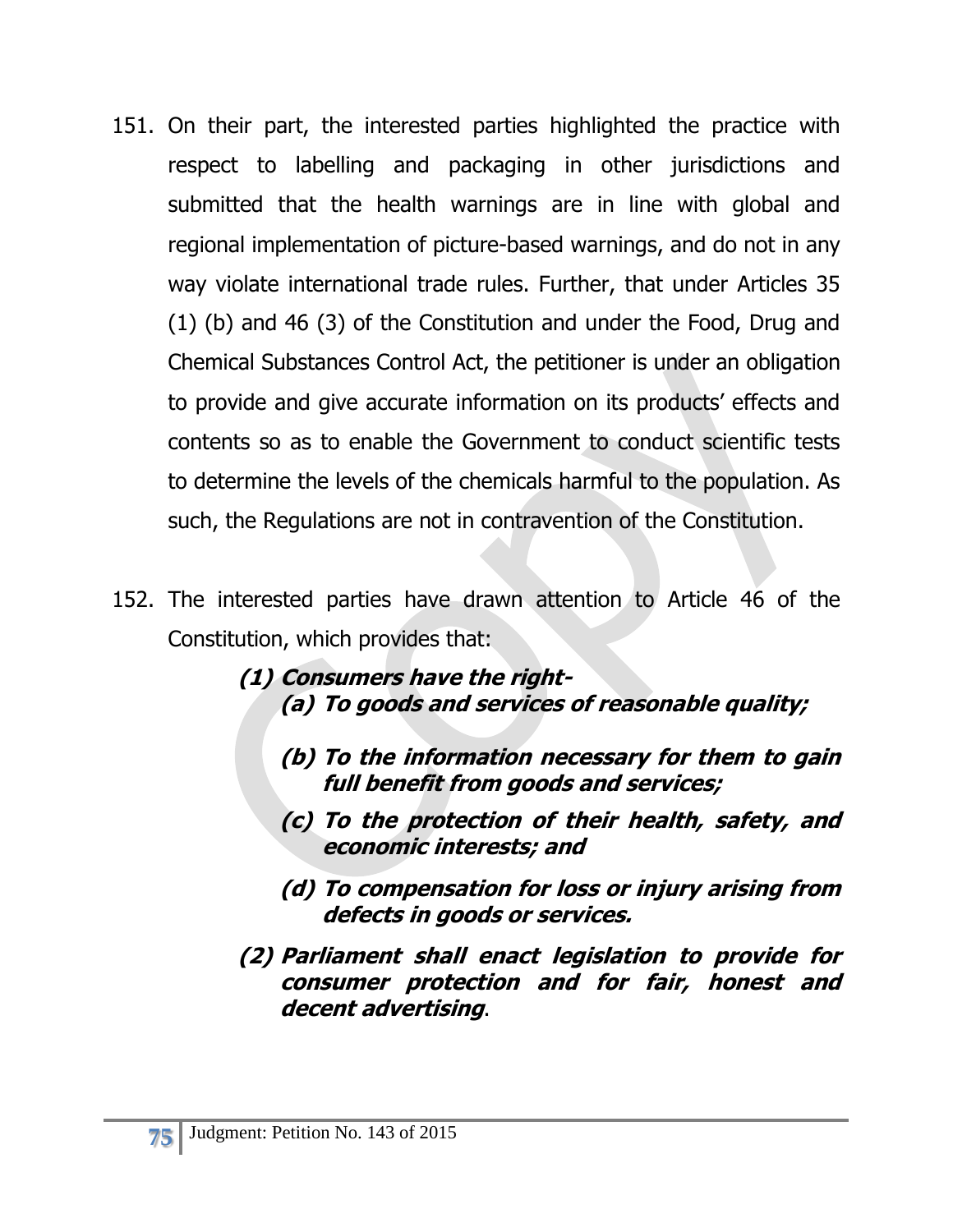- 153. With respect to tobacco products, section 21 of the Tobacco Control Act stipulates that:
	- **(1) No person shall manufacture, sell, distribute, or import a tobacco product unless the package containing the product displays, in the prescribed form and manner, such information as may be prescribed with respect to the product and its emissions and the health hazards or effects arising from the use of the product or from its emissions.**
	- **(2) Every package containing a tobacco product shall—**
		- **(a) have at least two warning labels of the same health messages, in both English and Kiswahili, comprising of not less than 30% of the total surface area of the front panel and 50% of the total surface area of the rear panel, and both located on the lower portion of the package directly underneath the cellophane or other clear wrapping;**
		- **(b) bear the word "WARNING" appearing in capital letters and all text shall be in conspicuous and legible 17-point type, unless the text of the label statement would occupy more than seventy percent of such area, in which case the text may be of a smaller but conspicuous type size, provided that at least sixty percent of such area is occupied by the required text; and**
		- **(c) bear text that is black on a white background or white on a black background in a manner that contrasts by typography, layout or colour with all other printed material on the package.**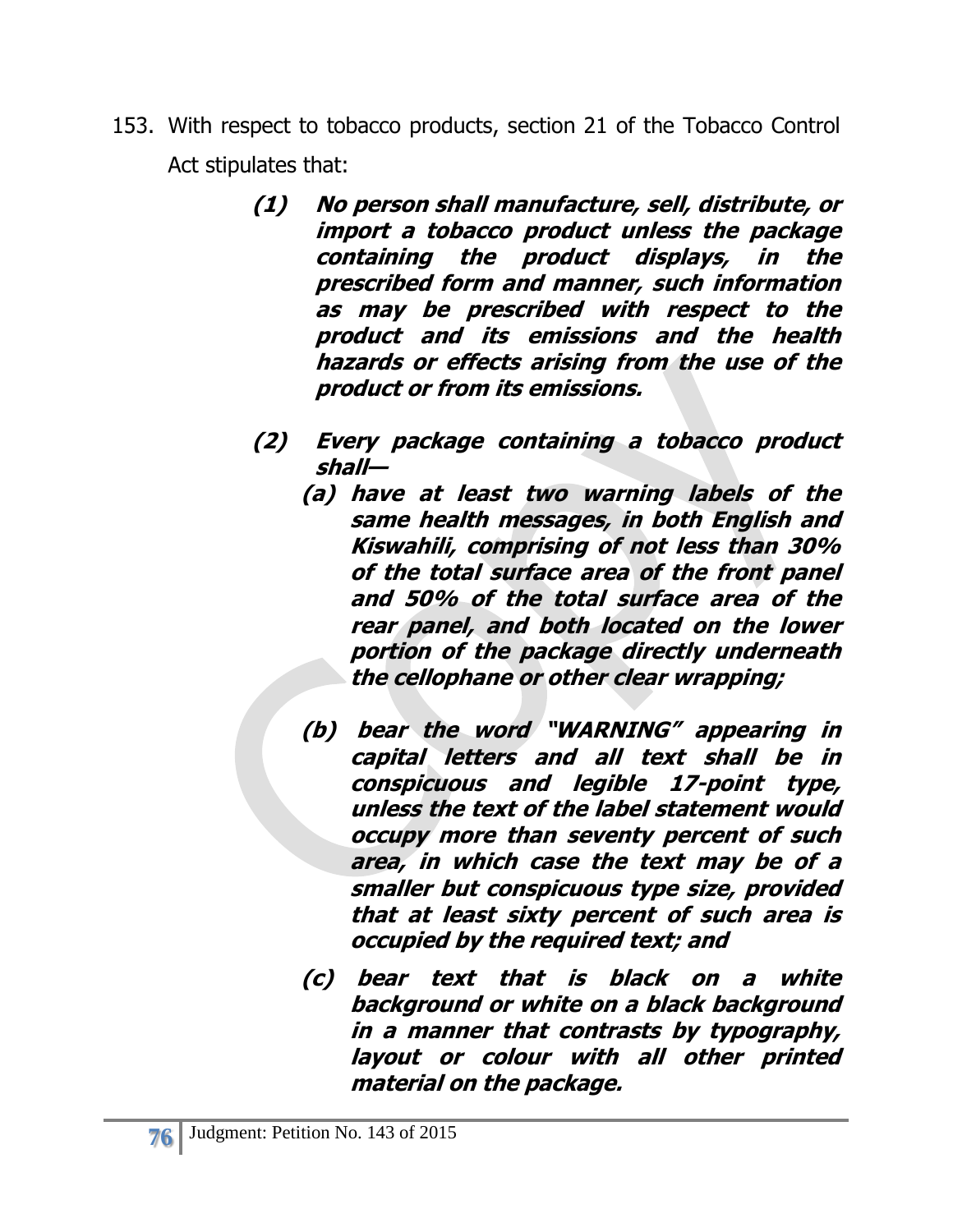- **(3) All the warning labels specified in the Schedule shall be randomly displayed in each twelvemonth period on a rotational basis and in as equal a number of times as is possible, on every successive fifty packages of each brand of the product and shall be randomly distributed in all areas within the Republic of Kenya in which the product is marketed.**
- **(4) The Minister may, by notice in the Gazette, prescribe that the warning, required under this section, be in the form of pictures or pictograms: Provided that such notice shall come into operation upon expiration of nine months from the date of its publication**.
- 154. A reading of the Regulations demonstrates that what the respondents were doing at Part II (Regulation  $3 - 11$ ) of the impugned Regulations was to put into effect the provisions of section 21 of the Act. To illustrate, Regulation 3 provides that:
	- **(1) A person who manufacturers, sells, distributes or imports a tobacco product shall ensure that every package containing the tobacco product bears warning labels and information required under section 21 of the Act and specified in the Schedule to the Act and the corresponding pictures and pictograms set out in the First Schedule.**
	- **(2) The manufacturer, seller, distributor or importer of tobacco product shall ensure that the health warning and message including a pictogram or picture required under paragraph (1) is not distorted or likely to be damaged, concealed, obliterated, removed or rendered permanently**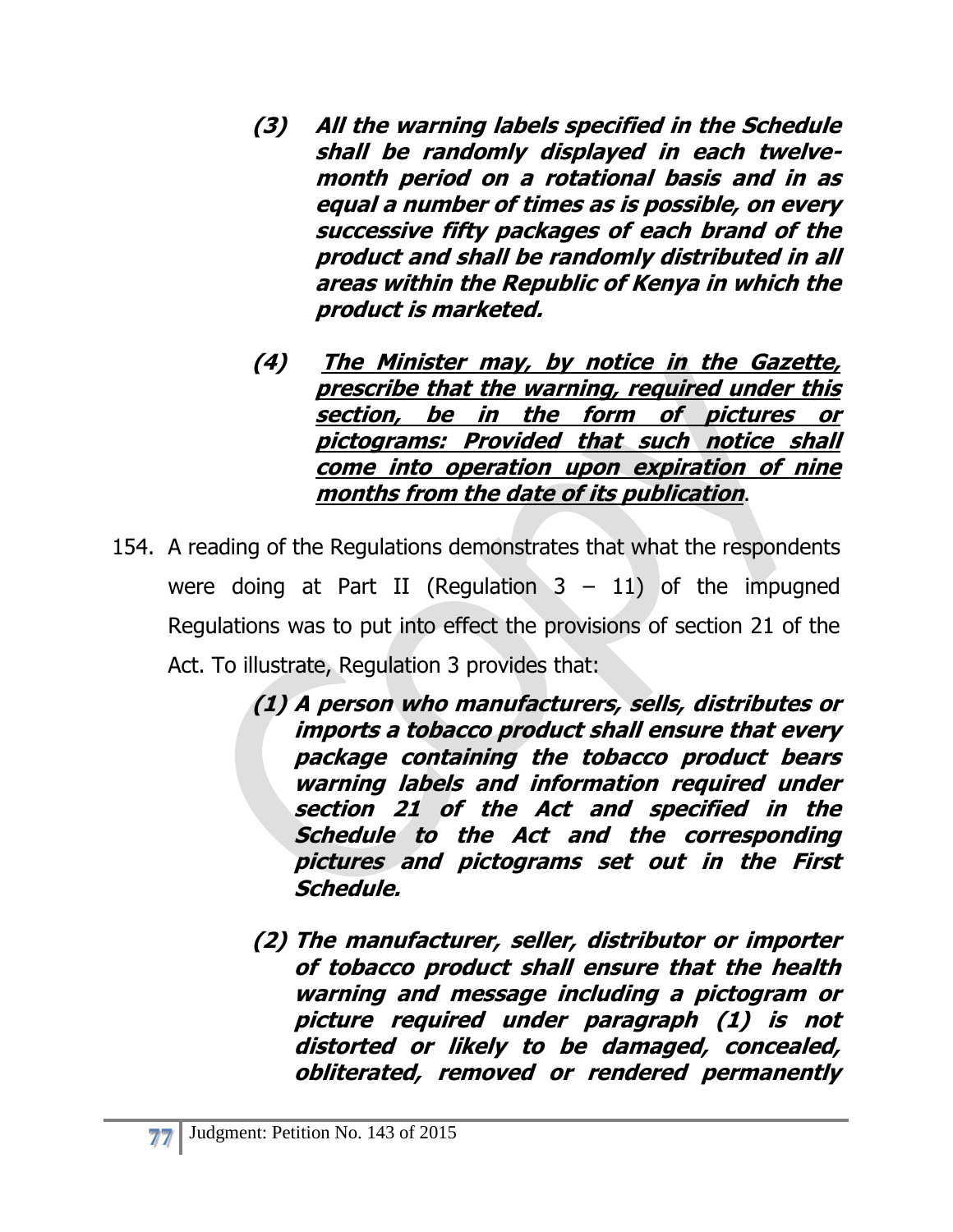**unreadable when the package on which it is printed is opened in the normal way.**

- **(3) A picture and pictogram required under paragraph (1) shall be in full colour with contrasting colours for the background in a manner that maximizes noticeability and legibility or elements of health warnings and messages in the approved layout and design**.
- 155. It is evident that the legislative intention behind the above Regulations was to regulate advertising of tobacco products and to ensure that consumers were fully aware of the nature and content of the tobacco products that they consumed. The Regulations in this part are therefore in accord with the parent legislation and the Constitution.
- 156. With regard to the date by which the petitioner and others in the tobacco industry are to comply with the regulations in respect of the health warnings, it is correct that there is a conflict between the time given in the Act and that set in the Regulations. Section 21 (4) requires compliance within nine months from the date of publication of such Regulations pertaining to the pictorial warning specifications, while the Regulations provide a timeline of 6 months. This Court stayed the coming into force of the Regulations in June, 2015. Having found that there is no violation of the Constitution or statute in Part II of the Regulations, and bearing in mind the time that has elapsed since the orders suspending the operation of the Regulations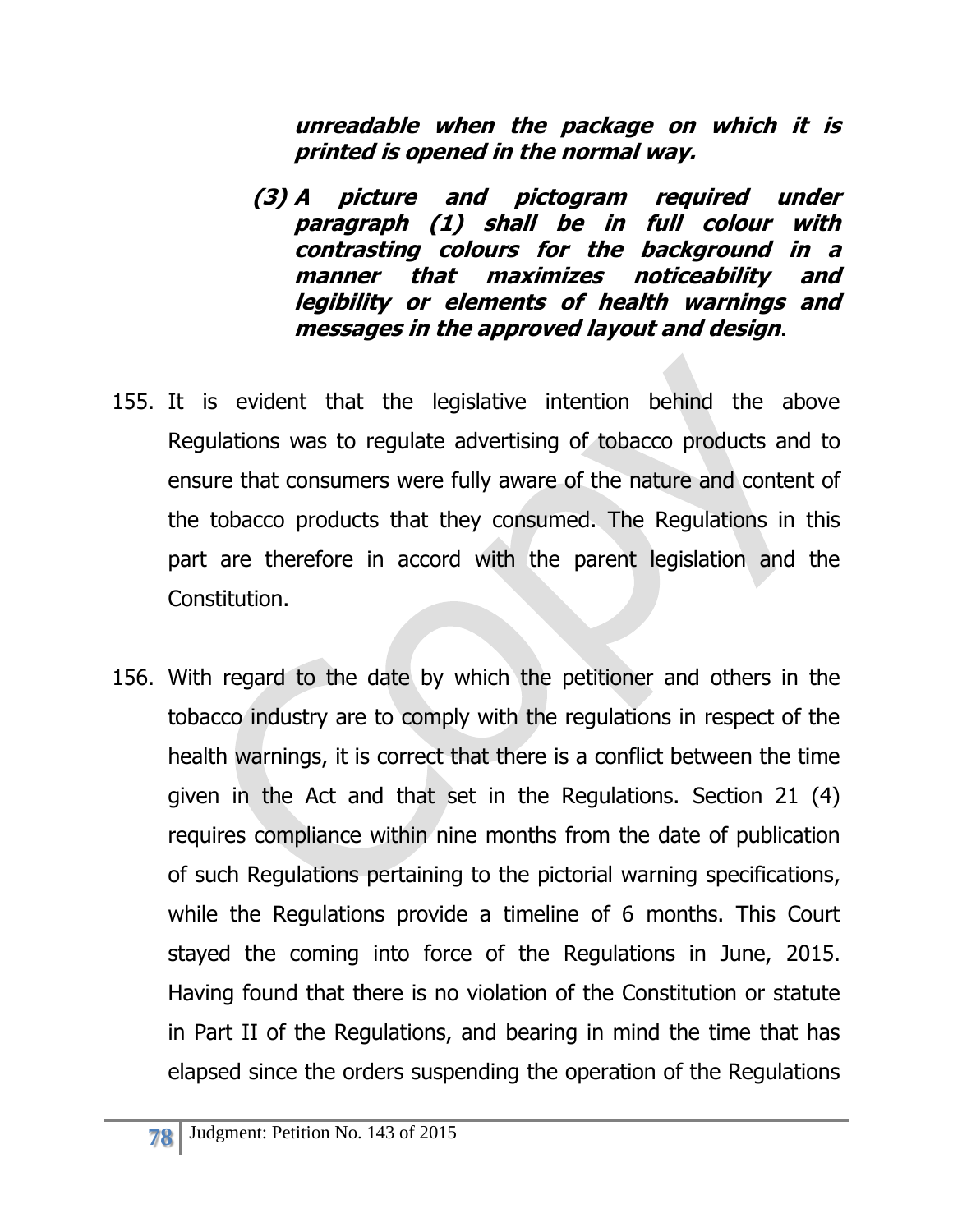was granted, it is my view that a period of six months from the date hereof is reasonable for the implementation of the pictorial health warnings.

157. The petitioner had also complained that it had not been given the technical repository and digital storage device under Regulation 10, and was therefore not able to implement the Regulation. However, it confirmed that it was given such technical information on 29<sup>th</sup> July 2015. It has complained, however, that the prescribed images would result in significant pixilation of the health warnings when printed and result in poor quality images. This, however, in my view, is not a matter of law or the Constitution but a technical matter that should be resolved between the petitioner and other industry players and the respondents, and I decline to enter into an inquiry in respect thereto.

### **Regulations 12-14 Disclosure of Information**

158. The petitioner is also aggrieved by the requirement for provision of information and the disclosure requirements in the Regulations. It submits that such requirements violate Articles 10 (1), 31 and 47 of the Constitution, is uncertain and impossible to comply with. It is its argument further that Regulation 12 and 13 unjustifiably deprive it of its intellectual property rights and that the information disclosure requirements in general are disproportionate and illegal by dint of Article 24 of the Constitution as they impose an unjustified burden.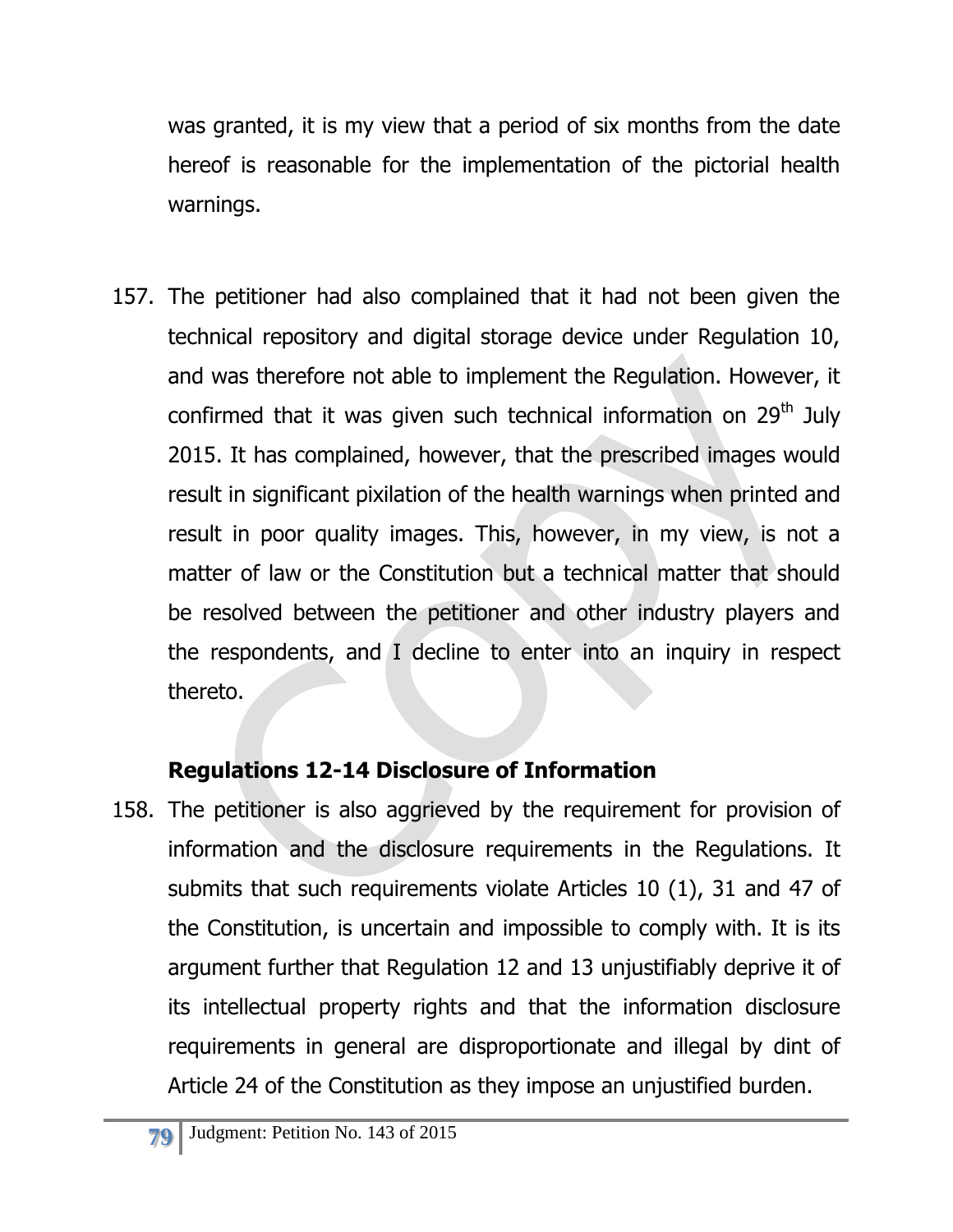- 159. The answer from the respondents is that Part III of the Regulations is in conformity with section 4 of the Tobacco Control Act and the disclosures required are meant for counteractive measures to control and mitigate tobacco related health problems. It is also their submission that the disclosure is required because tobacco products contain several harmful ingredients which need to be regulated, controlled and the quantity monitored. Their case therefore is that the disclosure is reasonable and justifiable in an open and democratic society and in line with Article 24 of the Constitution and supported by the Guidelines for implementation of Articles 10 and 20.2 of the WHO Framework Convention.
- 160. The respondents have relied on various decisions, including **British American Tobacco South Africa (PTY) Limited vs Minister of Health and Others, Case No. 60230/2009, British American Tobacco UK Ltd and Others vs Secretary of State for Health, [2004] EWHC 2493 (Admin) (05 November, 2004), Imperial Tobacco Ltd, Re Judicial Review 2010, SLT 1203, 2010 GWD 32-655, [2010] Scot CS CSOH 134** to support their case with respect to the necessity and lawfulness of regulations requiring labelling and health warnings on packaging.
- 161. The interested parties supported the respondents and submitted, with respect to the disclosure requirements, that the petitioner misstates, confuses and misrepresents the basic obligations of World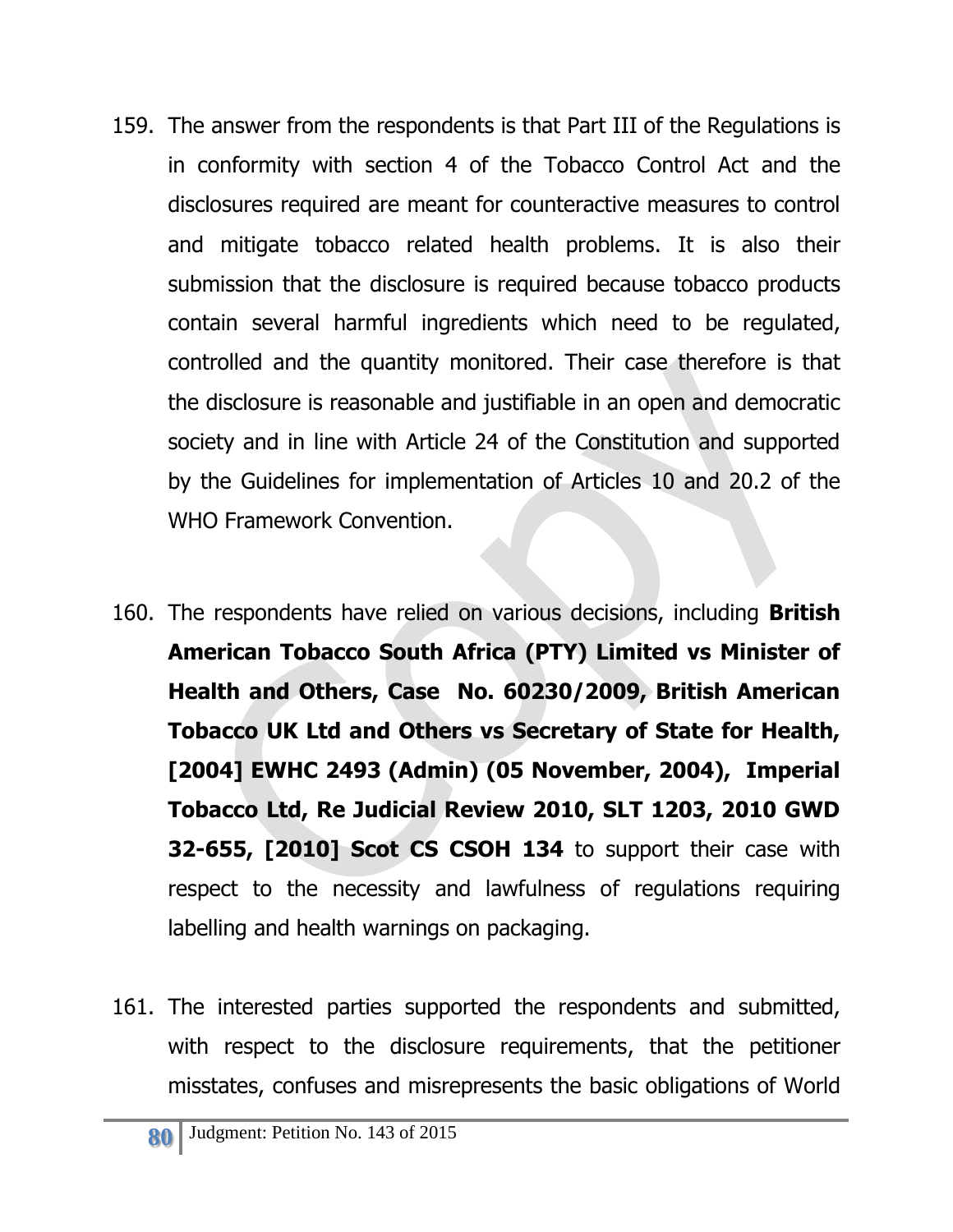Trade Organisation Member States in respect to trademark protections and the intersection of trade law with health. Their submission was that trade law allows legitimate public health measures to restrict trade, so long as no alternative could achieve the same goal with a lesser restriction on trade.

- 162. In their view, the Regulations impugned in this petition seek higher noble goals than trade guided by the principles and objectives of Trade Related Aspects of Intellectual Property Rights Agreement; that the Regulations do not eliminate the use of trademarks, or threats to confuse consumers through the ban on tobacco advertising, promotion and sponsorship, but are permissible and lawfully restrict the use of certain trademarks.
- 163. I have considered the provisions of these two Regulations. Regulation 12 deals with product disclosure while Regulation 13 deals with industry disclosure. Regulation 12 (1) (c), which is relevant for present purposes, states that:

**A manufacturer or importer shall, at the end of each calendar year, provide the Cabinet Secretary, for each type of tobacco product and for each brand manufactured or imported, all toxological data available to the manufacturer concerning the ingredients of that tobacco product in the case of products intended to be burnt or unburnt or of products not intended to be burnt or unburnt which shall for each ingredient-**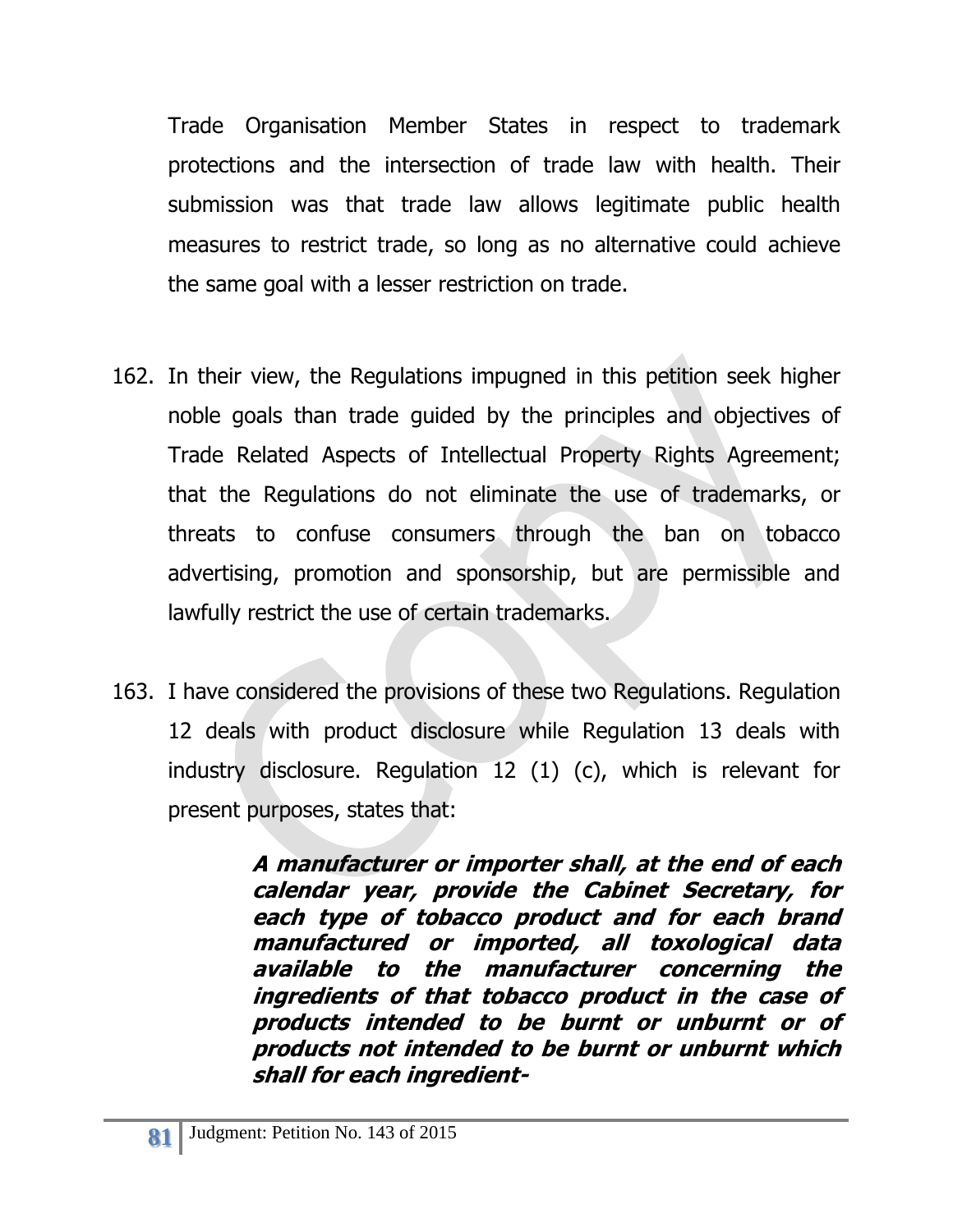- **i. refer in particular to their effects on health;**
- **ii. include any effects produced in combination with any of the other ingredients of that product that are not produced by that ingredient alone; and**
- **iii. include any addictive effects**.
- 164. The requirements of this regulation are, in my view, clear, and I am unable to see how they violate the petitioner's constitutional right to intellectual property or to privacy. They are aimed at identifying the products and ingredients used by manufacturers of tobacco products, ensuring that public health authorities have full information about the ingredients in tobacco products, and the health effects thereof.
- 165. In any event, it is my view that such requirements and disclosure outweigh the intellectual property rights pertaining to tobacco products, though it must be emphasised that the infringement thereof has not emerged from the petitioner's case. At any rate, I am guided in my consideration of this issue by the sentiments of the Canadian court in the case of **Canada (Attorney General) vs JTI-MacDonald Corp [2007 SCC 30](http://scc.lexum.umontreal.ca/en/2007/2007scc30/2007scc30.html) (CanLII)** in which it was observed as follows:

**"[T]obacco is now irrefutably accepted as highly addictive and as imposing huge personal and social costs. We now know that half of smokers will die of tobacco-related diseases and that the costs to the public health system are enormous. We also know that tobacco is one of the hardest addictions to**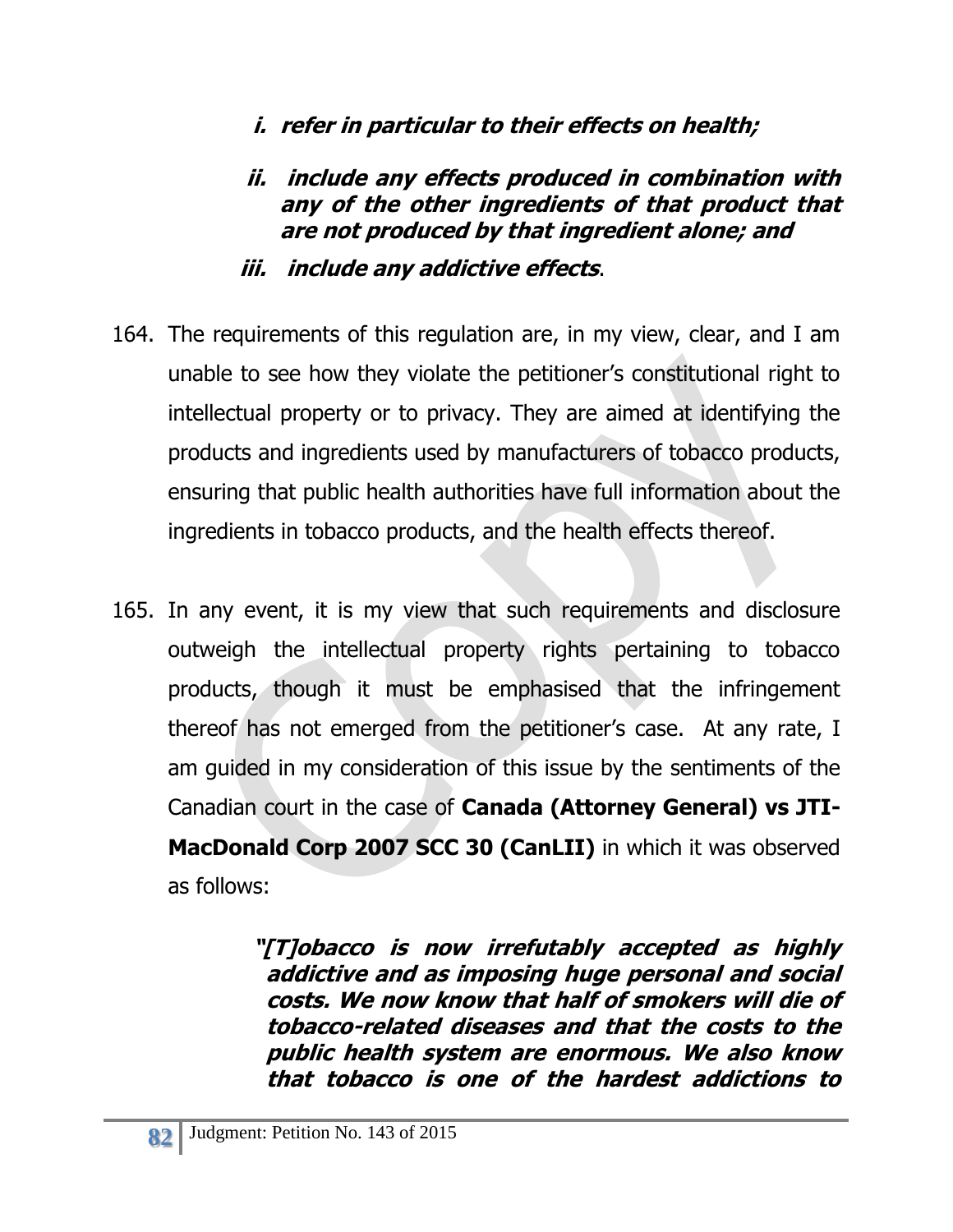#### **conquer and that many addicts try to quit time and time again, only to relapse.**"

- 166. Confronted with such a product and a need to balance the public health interests and the rights of the public against the commercial interests of the petitioner and others in the tobacco industry, the choice is fairly obvious.
- 167. A second regulation impugned on the basis that it imposes unreasonable disclosure demands on the petitioner is Regulation 13, which provides that:

#### **A manufacturer shall at the end of every calendar year, submit a report to the Cabinet Secretary on- (a) The quantity of tobacco products produced in the immediately preceding calendar year;**

- **(b) Market share;**
- **(c) Sales made and revenues earned;**
- **(d) Quantities exported where applicable; and**
- **(e) Affiliated organizations and its agents or persons acting on its behalf**.
- 168. As I understand the petitioner's submission, the only item in the information required under Regulation 13 that it is not in a position to provide relates to its market share. A reading of the rest of the information required, namely the quantity of tobacco products produced, sales made and revenues earned, quantities exported and any affiliated organizations or agents and persons acting on behalf of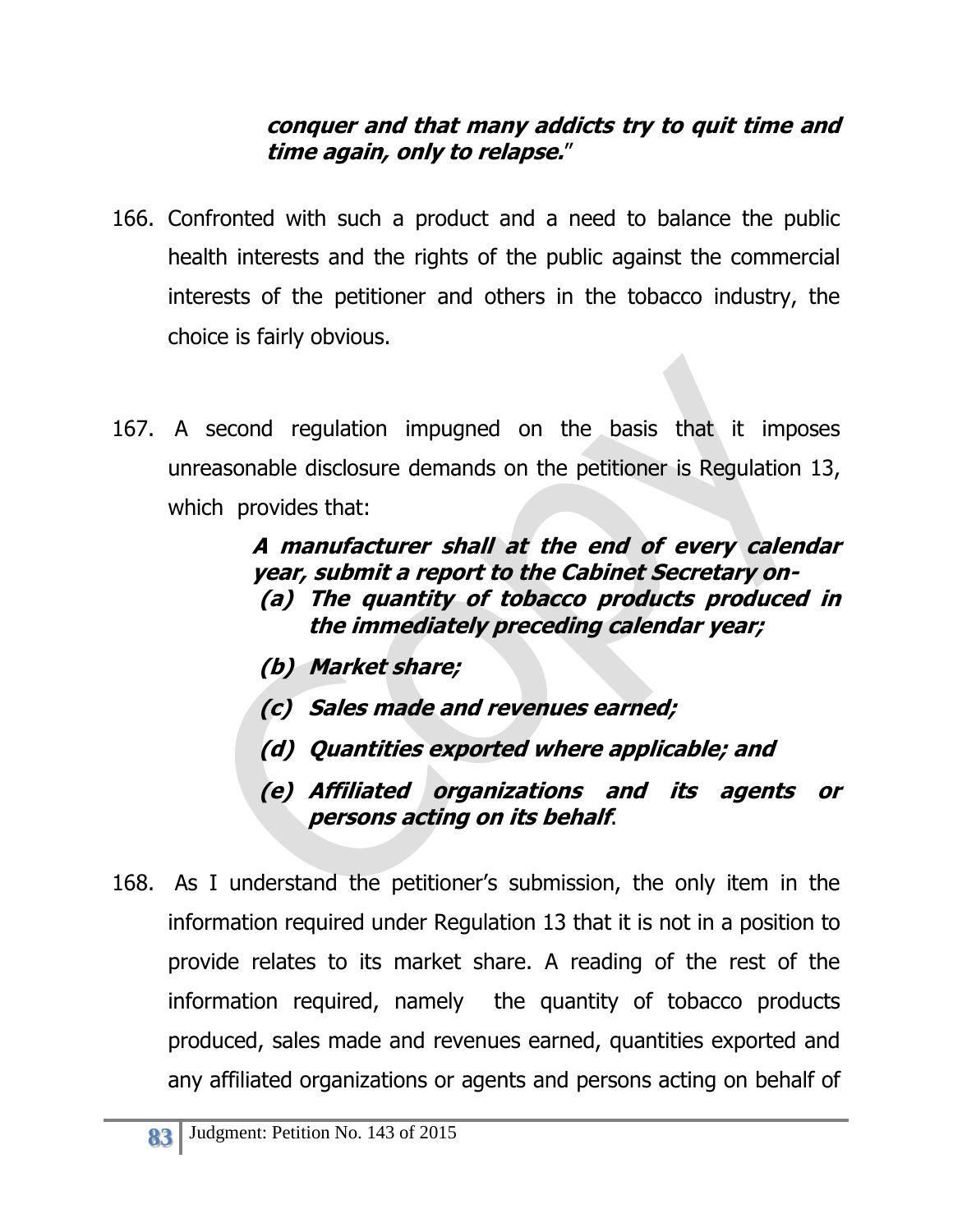such organizations is, in my view, readily available, indeed is within the knowledge of, the manufacturers.

- 169. Information relating to the market share, as submitted by the petitioner, can only be available to the regulator, that is to say the respondents, who have the responsibility of regulating the entire industry. In the circumstances, while I find that the rest of the information required from the petitioner and other entities in the tobacco industry is reasonable, the requirement that they supply information relating to their market share is unreasonable, and they are under no obligation to comply with it.
- 170. In closing on this point, I have noted the argument that there are other legislation such as the Standards Act, Chapter 496 of the Laws of Kenya, which also requires manufacturers to avail certain information pertaining to various products, which are then subjected to various examinations. However, the Tobacco Control Act is a special legislation addressing the concerns pertaining to the tobacco industry in Kenya, which as I observed elsewhere relates to a product scientifically implicated in serious negative health consequences. That being the case, its provisions and the subsidiary legislation made thereunder cannot properly be impugned on the basis that there is other legislation on the basis of which information is required from parties in the positon of the petitioner.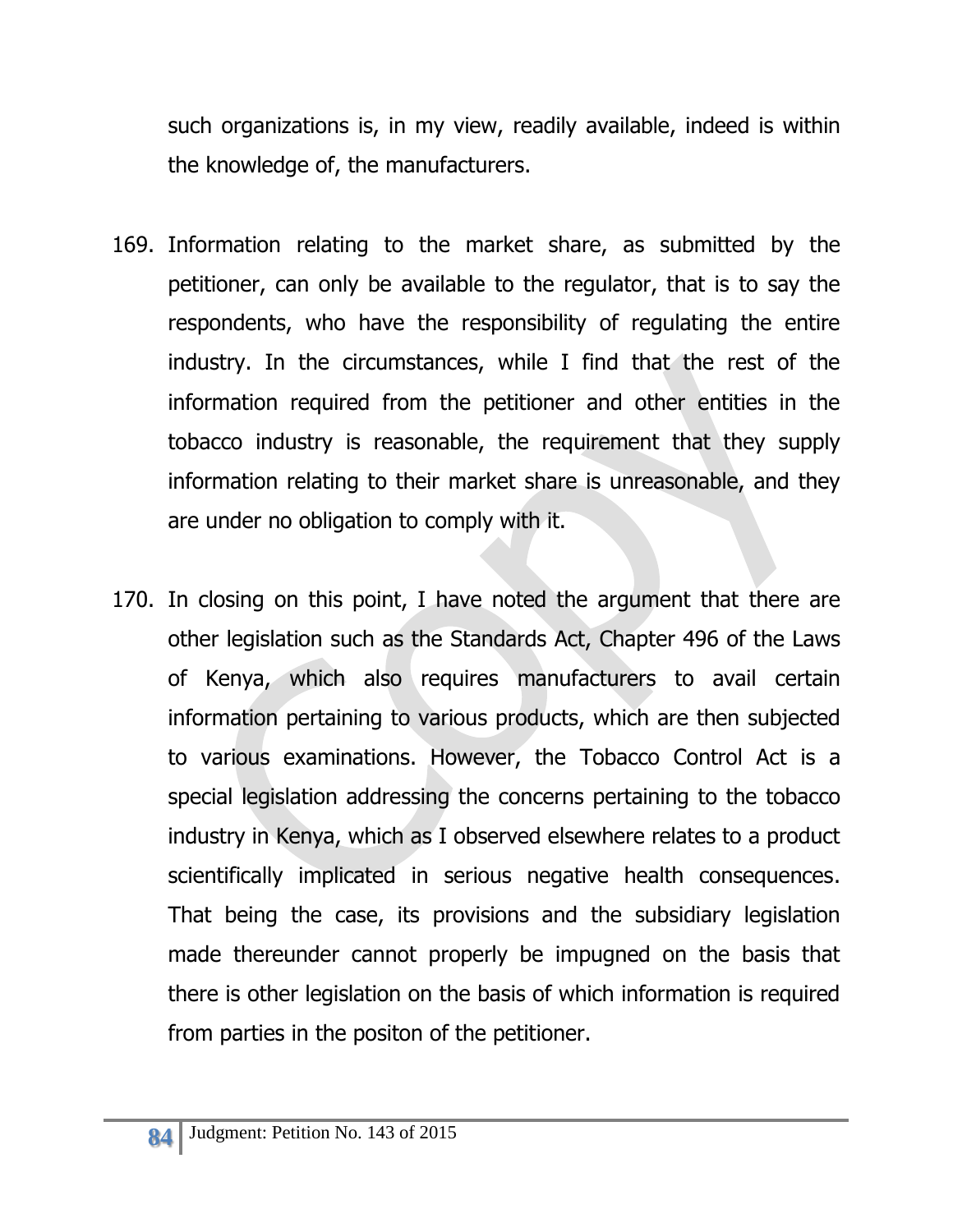171. My conclusion therefore is that save for the limited finding with respect to the disclosure of the market share by the petitioner and others in the industry, it is my finding and I so hold that the disclosure requirements under Part III of the Regulations do not in any way contravene the Constitution or any other law.

## **Regulation 45 on Offences**

- 172. Finally, the petitioner has challenged Regulation 45 on the basis that it is *ultra vires* section 24 (5) of the Statutory Instruments Act and therefore null and void. It relies on the decision in **Kenya Country Bus Owners' Association and 8 Others vs Cabinet Secretary for Transport and Infrastructure and 5 Others [2014] eKLR** in which the Court found the regulation at issue null and void for breach of the provisions of the Statutory Instruments Act.
- 173. Regulation 45 provides that;
	- **(1) Any person who contravenes or facilitates the contravention of these Regulations commits an offence punishable under the Act.**
	- **(2) Any person who contravenes any provisions of these Regulations commits an offence and is liable, on conviction to a fine not exceeding five hundred thousand shillings or to imprisonment for a term not exceeding three years**. (Emphasis added)
- 174. A reading of the above provision against section 24 (5) of the Statutory Instruments Act makes it clear that the Regulation cannot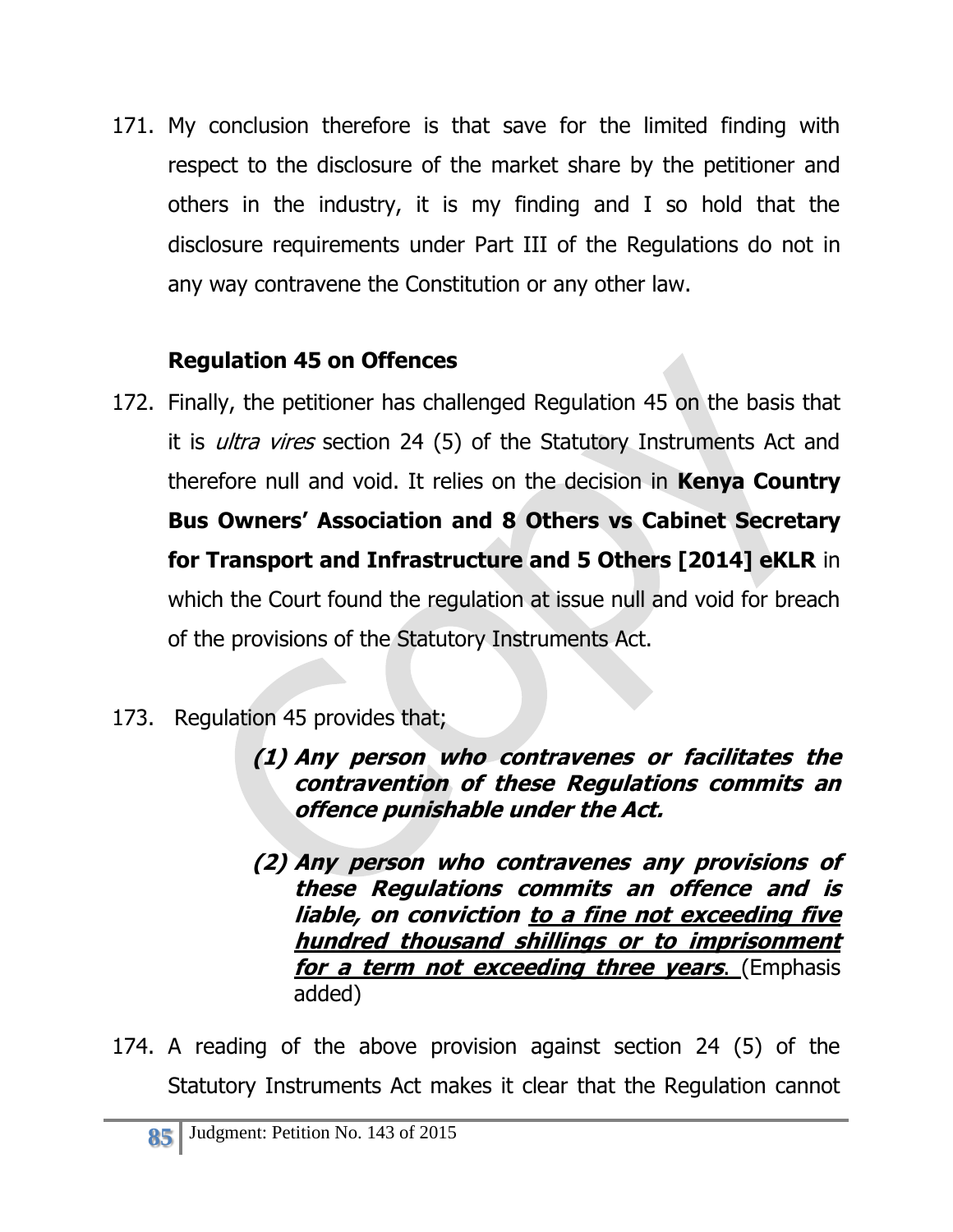stand. The Statutory Instruments Act provides as follows with respect to imposition of penalties in statutory instruments:

> **There may be annexed to the breach of statutory instrument a penalty, not exceeding twenty thousand shillings or such term of imprisonment not exceeding six months, or both, which the regulation making authority may think fit**.

175. Regulation 45 of the Tobacco Control Regulations is therefore *ultra* vires section 24 (5) of the Statutory Instruments Act and therefore void.

## **Conclusion and Disposition**

- 176. The Tobacco Control Act has very clear objectives of safeguarding individuals and the public from the dangers posed by consumption of tobacco, which as the Act states in its objects clause, has been implicated in causing debilitation, disease, and death. The Regulations impugned in this petition are intended to safeguard the public, those who smoke and those who do not, and to provide certain information with regard to the contents of tobacco products. Having considered the various arguments of the parties, I have come to the following findings:
	- **1. That there was sufficient public participation and consultation in the formulation of the Regulations and the process was therefore in accordance with constitutional requirements on public participation;**